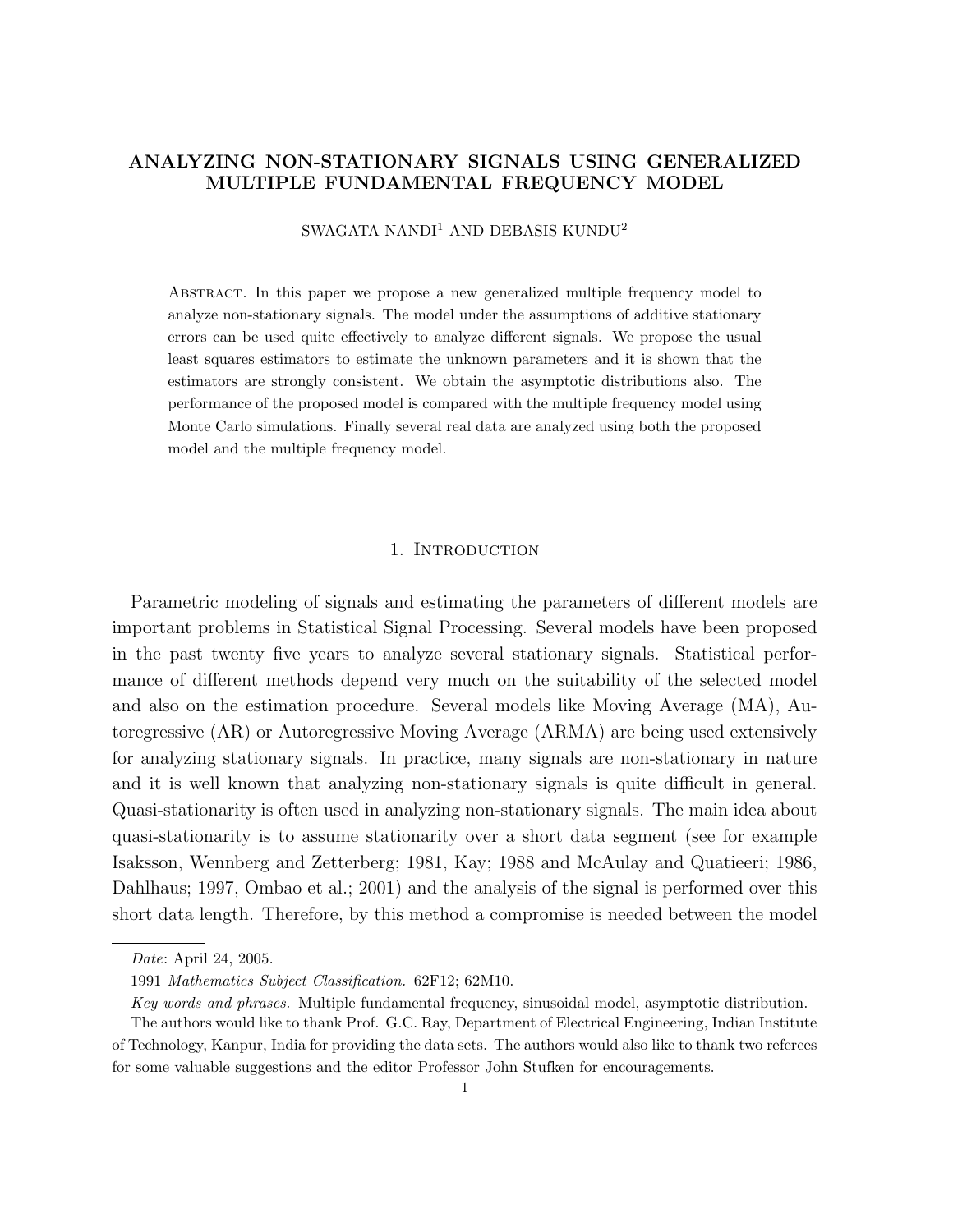validity over the entire data length and the estimation of the unknown parameters. In this paper we introduce a new model to analyze non-stationary signals which is a generalization of the fundamental frequency model as well as the harmonic model with multiple fundamentals and provide an estimation procedure under the assumption of stationary noise random variables.

We consider the following model in stationary noise,

(1) 
$$
y(t) = \sum_{k=1}^{M} f_k(t; \theta_k) + X(t), \qquad t = 1, ..., N.
$$

We assume that there are M fundamental frequencies and the other frequencies appear in the model with a certain relationship associated with each fundamental frequency. Here  $f_k(t; \theta_k)$  is the contribution of the k-th fundamental frequency and is a sum of  $q_k$ sinusoidal components of the following form:

(2) 
$$
f_k(t; \theta_k) = \sum_{j=1}^{q_k} \rho_{k_j}^0 \cos \left\{ [\lambda_k^0 + (j-1)\omega_k^0]t - \phi_{k_j}^0 \right\},
$$

where  $\lambda_k^0$  is the fundamental frequency and the other frequencies associated with  $\lambda_k^0$  are occurring at  $\lambda_k^0, \lambda_k^0 + \omega_k^0, \ldots, \lambda_k^0 + (q_k - 1)\omega_k^0$ . Note that,  $\lambda_k^0 + \omega_k^0, \ldots, \lambda_k^0 + (q_k - 1)\omega_k^0$ , need not be harmonics of  $\lambda_k^0$ . If  $\lambda_k^0 = \omega_k^0$ , then they are harmonics of  $\lambda_k^0$ . Corresponding to the frequency  $\lambda_k^0 + (j-1)\omega_k^0$ ,  $\rho_{k_j}^0$  and  $\phi_{k_j}^0$  represent the amplitude and phase components respectively and they are also unknown.

We make the following assumptions on the model parameters and noise random variables  $X(t)$ .

## Assumption 1.

(3)  $\rho_{k_j}^0 > 0$ ,  $\phi_{k_j}^0 \in (-\pi, \pi)$ ,  $\lambda_k^0, \omega_k^0 \in (0, \pi)$ ,  $j = 1, \ldots, q_k$ ,  $k = 1, \ldots, M$ .

Assumption 2.  $\lambda_k^0$  and  $\omega_k^0$ ,  $k = 1, ..., M$  are such that

$$
\lambda_k^0 + (i_1 - 1)\omega_k^0 \neq \lambda_l^0 + (i_2 - 1)\omega_l^0
$$

for  $i_1 = 1, \ldots, q_k; i_2 = 1, \ldots, q_l$  and  $k \neq l = 1, \ldots, M$ .

Assumption 3. The number of fundamental frequencies, M and the number of components  $q_k$  associated with the  $k^{th}$  fundamental frequency,  $k = 1, ..., M$  are known.

**Assumption 4.**  $X(t)$  has the following representation:

(4) 
$$
X(t) = \sum_{k=-\infty}^{\infty} \alpha(k)e(t-k),
$$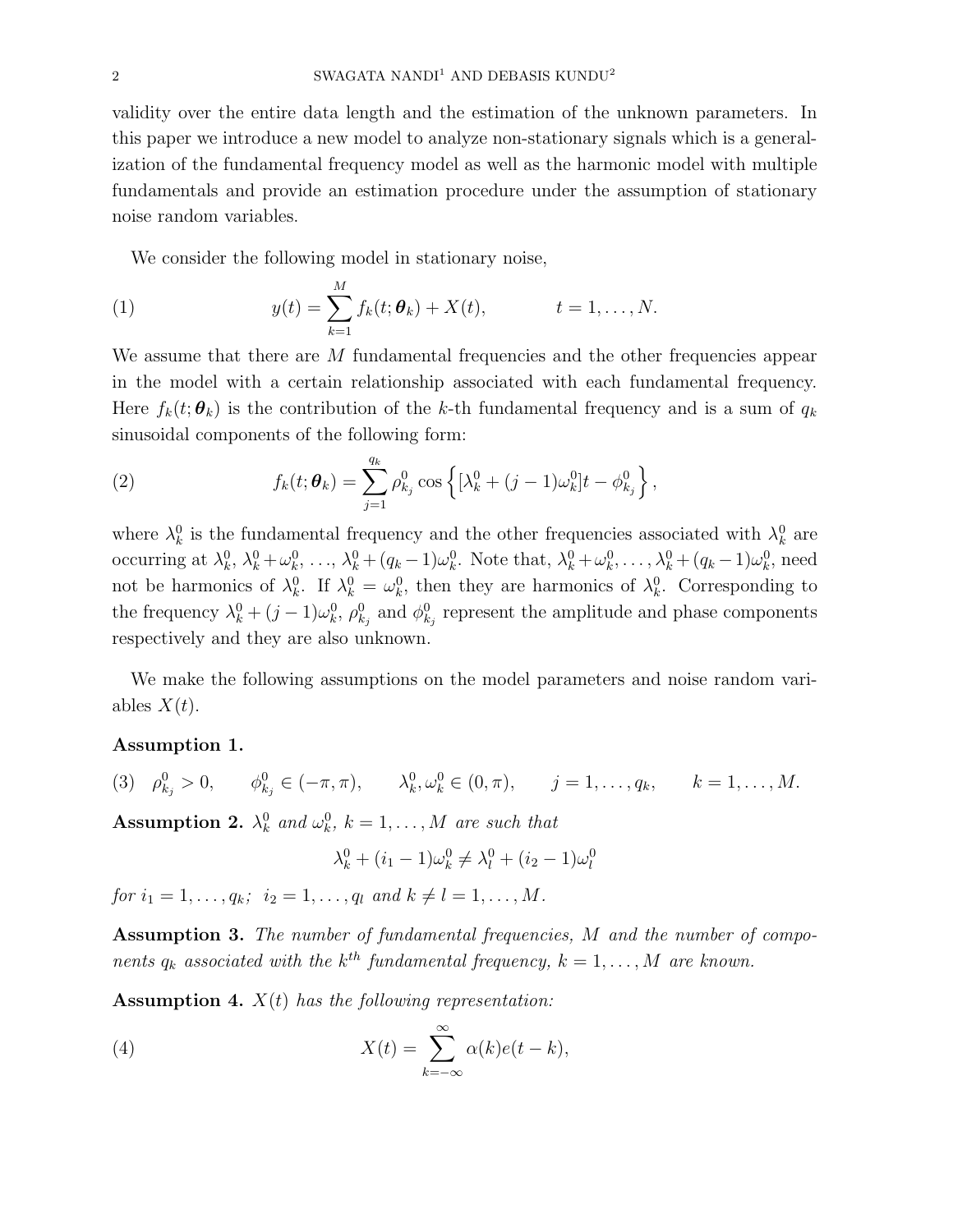where  $\{e(t)\}\$ is a sequence of independent and identically distributed (i.i.d.) random variables with mean zero and finite variance  $\sigma^2$ . The arbitrary constants  $\alpha(k)$ 's are such that

$$
\sum_{k=-\infty}^{\infty} |\alpha(k)| < \infty.
$$

Assumptions 1-4 are quite general. We need assumption 2 for identifiability. It only says that the effective frequencies are distinct. Note that  $\lambda_M + (q_M - 1)\omega_M < \pi$ . We should mention here that under assumption 4, the signal  $y(t)$ 's are non-stationary in mean, not in second or higher order structure. Thus, given an observed signal  $\{y(t); t = 1, \ldots, N\}$ , the aim is to estimate the unknown parameters, namely  $\rho$ 's,  $\lambda$ 's,  $\omega$ 's and  $\phi$ 's under assumptions 1-4.

We are interested to study the model (1) under assumptions 1-4. Several authors have considered various forms of the model (1) with  $M = 1$  and without any restriction on the frequencies, namely,

(5) 
$$
y(t) = \sum_{k=1}^{p} a_k^0 \cos(\beta_k^0 t - \phi_k^0) + X(t), \quad t = 1, ..., N,
$$

where  $a_k^0$ s are non-negative amplitudes,  $\beta_k^0$ s are frequencies and  $\phi_k^0$ s are phases and they are unknown. Note that the multiple frequency model (MFM) (5) is a more general model and can be used when no relationship exists among the frequencies. But, if the frequencies are related, then this additional information is helpful to reduce the number of non-linear parameters. In section 4, we shall see how the model (1) is used to analyze different real data.

The model (5) is a well-studied model and several authors considered the model with different assumptions on the noise random variables and proposed different estimation procedures. References may be made to works of Walker (1971), Hannan (1971, 1973), Rice and Rosenblatt (1988), Kundu (1997) and so on. Observe that the proposed model is a generalization of the following fundamental frequency model

(6) 
$$
y(t) = \sum_{j=1}^{q} \rho_j^0 \cos(j\lambda^0 t - \phi_j^0) + X(t), \quad t = 1, ..., N.
$$

When  $M = 1$ ,  $q_1 = q$  and  $\lambda_1^0 = \omega_1^0 = \lambda^0$ , model (1) coincides with model (6). The model (6) was considered by Hannan (1974), Baldwin and Thomson (1978), Quinn and Thomson (1991), Nandi and Kundu (2003) and Kundu and Nandi (2004) to analyze different real life data sets. Quinn and Thomson (1991) obtained the theoretical properties of an equivalent estimator of the generalized least squares estimator. Nandi and Kundu (2003)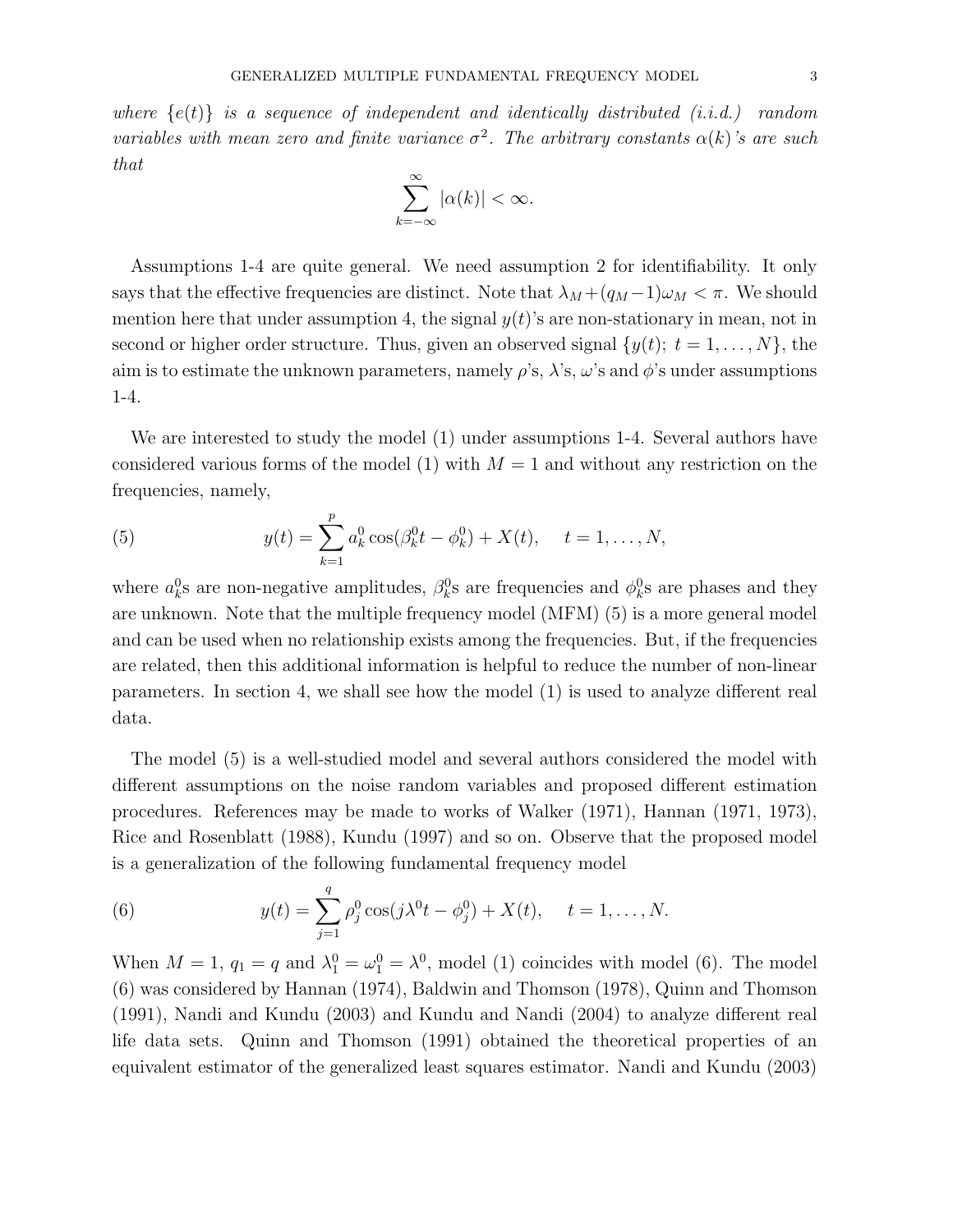discussed the theoretical properties of the least squares estimators for the model (6). The model (6) has only one non-linear parameter, and so if all the frequencies are harmonics of a particular frequency, the fundamental frequency model is the best one as maximum reduction of the number of parameters is possible. Recently, Irizarry (2000) considered a similar model to analyze several musical sound (harmonical) data. The model is expressed as follows:

(7) 
$$
y(t) = \sum_{j=1}^{J} \left\{ \sum_{k=1}^{K_j} (A_{j,k} \cos(k\theta_j t) + B_{j,k} \sin(k\theta_j t)) \right\} + X(t)
$$

and is a harmonic model with multiple fundamental frequencies  $\theta_1, \ldots, \theta_J$ . This model is exactly equal to the fundamental frequency model (6) with  $J = 1, A_{1,k} = \phi_k \cos(\phi_k)$  and  $B_{1,k} = \rho_k \sin(\phi_k)$ . Irizarry (2000) proposed window-based estimators using the method of weighted least squares to estimate the unknown parameters and established the consistency and asymptotic normality properties of the estimators. The model (1) is a generalization of model (7). If  $\lambda_k^0 = \omega_k^0$  in model (1), it coincides with (7) (writing  $\rho_{k_j} \cos(\phi_{k_j}) = A_{j,k}$  and  $\rho_{k_j} \sin(\phi_{k_j}) = B_{j,k}$ . Therefore, the proposed model is a generalization of the harmonic model (7) with multiple fundamentals (so also of the fundamental frequency model (6)) and a particular case of the frequency model (5) which has several applications in different field of science.

The presence of this kind of periodicity is a convenient approximation, but many reallife phenomena can be described quite effectively, using models (6), (7) and similarly by using model (1). We shall see later on in this paper that incidentally several short duration speech data can be successfully modeled using (1). Baldwin and Thompson (1978) and Quinn and Thompson (1991) used the model (6) to describe the visual observation of S. Carinae, a variable star in the Southern Hemisphere sky. Greenhouse, Kass and Tsay (1987) proposed the use of higher-order harmonic terms of one or more fundamentals and ARMA processes for the errors (so model (6) and (7)) for fitting biological rhythms and illustrated it by analyzing human core body temperature data. The harmonic regression model has also been used to assess the static properties of human circadian systems; see Brown and Czeisler (1992) and Brown and Luithardt (1999). To analyze the periodic changes in the functional activity of specific groups of neurons in the human SCN (suprachiasmatic nucleus), the annual cycles of peptidergic activity could be described by a multiple harmonic regression model with ARMA errors (Hofman; 2001). Musical sound waves produced by musical instruments can be analyzed using above mentioned models (Rodet: 1997). Irizarry (2000) studied a segment of sound produced by a pipe organ playing two consecutive notes using model (7). Sircar and Syali (1996) proposed an amplitude modulated model with i.i.d. error by exploiting some special features of some short-length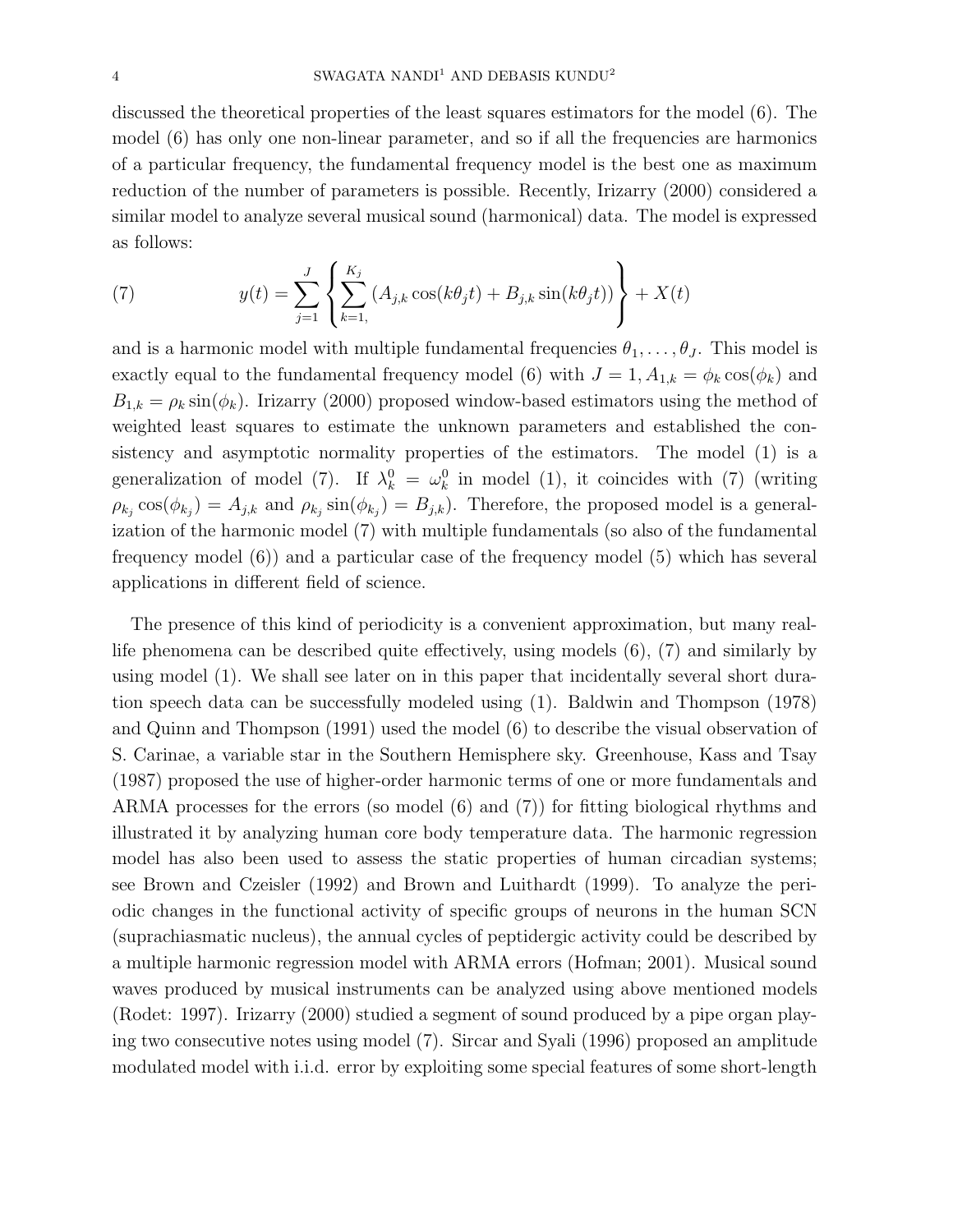voiced speech signals and analyzed "aaa" and "uuu" sound data. Nandi, Kundu and Iyer (2004) also studied this amplitude modulated model with stationary error and analyzed the same data sets. The analysis of these two data sets are also included in this paper using model (1).

We propose the usual least squares estimators (LSEs) to estimate the unknown parameters of the model (1) and obtain the theoretical properties of the estimators. We note that the model (1) is highly non-linear in its parameters. Therefore, all the theoretical results of the least squares estimators are asymptotic and it is not possible to obtain the finite sample behavior theoretically. It also does not satisfy the sufficient conditions given in Jennrich (1969) or Wu (1981) for the LSEs to be consistent. So the consistency and asymptotic normality properties are not automatically followed from standard results already available in the literature. We need to prove them in some different way. We observe that the least squares estimators are consistent and they are asymptotically normally distributed under the assumption that the error process is a linear process. The asymptotic distribution provides us to approximate the variances of the estimates for finite samples and to construct the error bounds of all the estimators. We compare models (1) and (5) using numerical examples based on simulated as well as real life data sets.

The rest of the paper is organized as follows. In section 2, we define the LSEs of the unknown parameters and derive the asymptotic properties of the LSEs. Simulation results are presented in section 3 to see the small sample performance. Different real data sets are analyzed in section 4 and finally we conclude the paper in section 5. The proofs are given in the appendix.

## 2. Asymptotic Properties

In this section we define the usual least squares estimators and obtain their theoretical properties. We denote the parameter vector  $\Psi$  as  $\Psi = (\theta_1, \dots, \theta_M)$  for the model (1), where  $\theta_k = (\rho_{k_1}, \ldots, \rho_{k_{q_k}}, \phi_{k_1}, \ldots, \phi_{k_{q_k}}, \lambda_k, \omega_k), k = 1, \ldots, M$ .  $\Psi^0$  denotes the true parameter value. Here M refers to the total number of fundamental frequencies present and  $q_k$ , the number of frequencies associated with the  $k^{th}$  fundamental frequency. Under assumption 3, the other parameters of this model are identifiable provided they satisfy assumption 2.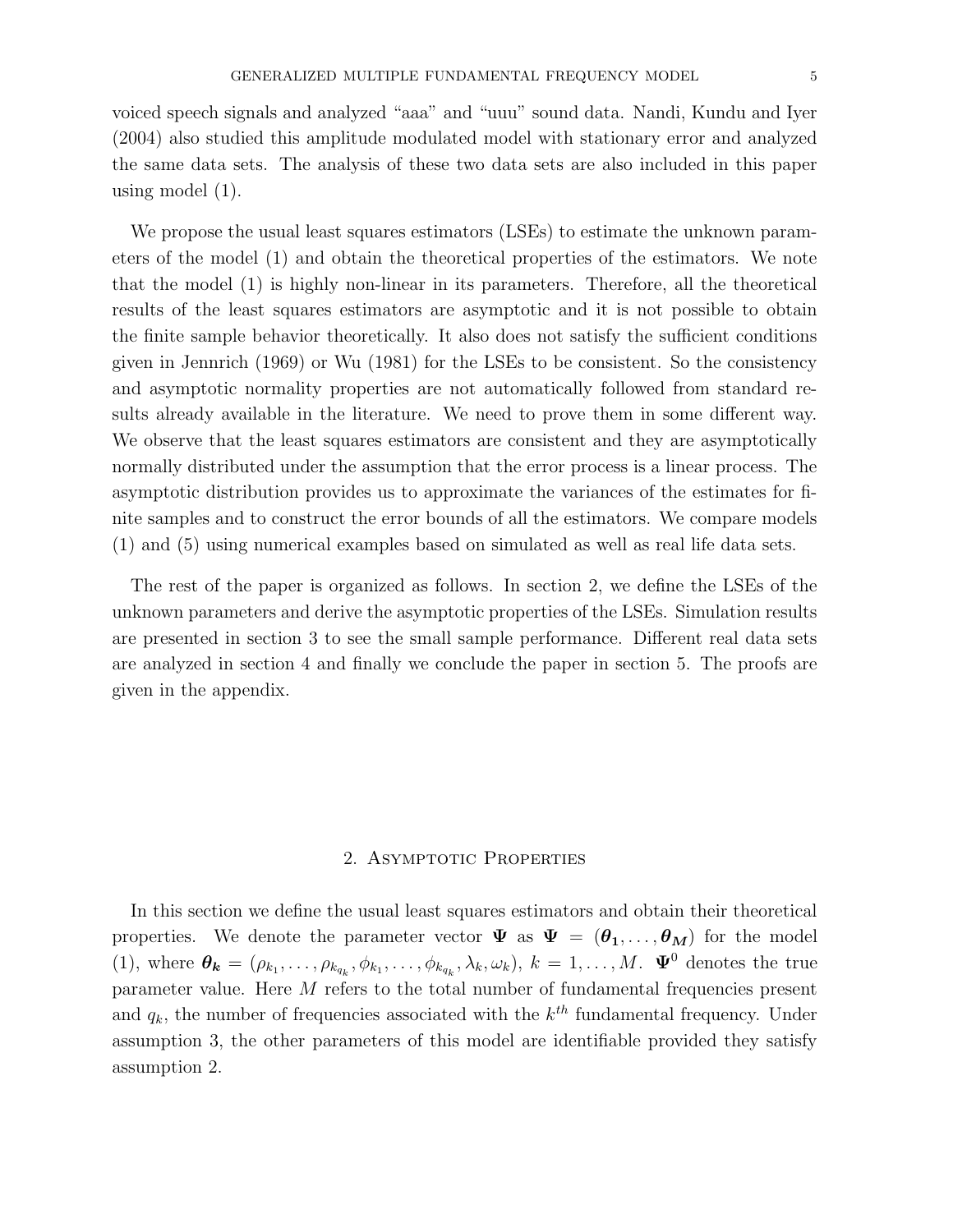Least squares method consists of choosing  $\hat{\Psi}$  by minimizing the criterion

(8) 
$$
Q_N(\Psi) = \sum_{t=1}^N \left( y(t) - \sum_{k=1}^M \sum_{j=1}^{q_k} \rho_{k_j} \cos \left\{ (\lambda_k + (j-1)\omega_k)t - \phi_{k_j} \right\} \right)^2.
$$

Note that obtaining the LSEs involves a  $2\sum_{k=1}^{M} q_k + 2M$  dimensional minimization search. When M and  $q_k$ ,  $k = 1, ..., M$  are large the least squares estimators may be very expensive. But  $\rho_{k_j}$ s and  $\phi_{k_j}$ s can be expressed as functions of the frequencies  $\lambda_k$ s and  $\omega_k$ s, so using the separable regression technique of Richards (1961), it involves a 2M dimensional search.

We now present results describing the asymptotic properties of the least squares estimators for the parameter  $\Psi^0$  of the model defined in (1). We prove all the results in the appendix.

**Theorem 2.1.** Under assumption 1, 3 and 4, the least squares estimator  $\hat{\Psi}$  of  $\Psi^0$  is a strongly consistent estimator of  $\Psi^0$ .

Now for asymptotic distribution, let us define a diagonal matrix  $V$  as follows:

$$
\mathbf{V} = \begin{bmatrix} \mathbf{D_1} & \mathbf{0} & \cdots & \mathbf{0} \\ & & \mathbf{D_2} & \cdots & \mathbf{0} \\ & & \vdots & \ddots & \ddots & \vdots \\ & & & \mathbf{0} & \mathbf{0} & \cdots & \mathbf{D_M} \end{bmatrix},
$$

where for each  $k = 1, ..., M$ ,  $\mathbf{D_k}$  is a diagonal matrix of the following form:

$$
\mathbf{D_k} = \begin{bmatrix} \frac{1}{N^{1/2}} \mathbf{I}_{q_k} & \mathbf{0} & \mathbf{0} & \mathbf{0} \\ & & & & \\ \mathbf{0} & \frac{1}{N^{1/2}} \mathbf{I}_{q_k} & \mathbf{0} & \mathbf{0} \\ & & & & \\ \mathbf{0} & \mathbf{0} & \frac{1}{N^{3/2}} & \mathbf{0} \\ & & & & \\ \mathbf{0} & \mathbf{0} & \mathbf{0} & \frac{1}{N^{3/2}} \end{bmatrix}
$$

.

Here  $I_{q_k}$  denotes the identity matrix of order  $q_k$ . Let  $R = 2 \sum_{k=1}^{M} q_k + 2M$ . The following theorem states the asymptotic distribution of the LSE  $\hat{\Psi}$  of  $\Psi^0$ .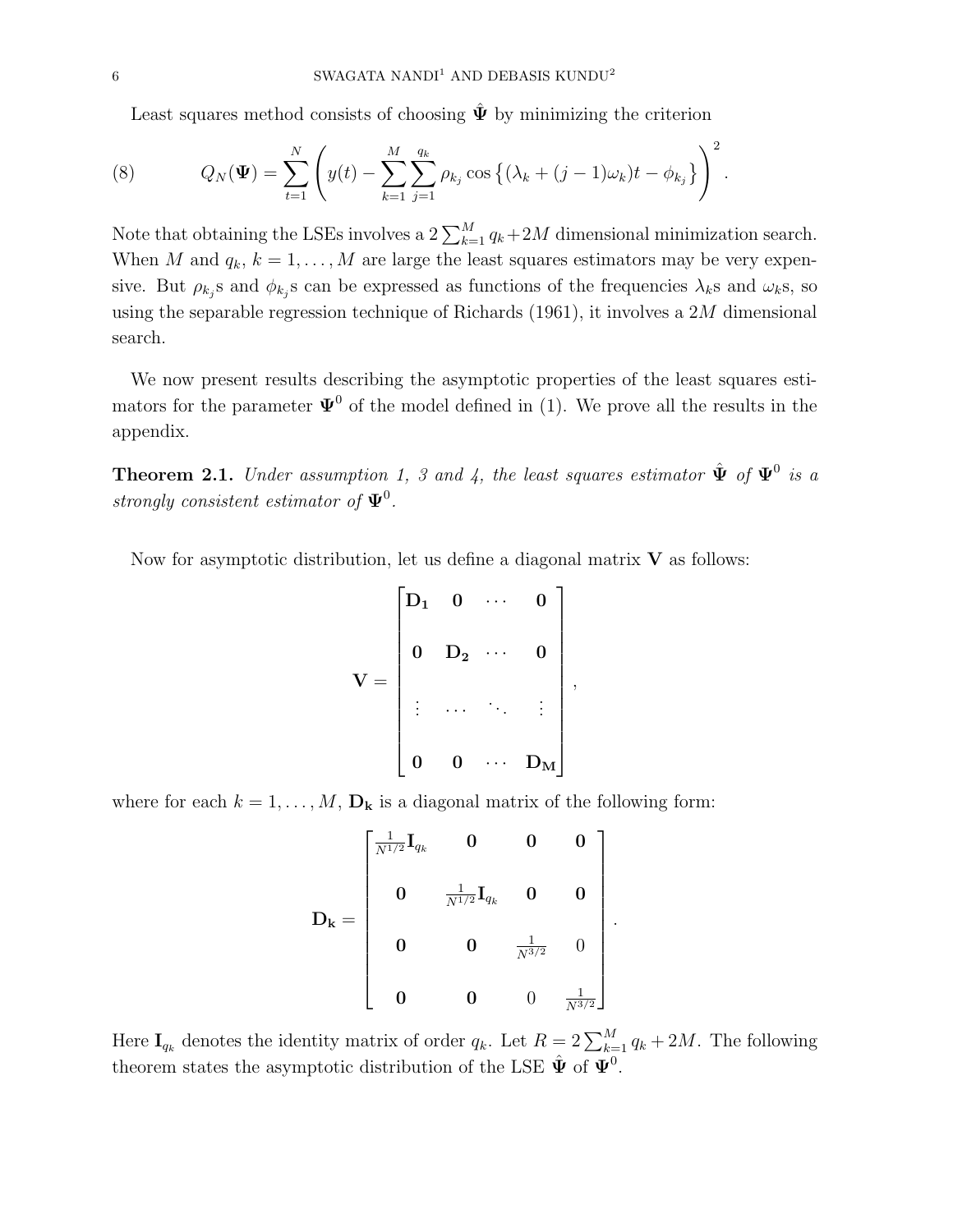Theorem 2.2. Under the same assumption as Theorem 2.1 and Assumption 2,

$$
(\hat{\Psi} - \Psi^0)\mathbf{V}^{-1} \to \mathcal{N}_R(\mathbf{0}, 2\sigma^2\mathbf{\Sigma}^{-1}\mathbf{G}\mathbf{\Sigma}^{-1}),
$$

as  $N \to \infty$ . The matrices  $\Sigma$  and **G** are as follows:

$$
\Sigma = \begin{bmatrix} \Sigma_1 & 0 & \cdots & 0 \\ & \Sigma_2 & \cdots & 0 \\ \vdots & \cdots & \ddots & \vdots \\ & & 0 & 0 & \cdots & \Sigma_M \end{bmatrix} \quad \text{and} \quad G = \begin{bmatrix} G_1 & 0 & \cdots & 0 \\ & \Sigma_2 & \cdots & 0 \\ & \vdots & \cdots & \ddots & \vdots \\ & & \vdots & \cdots & \ddots & \vdots \\ & & & 0 & 0 & \cdots & G_M \end{bmatrix},
$$

where

$$
\Sigma_{\mathbf{k}} = \begin{pmatrix} \mathbf{I}_{q_k} & \mathbf{0} & \mathbf{0} & \mathbf{0} \\ \mathbf{0} & \mathbf{P}_k & -\frac{1}{2}\mathbf{P}_k \mathbf{J}_k & -\frac{1}{2}\mathbf{P}_k \mathbf{L}_k \\ \mathbf{0} & -\frac{1}{2}\mathbf{J}_k^T \mathbf{P}_k & \frac{1}{3}\mathbf{J}_k^T \mathbf{P}_k \mathbf{J}_k & \frac{1}{3}\mathbf{J}_k^T \mathbf{P}_k \mathbf{L}_k \\ \mathbf{0} & -\frac{1}{2}\mathbf{L}_k^T \mathbf{P}_k & \frac{1}{3}\mathbf{L}_k^T \mathbf{P}_k \mathbf{J}_k & \frac{1}{3}\mathbf{L}_k^T \mathbf{P}_k \mathbf{L}_k \end{pmatrix}, \quad k = 1, \dots, M
$$

and

$$
\mathbf{G}_{\mathbf{k}} = \begin{pmatrix} \mathbf{C}_{k} & \mathbf{0} & \mathbf{0} & \mathbf{0} \\ & & & \mathbf{P}_{k}\mathbf{C}_{k} & -\frac{1}{2}\mathbf{P}_{k}\mathbf{C}_{k}\mathbf{J}_{k} & -\frac{1}{2}\mathbf{P}_{k}\mathbf{C}_{k}\mathbf{L}_{k} \\ & & & \mathbf{0} & -\frac{1}{2}\mathbf{J}_{k}^{T}\mathbf{P}_{k}\mathbf{C}_{k} & \frac{1}{3}\mathbf{J}_{k}^{T}\mathbf{P}_{k}\mathbf{C}_{k}\mathbf{J}_{k} & \frac{1}{3}\mathbf{J}_{k}^{T}\mathbf{P}_{k}\mathbf{C}_{k}\mathbf{L}_{k} \\ & & & \mathbf{0} & -\frac{1}{2}\mathbf{L}_{k}^{T}\mathbf{P}_{k}\mathbf{C}_{k} & \frac{1}{3}\mathbf{L}_{k}^{T}\mathbf{P}_{k}\mathbf{C}_{k}\mathbf{J}_{k} & \frac{1}{3}\mathbf{L}_{k}^{T}\mathbf{P}_{k}\mathbf{C}_{k}\mathbf{L}_{k} \end{pmatrix}, \quad k = 1, ..., M.
$$

Here

$$
\mathbf{P}_k = diag\{\rho_{k_1}^{0,2}, \dots, \rho_{k_{q_k}}^{0,2}\}, \quad \mathbf{J}_k = (1, 1, \dots, 1)_{q_k \times 1}^T,
$$
  

$$
\mathbf{L}_k = (0, 1, \dots, q_k - 1)_{q_k \times 1}^T, \quad \mathbf{C}_k = diag\{c_k(1), \dots, c_k(q_k)\}, \quad k = 1, \dots, M
$$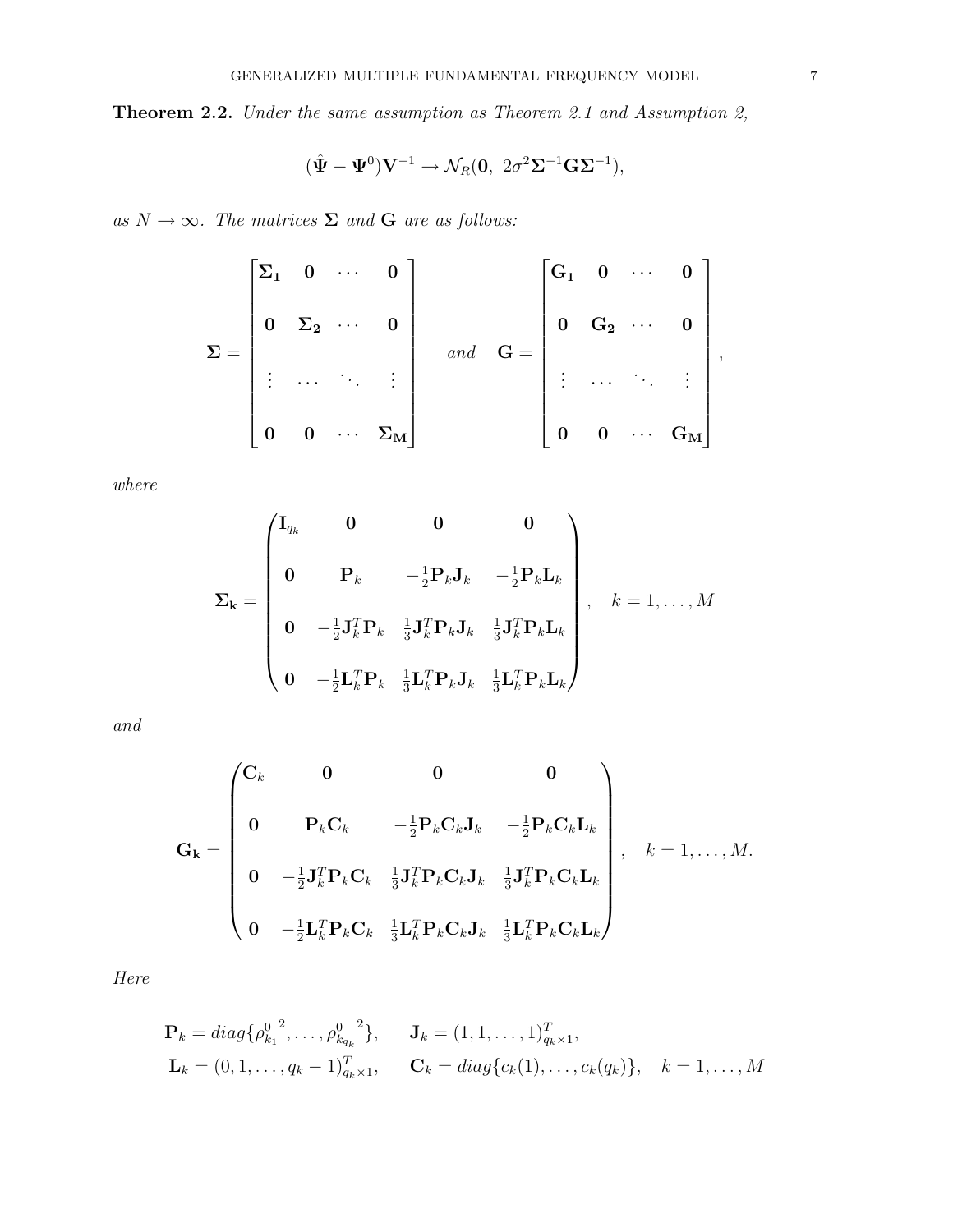and

$$
c_k(j) = \left(\sum_{l=-\infty}^{\infty} \alpha(l) \cos\{(\lambda_k^0 + (j-1)\omega_k^0)l\}\right)^2 + \left(\sum_{l=-\infty}^{\infty} \alpha(l) \sin\{(\lambda_k^0 + (j-1)\omega_k^0)l\}\right)^2
$$
  
= 
$$
\left|\sum_{l=-\infty}^{\infty} \alpha(l) e^{-i\{(\lambda_k^0 + (j-1)\omega_k^0)l\}}\right|^2, \qquad j = 1, ..., q_k; k = 1, ..., M.
$$

 ${\bf Remark~2.1.}$  The asymptotic distribution of the LSEs indicates that  $\hat{\bm{\theta}}_j$  and  $\hat{\bm{\theta}}_k$  are asymptotically independent if  $j \neq k$ , that is, the estimators of the unknown parameters corresponding to different fundamental frequencies are independent.

**Remark 2.2.** As  $\Sigma$  and G are block-diagonal matrices,  $\Sigma^{-1}$ G $\Sigma^{-1}$  is also a block-diagonal matrix with diagonal blocks as  $\Sigma_k^{-1} G_k \Sigma_k^{-1}$ ,  $k = 1, ..., M$ . The off-diagonal blocks are **0** matrices. This implies that for each  $k = 1, \ldots, M$ ,

$$
(\hat{\boldsymbol{\theta}}_k - \boldsymbol{\theta}_k^0)\mathbf{D_k}^{-1} \rightarrow \mathcal{N}_{2q_k+2}(\mathbf{0}, 2\sigma^2 \mathbf{\Sigma_k}^{-1} \mathbf{G_k} \mathbf{\Sigma_k}^{-1}),
$$

as  $N \to \infty$ .

**Remark 2.3.** It can be seen from the definition of the matrix  $D_k$  and Remark 2.2 that the normalization factor associated with  $\hat{\lambda}_k$  and  $\hat{\omega}_k$  is  $N^{3/2}$  whereas with  $\hat{\rho}_{k_j}$  and  $\hat{\phi}_{k_j}$ , it is  $N^{1/2}$ . This indicates that for a given sample size N, the frequencies can be estimated more accurately than the other parameters and the rate of convergence is much higher in case of estimators of  $\lambda_k^0$  and  $\omega_k^0$ .

**Remark 2.4.** Note that the matrices  $\Sigma_k$  and  $\mathbf{G_k}$  are of the form  $\Sigma_k =$  $\begin{pmatrix} \mathrm{I}_{\mathrm{q}_{k}} & 0 \end{pmatrix}$  $0 \t F_k$  $\setminus$ 

and  $\mathbf{G}_{\mathbf{k}} =$  $\sqrt{ }$  $\left\lfloor \right\rfloor$  $\mathrm{C_{k}}=0$  $0\quad \rm H_k$  $\setminus$  $\int \cdot S \, \delta \, \Sigma_k^{-1} \mathbf{G_k} \Sigma_k^{-1} =$  $\int C_{\mathbf{k}}$  0  $0 \t F_{\bf k}^{-1} H_{\bf k} F_{\bf k}^{-1}$ k  $\setminus$ which implies that, the

amplitude estimators are independent of the corresponding phase and frequency parameter estimators.

Remark 2.5. From theorem 2.2, it can be seen that asymptotic distribution of the LSEs of the unknown parameters is independent of the true values of the phases.

**Remark 2.6.** For the linear processes i.e processes satisfying Assumption 4,  $\sigma^2 c_k(j)$  is exactly equal to the spectral density function of the process. Also it can be shown that

$$
\sigma^{2}c_{k}(j) = E\left(\frac{1}{N}\left|\sum_{t=1}^{N} X(t)e^{-i(\lambda_{k}^{0}+(j-1)\omega_{k}^{0})t}\right|^{2}\right), \quad j = 1, \ldots, q_{k}; \quad k = 1, \ldots, M,
$$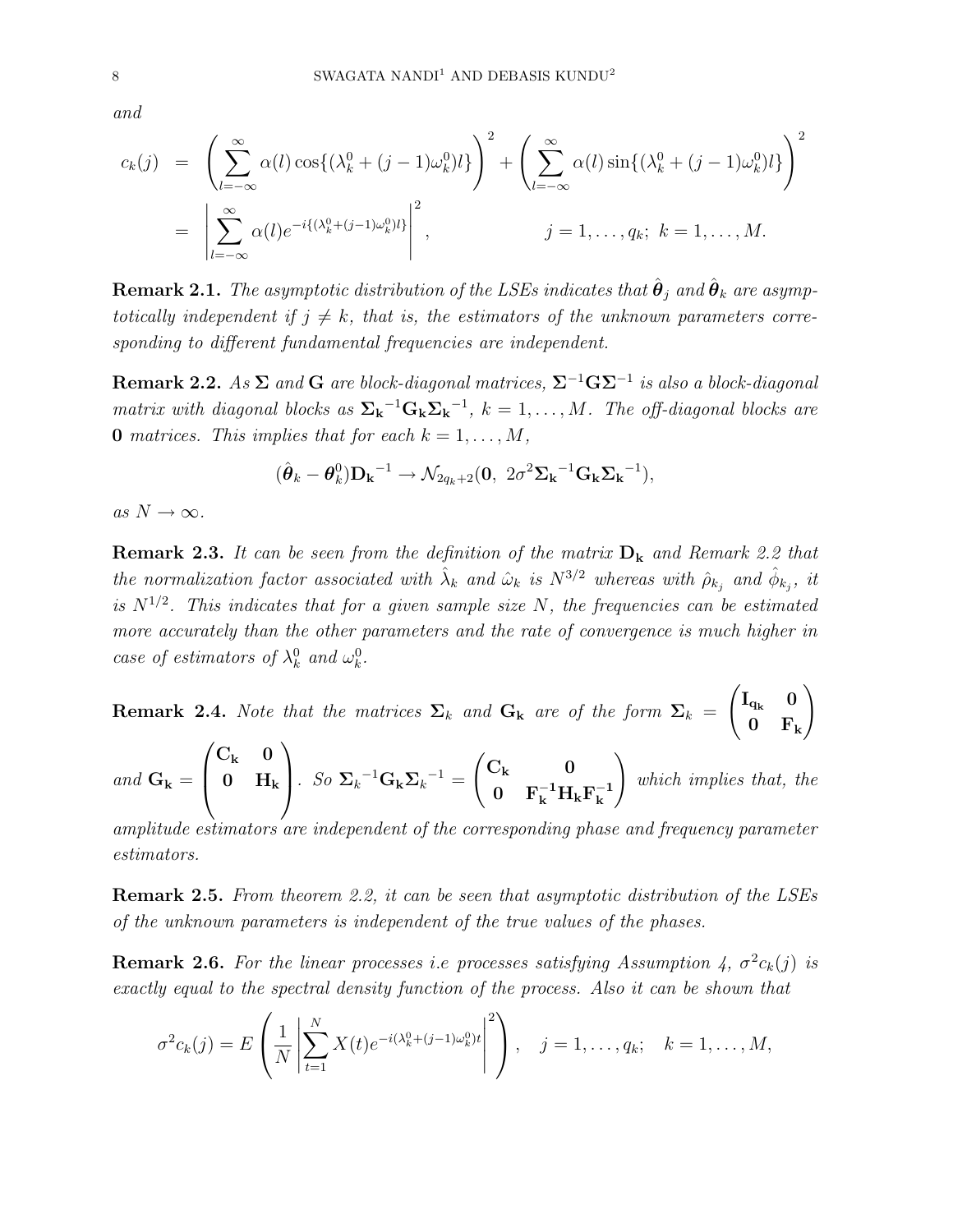which is the expected value of the periodogram function

(9) 
$$
I(\lambda) = \frac{1}{N} \left| \sum_{t=1}^{N} X(t) e^{-i\lambda t} \right|^2
$$

of the error random variables  $X(t)$ . Thus, for simulation study,  $\sigma^2 c_k(j)$  can be estimated by local averaging of the periodogram function of the error process across the point estimate of the effective frequencies  $\hat{\lambda}_k, \hat{\lambda}_k + \hat{\omega}_k, \ldots, \hat{\lambda}_k + (q_k - 1)\hat{\omega}_k$ . Another approach to estimate  $\sigma^2 c_k(j)$  is to model  $\{X(t)\}$  as an autoregressive process and then using the estimated autoregressive parameters,  $c_k(j)$ 's can be estimated. The later approach is suitable for analyzing real data sets but can not be implemented in experiments based on simulations.

#### 3. Simulation Results

In this section we present results of numerical experiments based on simulations. We compare the performance of the LSEs of the proposed model defined in (1) with the LSEs of the unknown parameters of the corresponding MFM as defined in (5). In case of MFM,  $\beta_1 = \lambda_1, \beta_2 = \lambda_1 + \omega_1, \ldots, \beta_{q_1} = \lambda_1 + (q_1 - 1)\omega_1, \ldots, \beta_{\sum_{k=1}^{M} q_k} = \lambda_{q_M} + (q_M - 1)\omega_{q_M}$ . We consider the following model for simulation studies with  $M = 2$ ,  $q_1 = 3$ ,  $q_2 = 3$ :

(10)  
\n
$$
y(t) = \sum_{j=1}^{3} \rho_{1_j}^0 \cos \left\{ (\lambda_1^0 + (j-1)\omega_1^0)t - \phi_{1_j}^0 \right\} + \sum_{j=1}^{3} \rho_{2_j}^0 \cos \left\{ (\lambda_2^0 + (j-1)\omega_2^0)t - \phi_{2_j}^0 \right\} + X(t),
$$

with  $X(t) = 0.5 e(t - 1) + e(t)$  and

$$
\rho_{1_1}^0 = .10, \ \rho_{1_2}^0 = 0.45, \ \rho_{1_3}^0 = 0.40, \ \phi_{1_1}^0 = 0.55, \ \phi_{1_2}^0 = 0.60, \ \phi_{1_3}^0 = 0.15, \n\rho_{2_1}^0 = 0.20, \ \rho_{2_2}^0 = 0.60, \ \rho_{2_3}^0 = 0.40, \ \phi_{2_1}^0 = 0.10, \ \phi_{2_2}^0 = 0.50, \ \phi_{2_3}^0 = 0.20, \n\lambda_1^0 = 0.439822978, \ \omega_1^0 = 0.157079635, \n\lambda_2^0 = 1.130973372, \ \omega_2^0 = 0.188495562.
$$

Here  $e(t)$ s are *i.i.d.* Gaussian random variables with mean zero and finite variance  $\sigma^2$ . We report the results for  $N = 200$  and for error variances  $\sigma^2 = 0.2$  and 0.4. We generate a data set from the model (10) and compute LSEs of different parameters by minimizing the residual sum of squares given in (8) and 95% confidence intervals for each parameter using Theorem 2.2. For minimization we use routines "amoeba"and "amotry" (based on downhill simplex method) given in Press et al. (1992). As already mentioned in Section 2, for interval estimation we need to estimate  $\sigma^2 c_k(j)$ ,  $j = 1, \ldots, q_k, k = 1, \ldots, M$ . We use smoothed periodogram (averaging the periodogram function over a window  $(-L, L)$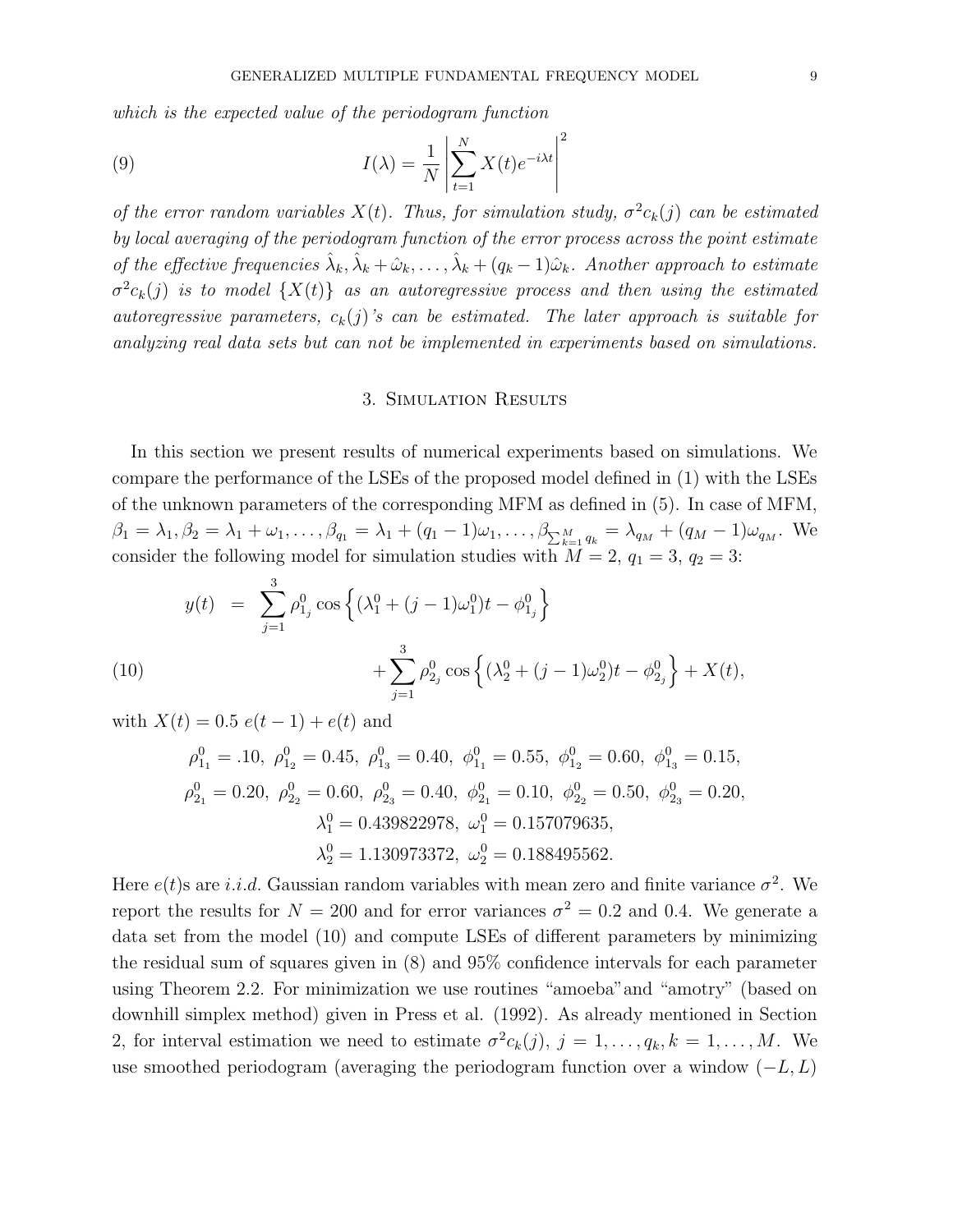across the point estimate of the frequency) of the estimated error process. We replicate the process 5000 times and report average estimates, mean squared errors (MSE), average confidence lengths and coverage percentages. The results are reported in Tables 1 and 2. For comparison, we have also reported asymptotic variances and expected confidence lengths computed using the true values of the parameters. We perform same experiments on model (10), but using MFM, instead of model (1). In this case total number of nonlinear parameters is  $q_1 + q_2 = 6$ . The results for MFM are reported in Tables 3 and 4.

Some of the points are quite clear from Tables 1 and 2. It is observed that for all the parameter estimators as the variance increases, average biases and mean squared errors increase. It verifies the consistency property of the LSEs. The non-linear frequency estimators are more accurate than the amplitude and phase estimators as the theory suggests. The mean squared errors and the corresponding asymptotic variances of all the estimators are quite close to each other. The coverage percentages of the parameters associated with first fundamental frequency attain the nominal level for all the parameters except  $\phi_{11}$  when  $\sigma^2 = 0.4$ , but in case of the second one, the amplitude and phase estimators do not attain the nominal level and they are quite poor, whereas the performance of the frequency estimators are satisfactory in all the cases considered. Since the expected confidence lengths are quite close to the average confidence lengths for all the parameters, the estimation of  $\sigma^2 c_k(j)$  is quite reasonable and the asymptotic results can be used in making finite sample inference.

Now comparing the estimators obtained using the proposed model and MFM, we observe that the amplitude and phase parameter estimators are estimated more accurately in terms of biases and mean squared errors if MFM is used. On the other hand the nonlinear frequency estimators are more accurate if model (1) is used. The average confidence lengths for amplitudes are larger in case of model (1), whereas for phase estimators, they are larger in case of MFM. In case of MFM, 95% coverage percentages cover all the time for all the phase and amplitude estimators except  $a_5$  and  $\phi_5$ , for the model considered. For the frequencies also, they do not attain the nominal level in general.

## 4. Data Analysis

In this section we use the proposed model (1) for analyzing several real datasets. We would like to mention here that several short-duration voiced speech signal, namely "eee", "aaa", "aww","uuu" and "ahh", can be analyzed using model (1) and we present the analysis in this section. But as already mentioned in introduction that there are many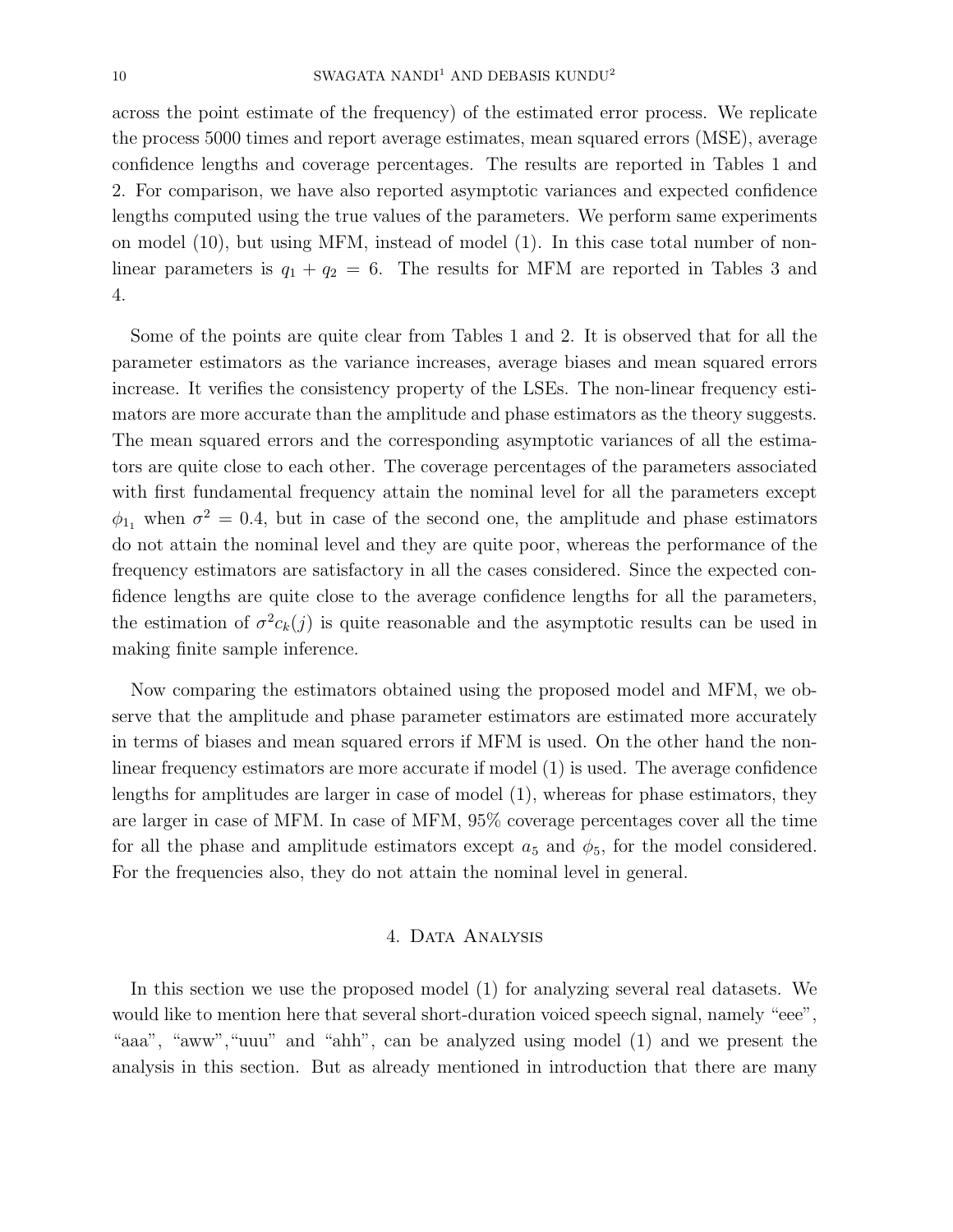

Figure 1. The plot of the observed "eee" vowel sound.



Figure 2. The plot of the periodogram function of "eee" sound.

other applications where this model can be satisfactorily used. The plots of the observed data sets and corresponding periodogram functions are provided in Figures 1-10. The data set "ahh" contains 340 signal values whereas each of all the other data sets contains 512 signal values, all sampled at 10 kHz frequency. We have estimated M and  $q_k$ ,  $k =$  $1, \ldots, M$  from the periodogram plots. The periodogram is a powerful tool for locating the frequencies visually. If the observed data are periodic, the plot of the periodogram function exhibits large positive values (the squares of the amplitudes associated with the frequencies) at the true values of the underlying frequencies present in the data and at all the other points it is close to zero. Note that, we have considered the simple periodogram function, not the smoothed periodogram, which is commonly known as spectrogram in the time series literature. Also, we have calculated  $I(\lambda)$ , for each point of a grid (fine enough) of  $(0, \pi)$ . We have not calculated  $I(\lambda)$  only at the so-called Fourier frequencies  $\left\{\frac{2\pi j}{N}\right\}$  $\frac{\partial \pi j}{N}, j = 0, 1, \ldots, N-1$ . So the number of peaks in the plot of the periodogram function gives an estimate of the number of effective frequencies present in the underlying model, or it roughly estimates the number of components  $p$  if one uses model (5). It may be quite subjective sometimes, depending on the error variance and magnitude of the amplitudes. The periodogram may show only the more dominant frequencies. In such cases, when the effects of these frequencies are removed from the observed series and the periodogram function of the residual series is plotted, then it may show some peaks corresponding to other frequencies. If the error variance is too high, periodogram plot may not exhibit a significant distinct peak at  $\lambda^*$ , even if this  $\lambda^*$  has a significant contribution to the data. Also, in case, two frequencies are "close enough" then periodogram may show only one peak. In such cases it is recommended to use of larger sample size, if it is possible and use of a finer grid may provide some more information about the presence of another frequency.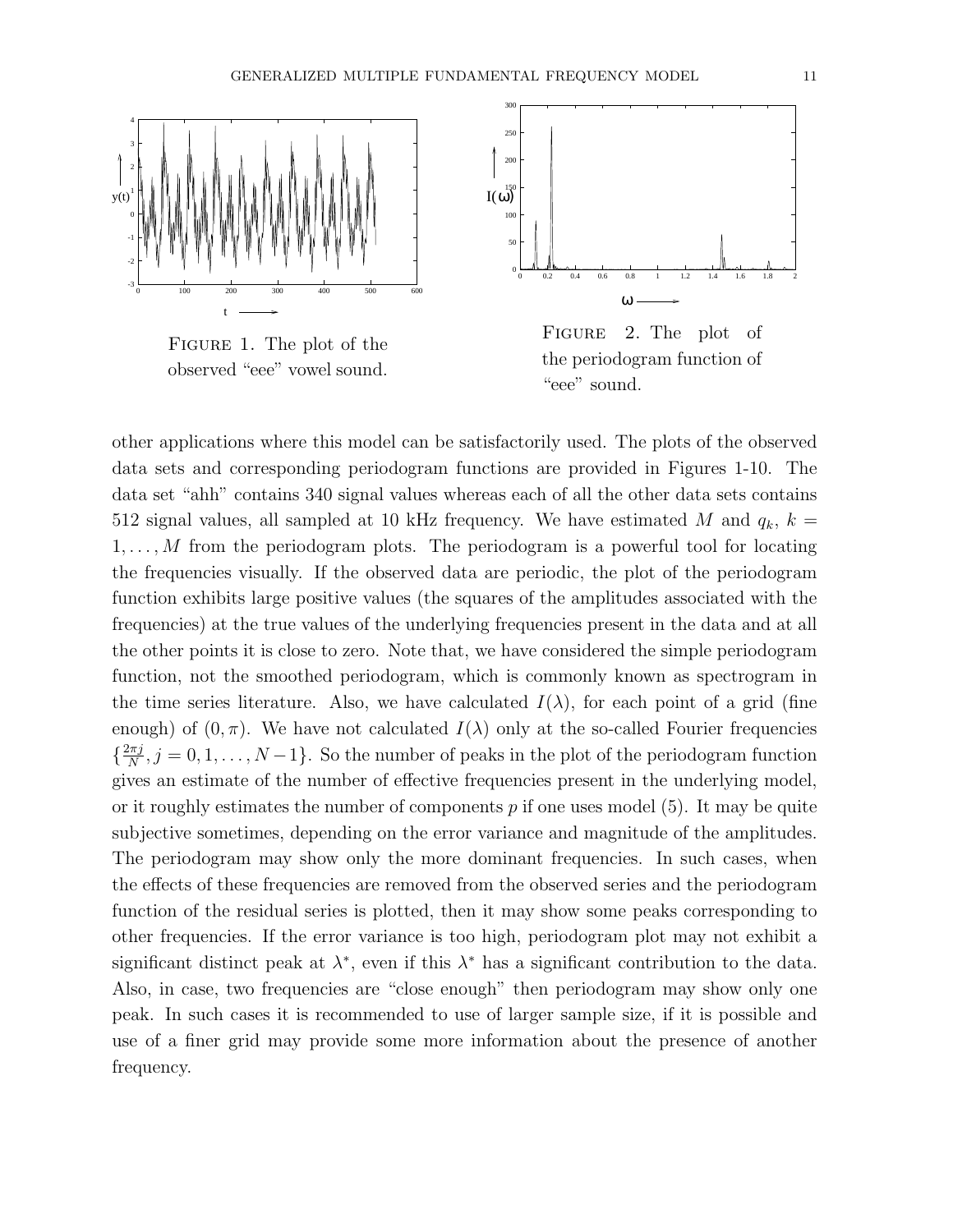





Figure 5. The plot of the observed "uuu" vowel sound.



Figure 7. The plot of the observed "aww" sound.



Figure 4. The plot of the periodogram function of "aaa" vowel sound.



Figure 6. The plot of the periodogram function of "uuu" vowel sound.



Figure 8. The plot of the periodogram function of "aww" sound.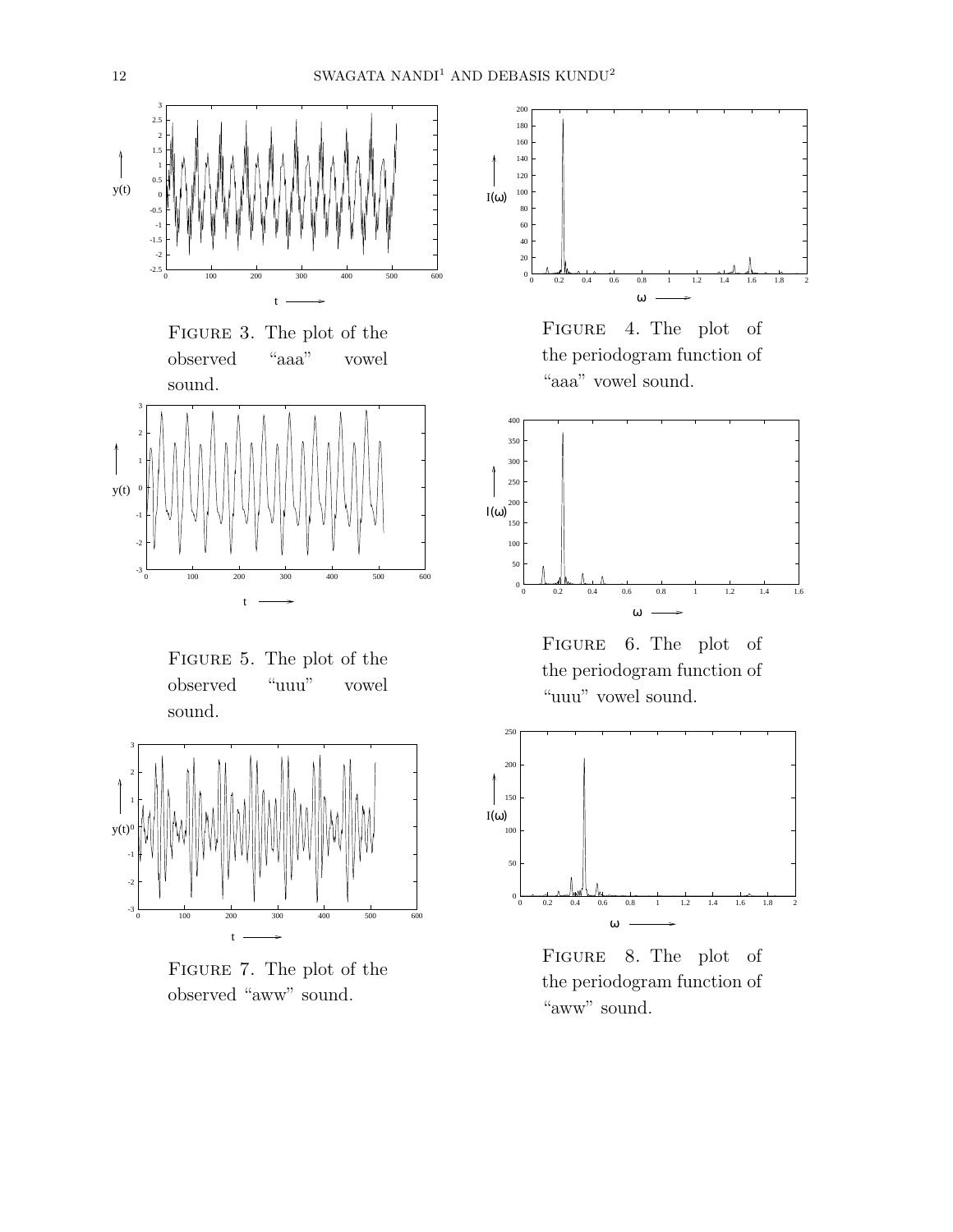

Figure 9. The plot of the observed "ahh" sound.



Figure 10. The plot of the periodogram function of "ahh" sound.

The initial estimates of the frequencies are obtained from the plot of the periodogram function. Using these initial estimates as starting values, the LSEs of the unknown parameters are obtained for all the data sets. Using Theorem 2.2, we also calculate 95% confidence intervals of the LSEs. To see how the proposed model (1) performs as compared to the general MFM (5), we estimate the LSEs of the unknown parameters of MFM. We also obtain 95% confidence intervals using the asymptotic distribution (Kundu; 1997) of the LSEs of the parameters of MFM in case of each data set. In analyzing these data sets we use estimated error random variables to estimate  $\sigma^2 c_k(j), j = 1, \ldots, q_k; k = 1, \ldots, M$ . We use run test (Draper and Smith; 1981) to test whether the estimated error is independent or not. For "eee" data set the estimated errors are independent for both models, whereas for all the other data sets, the test statistic value confirms that the errors are correlated. Using autocorrelation and partial autocorrelation function we model the error processes as different autoregressive (AR) processes in all such cases. In case of "aaa" with model  $(1)$  the error is modeled as an AR $(3)$  process whereas with MFM, it is modeled as an AR(1) process. For "ahh", "aww" and "uuu" the residuals are modeled as different AR(3) processes. We estimate the AR parameters using Yule-Walker equation. Finally, we again use the run test to verify whether the independence assumption on  $\hat{e}(t)$ is satisfied at 95% level of significance or not. We see that in all the cases  $\hat{e}(t)$  satisfies the independence assumption except "aww" data set when MFM is used for estimation. As the estimated error is used to estimate  $\sigma^2 c_k(j)$ 's for these data sets, in case of "aww" data, we apply run test to the  $\hat{e}(1), \ldots, \hat{e}(256)$  and then independence is satisfied. For "aww" data, we have used the fact that frequencies appear as harmonics of the first fundamental frequency. In each case the roots of the characteristic equation of the estimated AR process are less than one in absolute value, so the estimated error is stationary and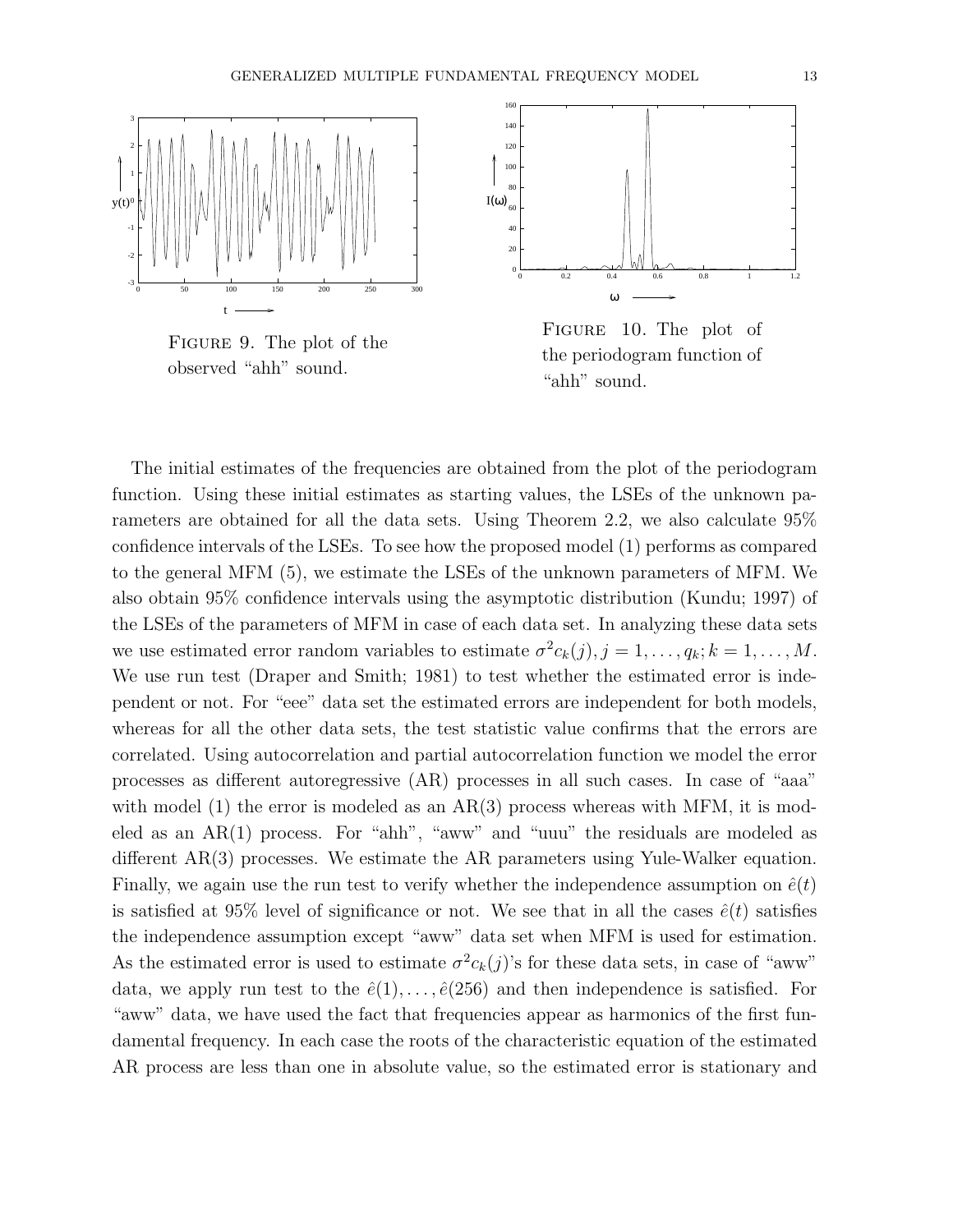can be expressed as linear process given in (4). The results for model (1) are provided in Tables 5, 7, 9, 11 and 13 and for MFM in Tables 6, 8, 10, 12 and 14.

The predicted signals say  $\hat{y}(t)$  for all data sets are provided in Figures 11, 12, 13, 14 and 15 for "eee", "aaa", "uuu", "aww" and "ahh" respectively. For comparison, we have plotted the predicted values using LSEs of model (1), predicted values using LSEs of MFM and the original signal in the same figure. The fitted values match quite well with the original signal for all the cases.

We observe that in case of "eee" and "aaa" data sets the confidence intervals of all the parameters corresponding to first fundamental frequency  $\lambda_1^0$  and amplitudes corresponding to second fundamental frequency are slightly larger in case they are estimated using model (1) than those obtained with MFM. But the confidence lengths of  $\lambda_2^0$  and  $\omega_2^0$  and corresponding phases are much smaller in case of model (1). In case of "ahh" data set there is only one frequency and the confidence lengths of the phases are larger in case of MFM. For "aww" data set confidence intervals of amplitudes associated with  $\lambda_1^0$  is much higher in model (1), whereas for phases, it is the other way. The confidence interval for frequency  $\lambda_1$  (here it is used that  $\lambda_1 = \omega_1$ ) is much lower as compared to  $\beta_1$  of MFM. For second frequency, they are almost identical (but in this case there is only one frequency, so theoretically asymptotic variances are equal) for both the models. For "uuu" data set the confidence intervals for all the parameters are smaller in case of MFM. But in "uuu" data set like "ahh",  $M = 1$  and the total number of parameters is ten. If we use the information that  $\lambda_1 = \omega_1$ , *i.e.* if the fundamental frequency model given in (6) is used, the number of non-linear parameters reduces to one from two. Using the asymptotic distribution of  $(\hat{\lambda}_1 - \hat{\omega}_1)$ , it is observed that the confidence interval of  $(\lambda_1 - \omega_1)$  is  $(-0.004721, 0.002557)$ which includes zero. Thus, we accept the hypothesis  $H_0$  :  $\lambda_1 - \omega_1 = 0$ . So for this particular data set it is reasonable to use the fundamental frequency model rather than the proposed model (1). If we use the fundamental frequency model (6), then we see that the confidence intervals for phases and frequency  $\lambda_1$  is much lower as compared to MFM (not reported here). Note that the asymptotic variances of a particular frequency of MFM is inversely proportional to the square of the associated amplitude and they are independent of the other frequencies, which is not true in case of the proposed model. In this case the asymptotic variances of  $\lambda_k$  and  $\omega_k$  depend on all the amplitudes  $\rho_{k_j}$ ,  $j = 1, \ldots, q_k$ . Thus, we have seen that several short-duration voiced speech data can be analyzed using the model (1). In analyzing these data sets, neither of the two models outperforms the other in all respects. But the advantage of using the proposed model is that the total number of non-linear parameters to be estimated, reduces as compared to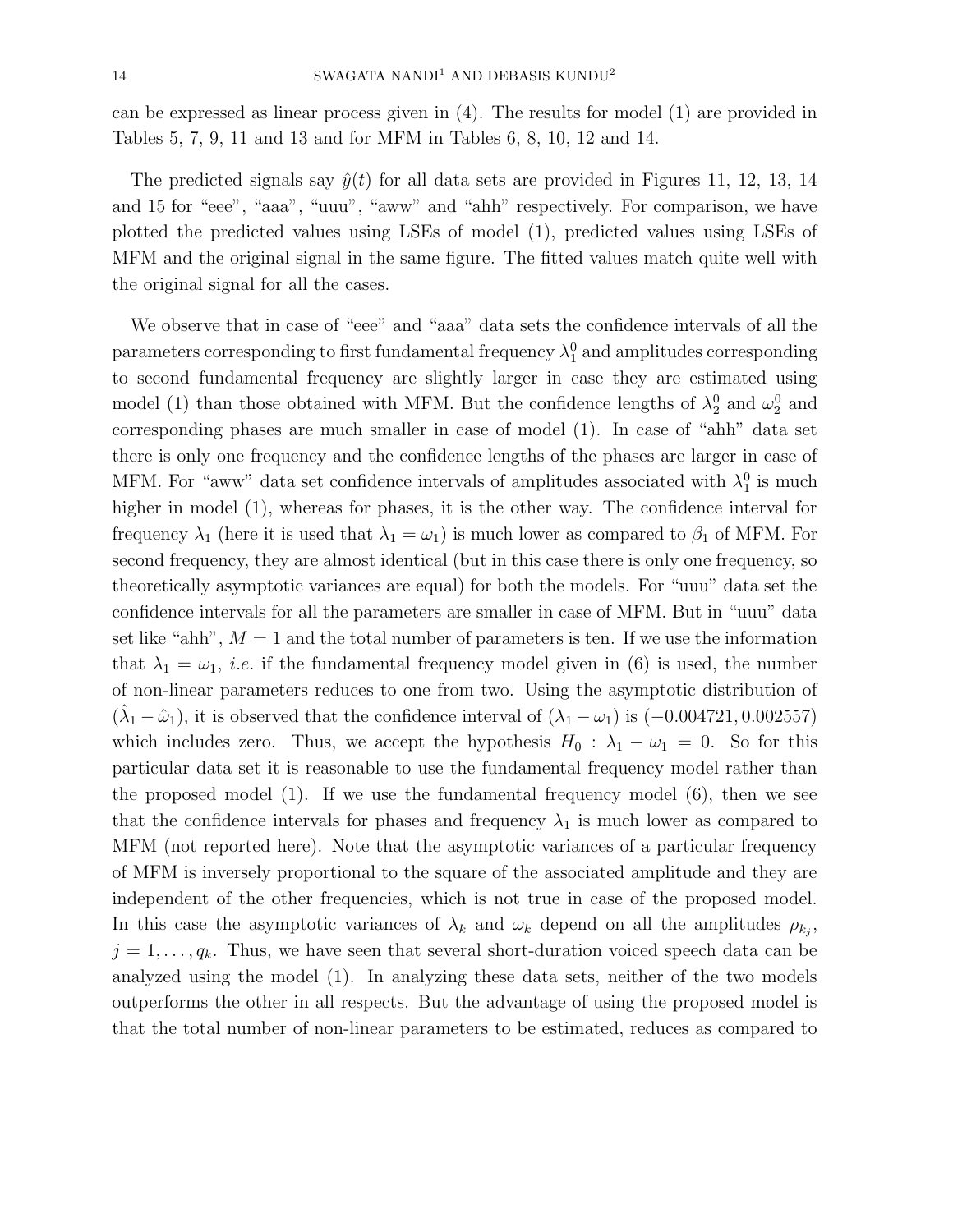

Figure 11. The plot of the observed (DATA EEE) and the fitted "eee" sound using LSEs of model (1) (PROP EEE) and MFM (MFM EEE).



Figure 13. The plot of the observed (DATA UUU) and the fitted "uuu" sound using LSEs of model (1) (PROP UUU) and MFM (MFM UUU).



Figure 12. The plot of the observed (DATA AAA) and the fitted "aaa" sound using LSEs of model (1) (PROP AAA) and MFM (MFM AAA).



Figure 14. The plot of the observed (DATA AWW) and the fitted "aww" sound using LSEs of model (1) (PROP AWW) and MFM (MFM AWW).

the number of the effective frequencies. Several non-stationary data follow a particular relationship among the frequencies and it is captured by the proposed model.

## 5. Conclusions

In this paper we propose a new model with multiple fundamental frequencies in stationary noise. The model is a particular model of the multiple frequency model (5) and a generalization of the fundamental frequency model (6) as well as the harmonic model (7). It is observed that several non-stationary signals can be analyzed using this model. To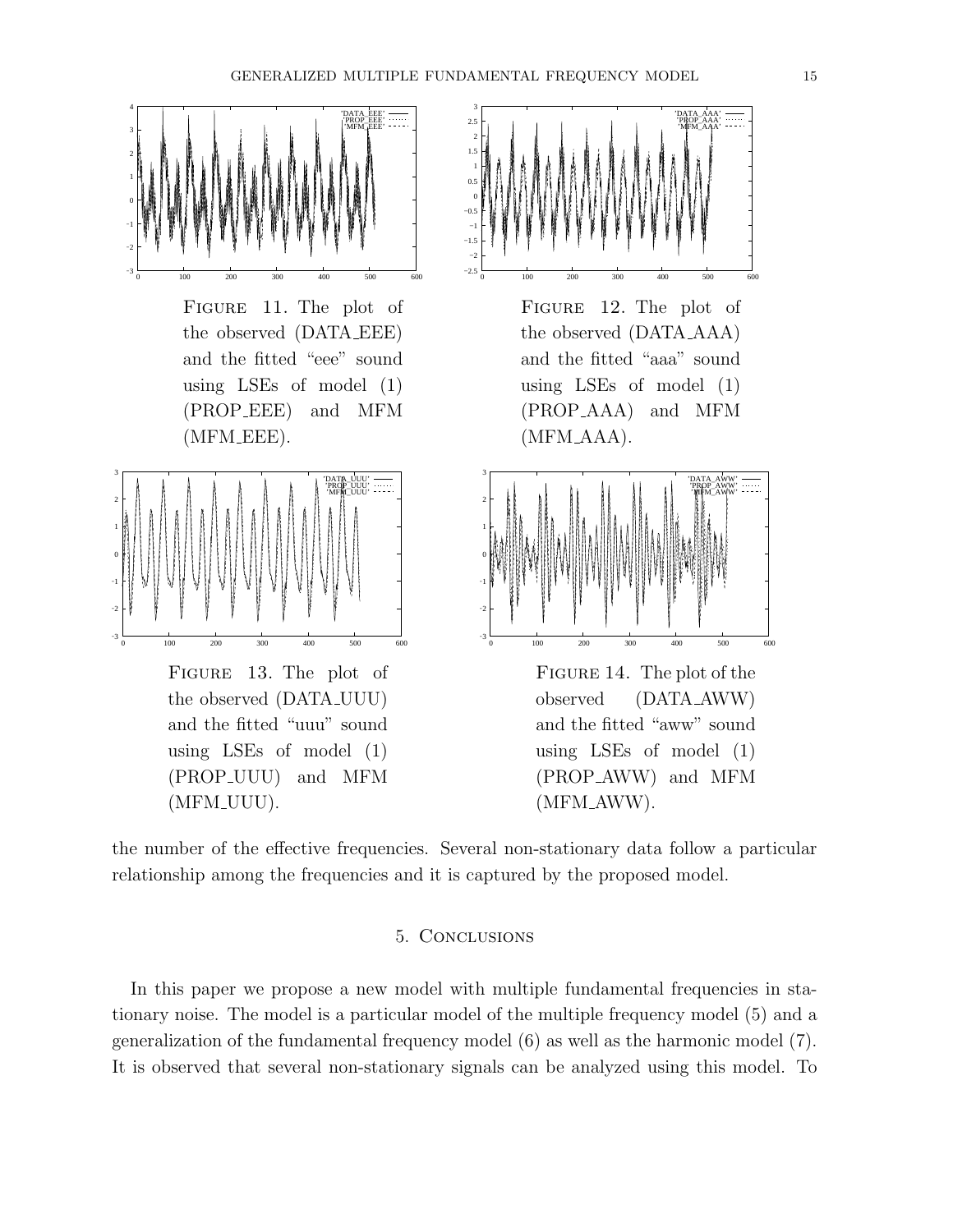

FIGURE 15. The plot of the observed (DATA\_AHH) and the fitted "ahh" sound using LSE of model (1) (PROP AHH) and MFM (MFM AHH).

analyze the data sets, the number of fundamental frequencies, M and the number of frequencies associated with  $k^{th}$  fundamental frequency  $q_k$ ,  $k = 1, \ldots, M$  are estimated using the periodogram function. We have proposed the usual LSEs to estimate the unknown parameters. The estimators are strongly consistent and asymptotically normal. The asymptotic distribution indicates that the estimators of the unknown parameters corresponding to different fundamental frequencies are independent and amplitude estimators are independent of the corresponding phase and frequency estimators. The experimental results indicate that the asymptotic results can be used in making finite sample inferences. Several real data are analyzed and the estimated signals match quite well with the observed signals in each case. The asymptotic distribution is used to construct the confidence bounds of each parameter at 95% level of significance. In this paper, we have not considered the problem of estimating  $M$  and  $q_k$ . Some information theoretic criteria combined with the special structure of the proposed model may be used to estimate them. Further research is needed in this direction.

## **REFERENCES**

- Baldwin, A.J. and Thomson, P.J. (1978), "Periodogram analysis of S. Carinae.", Royal Astron. Soc., New Zealand (Variable Star Section), Vol. 6, 31-38.
- Brillinger, D. (1981), *Time Series and data Analysis (Expanded Edn.)* San Francisco: Holden-Day.
- Brillinger, D. (1986), "Regression for randomly sampled spatial series: The trigonometric case", Essays in Time series and Allied Processes - Papers in Honor of E.J. Hannan, Journal of Applied Probability (23A), 275-289.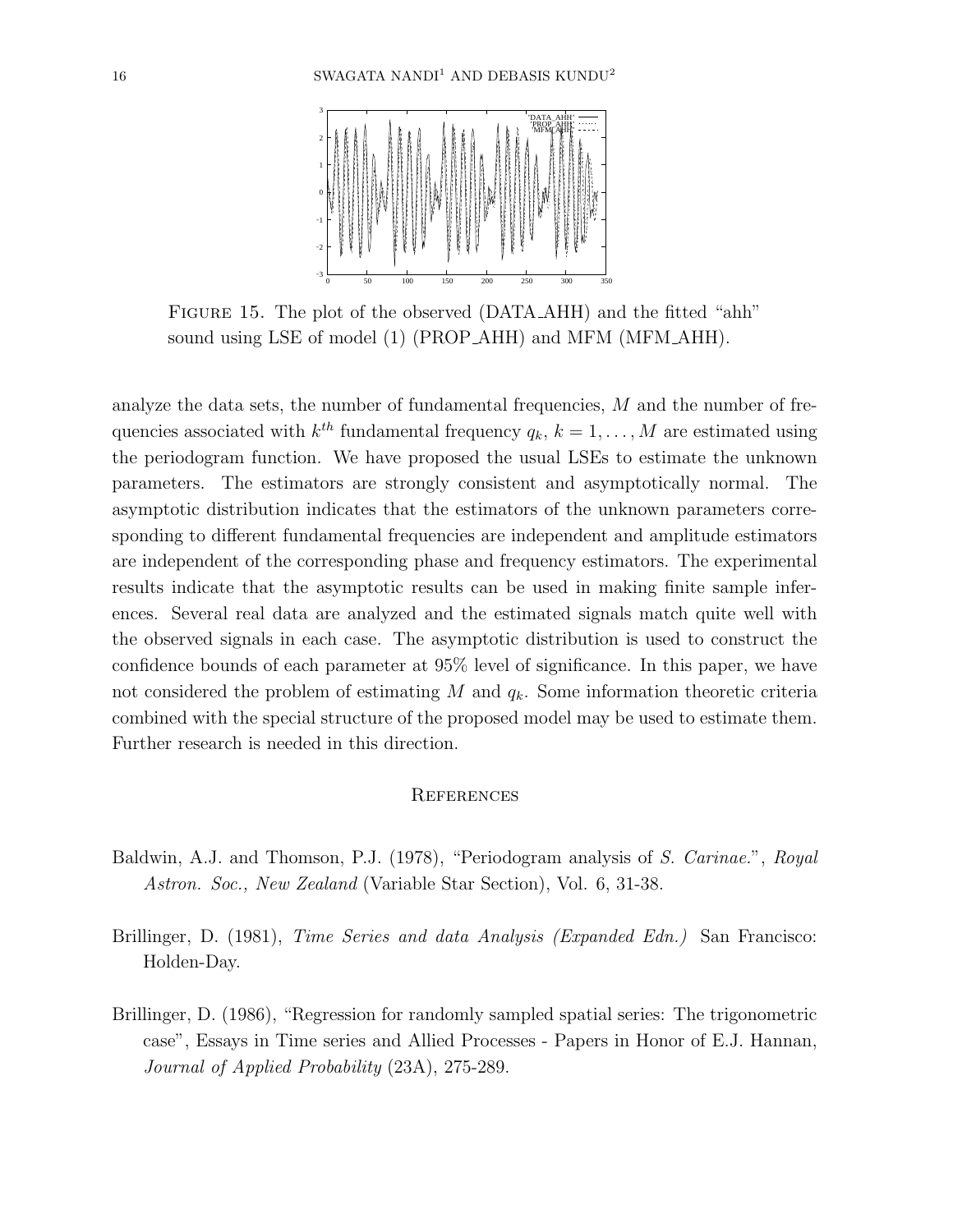- Brown, E.N. Czeisler, C.A. (1992), "The statistical analysis of circadian phase and amplitude in constant-routine core-temperature data", Journal of Biological Rhythms, Vol. 7, No. 3, 177-202.
- Brown, E.N. and Liuthardt, H. (1999), "Statistical model building and model criticism for human circadian data", Journal of Biological Rhythms, Vol. 14, No. 6, 609-616.
- Dahlhaus, R. (1997), "Fitting time series models to non-stationary processes", Annals of Statistics, Vol. 25, 1-37.
- Draper, N.R. and Smith, H. (1981), Applied Regression Analysis, John Wiley and Sons, New York.
- Fuller, W.A. (1976), Introduction to Statistical Time Series, John Wiley and Sons, New York.
- Greenhouse, J.B., Kass, R.E. and Tsay, R.S. (1987), "Fitting nonlinear models with ARMA errors to biological rhythm data", Stat. Med., Vol. 6, No. 2, 167-183.
- Hannan, E.J. (1971), "Nonlinear time series regression", *Journal of Applied Probability*, Vol. 8, 767-780.
- Hannan, E.J. (1973), "Estimation of frequencies", Journal of Applied Probability, 10, 510-519.
- Hannan, E.J. (1974), "Time series analysis", *IEEE Trans. Auto. Control*, AC-19, 706-715.
- Hofman, M.A. (2001), "Seasonal rhythms of neuronal activity in the human biological clock: A mathematical model", Biological Rhythm Research, Vol. 32, No. 1, 17-34.
- Irizarry, R.A. (2000), "Asymptotic distribution of estimates for a time-varying parameter in a harmonic model with multiple fundamentals", Statistica Sinica, 10, 1041-1067.
- Isaksson, A., Wennberg, A. and Zetterberg, L.H. (1981), "Computer analysis of EEG signals with parametric models", Proc. IEEE, Vol. 69, No. 4, 451-461.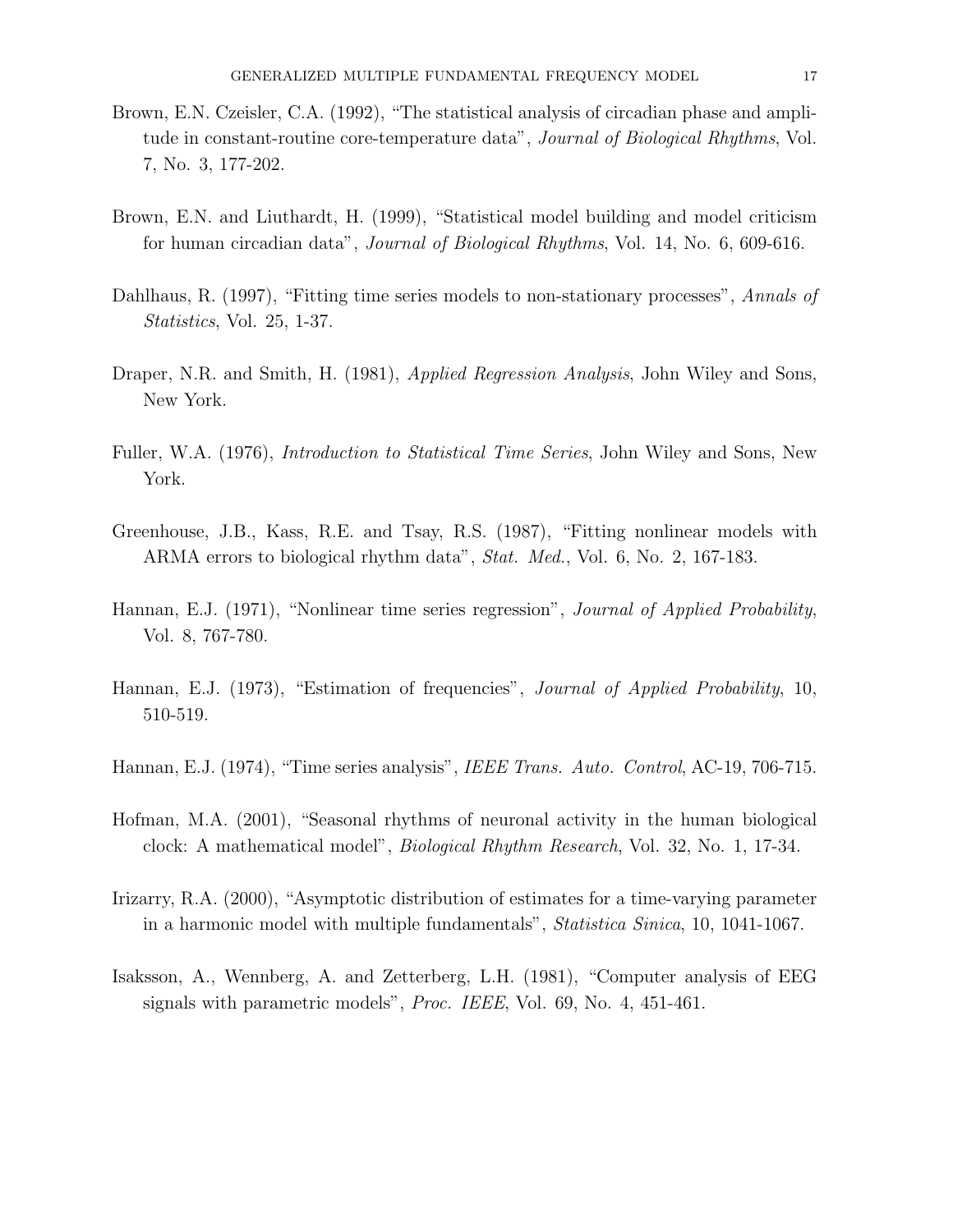- Jennrich, R.I. (1969), "Asymptotic properties of the non-linear least squares estimators", Annals of Mathematical Statistics, Vol. 40, 633-643.
- Kay, S.M. (1988), Modern Spectral Estimation: Theory and Applications, Prentice Hall, New Jersy.
- Kundu, D. (1997), "Asymptotic theory of the least squares estimators of sinusoidal signals", Statistics, Vol. 30, 221-238.
- Kundu, D. and Nandi, S. (2004), "A note on estimating the frequency of a periodic function", *Signal Processing*, Vol. 84, No. 3, 653-661.
- McAulay, R.J. and Quatieri, T.F. (1986), "Speech analysis/ synthesis based on sinusoidal representation", IEEE Trans. Acoust. Speech Processing, ASSP-34, No. 4, 744-754.
- Nandi, S., Iyer, S.K. and Kundu, D. (2002) "Estimation of frequencies in presence of heavy tail errors", Stat. Prob. Letters, Vol. 58, No. 3, 265-282.
- Nandi, S. and Kundu, D. (2003), "Estimating the fundamental frequency of a periodic function", Statistical Methods and Applications, Vol. 12, No. 3, 341-360.
- Nandi, S., Kundu, D. and Iyer, S.K. (2004), "Amplitude modulated model for analyzing non stationary speech signals" Statistics, Vol. 38, No. 5, 439-456.
- Ombao, H., Raz, J., von Sachs, R. and Malow, B. (2001), "Automatic Statistical Analysis of Bivariate Non-Stationary Time Series", Journal of the American Statistical Association, Vol. 96, 543-560.
- Press, W.H., Teukolsky, S.A., Vellerling, W.T. and Flannery, B.P. (1992), Numerical Recipes in FORTRAN, The Art of Scientific Computing, 2nd Edition, Cambridge University Press, Cambridge.
- Quinn, B.G. and Thomson, P.J. (1991), "Estimating the frequency of a periodic function", Biometrika, Vol. 78, No. 1, 65-74.
- Rice, J.A. and Rosenblatt, M. (1988) "On frequency estimation", Biometrika, Vol. 75, No. 3, 477-484.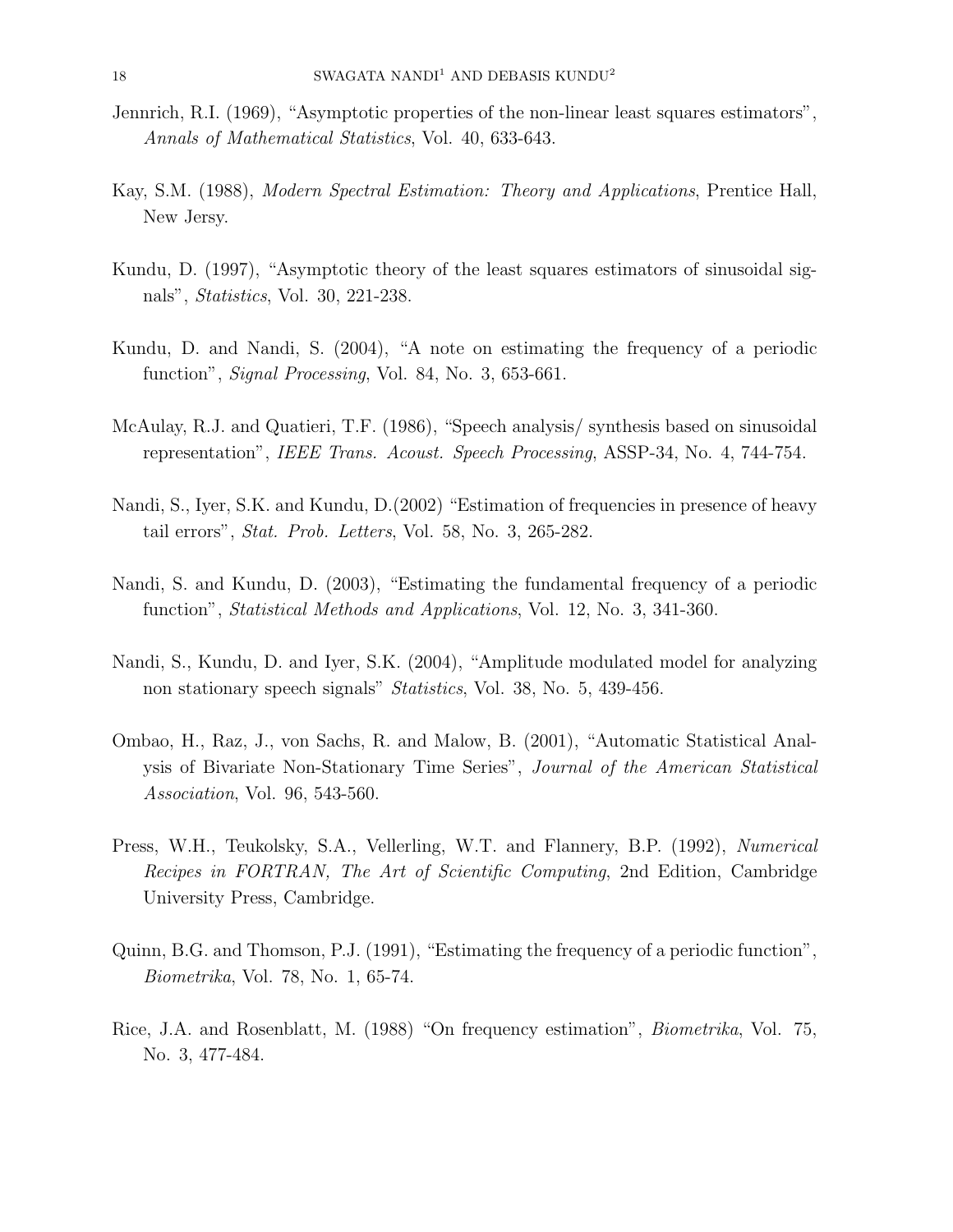- Richards, F.S.G. (1961), "A method of maximum likelihood estimation", Journal of Royal Statistical Society B, Vol. 23, 469-475.
- Rodet, X. (1997), "Musical sound signals analysis/synthesis: Sinusoidal+residual and elementary waveform models", Proceedings of the IEEE Time-frequency and Timescale Workshop, University of Warwick, Coventry, UK, 1-10.
- Sircar, P. and Syali, M.S. (1996), "Complex AM signal model for non-stationary signals", Signal Processing, Vol. 53, 35-45.
- Walker, A.M. (1971), "On the estimation of harmonic components in a time series with stationary independent residuals", Biometrika, Vol. 58, 21-26.
- Wu, C.F.J. (1981), "Asymptotic theory of non-linear least squares estimators", Annals of Statistics, Vol. 9, 501-513.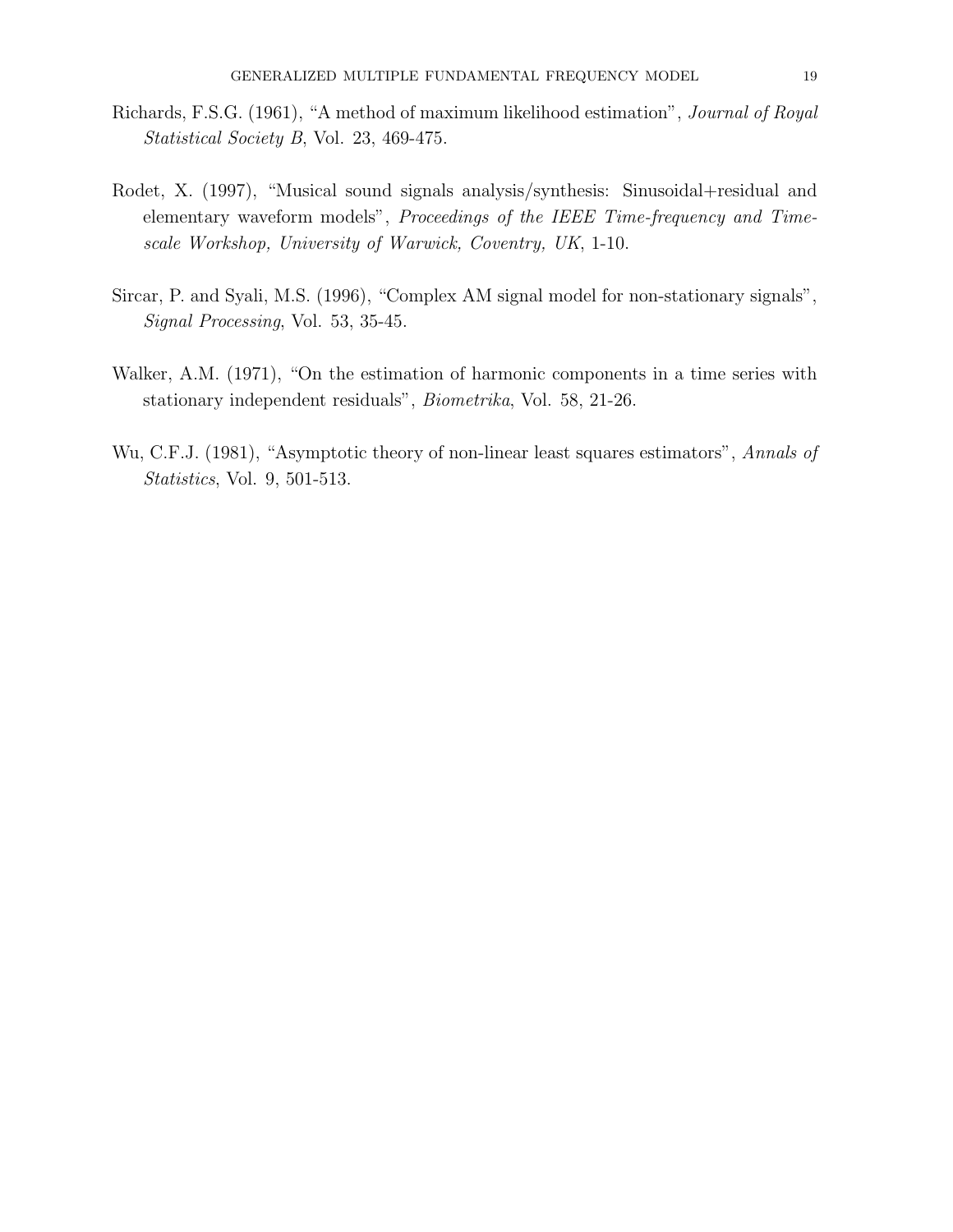Table 1. The average LSEs, the MSEs, the average confidence lengths and the coverage probabilities of the different parameters using the proposed model for  $\sigma^2 = 0.2$ .

| Para-        | Average LSE  | <b>MSE</b>        | Av. Conf. Length   | 95% Cov. |
|--------------|--------------|-------------------|--------------------|----------|
| meter        | (True Value) | (Asym. Var.)      | (Ex. Conf. Length) | Prob.    |
| $\rho_{1_1}$ | 0.125963062  | 3.95831512e-03    | 0.337497294        | 0.95     |
|              | (0.10)       | $(4.3096542e-03)$ | (0.2573400)        |          |
| $\rho_{12}$  | 0.455777884  | 4.15113848e-03    | 0.326178163        | 0.94     |
|              | (0.45)       | $(4.1541611e-03)$ | (0.2526549)        |          |
| $\rho_{1_3}$ | 0.404897749  | 3.96256289e-03    | 0.315576911        | 0.95     |
|              | (0.40)       | $(3.9579375e-03)$ | (0.2466156)        |          |
| $\phi_{1_1}$ | 0.494047403  | 0.688315213       | 4.24205685         | 0.91     |
|              | (0.55)       | (0.4414515)       | (2.604519)         |          |
| $\phi_{1_2}$ | 0.596532404  | 2.38425396e-02    | 0.774129033        | 0.94     |
|              | (0.60)       | $(2.2643777e-02)$ | (0.5898757)        |          |
| $\phi_{1_3}$ | 0.151415542  | 2.99340468e-02    | 0.855129421        | 0.95     |
|              | (0.15)       | $(2.7628275e-02)$ | (0.6515728)        |          |
| $\lambda_1$  | 0.439792693  | 1.55844623e-06    | 5.46646677-03      | 0.95     |
|              | (0.4398230)  | $(1.0486136e-06)$ | $(4.0141521e-03)$  |          |
| $\omega_1$   | 0.157105446  | 7.16287389e-07    | 3.64642008-03      | 0.95     |
|              | (0.1570796)  | $(4.5592520e-07)$ | $(2.6468716e-03)$  |          |
| $\rho_{2_1}$ | 0.210262716  | 3.31078214-03     | 0.198635176        | 0.81     |
|              | (0.20)       | $(3.3515587e-03)$ | (0.2269392)        |          |
| $\rho_{22}$  | 0.600659609  | 2.89968797-03     | 0.189876512        | 0.82     |
|              | (0.60)       | $(2.9973800e-03)$ | (0.2146135)        |          |
| $\rho_{23}$  | 0.404682457  | 2.62100901-03     | 0.175994471        | 0.81     |
|              | (0.40)       | $(2.6255806e-03)$ | (0.2008625)        |          |
| $\phi_{2_1}$ | 0.0978257582 | 9.84198451-02     | 1.11533058         | 0.83     |
|              | (0.10)       | $(9.2979610e-02)$ | (1.195308)         |          |
| $\phi_{2_2}$ | 0.501318812  | 9.60094389e-03    | 0.359809935        | $0.85\,$ |
|              | (0.50)       | $(1.0157371e-02)$ | (0.3950724)        |          |
| $\phi_{23}$  | 0.203538164  | 1.92437172e-02    | 0.506877661        | 0.84     |
|              | (0.20)       | $(2.0647796e-02)$ | (0.5632781)        |          |
| $\lambda_2$  | 1.13098848   | 5.99011685e-07    | 3.59018217-03      | 0.95     |
|              | (1.1309734)  | $(9.1906406e-07)$ | $(3.7580191e-03)$  |          |
| $\omega_2$   | 0.188493758  | 3.12252752e-07    | 2.60419305-03      | 0.95     |
|              | (0.1884956)  | $(4.8829617e-07)$ | $(2.7392253e-03)$  |          |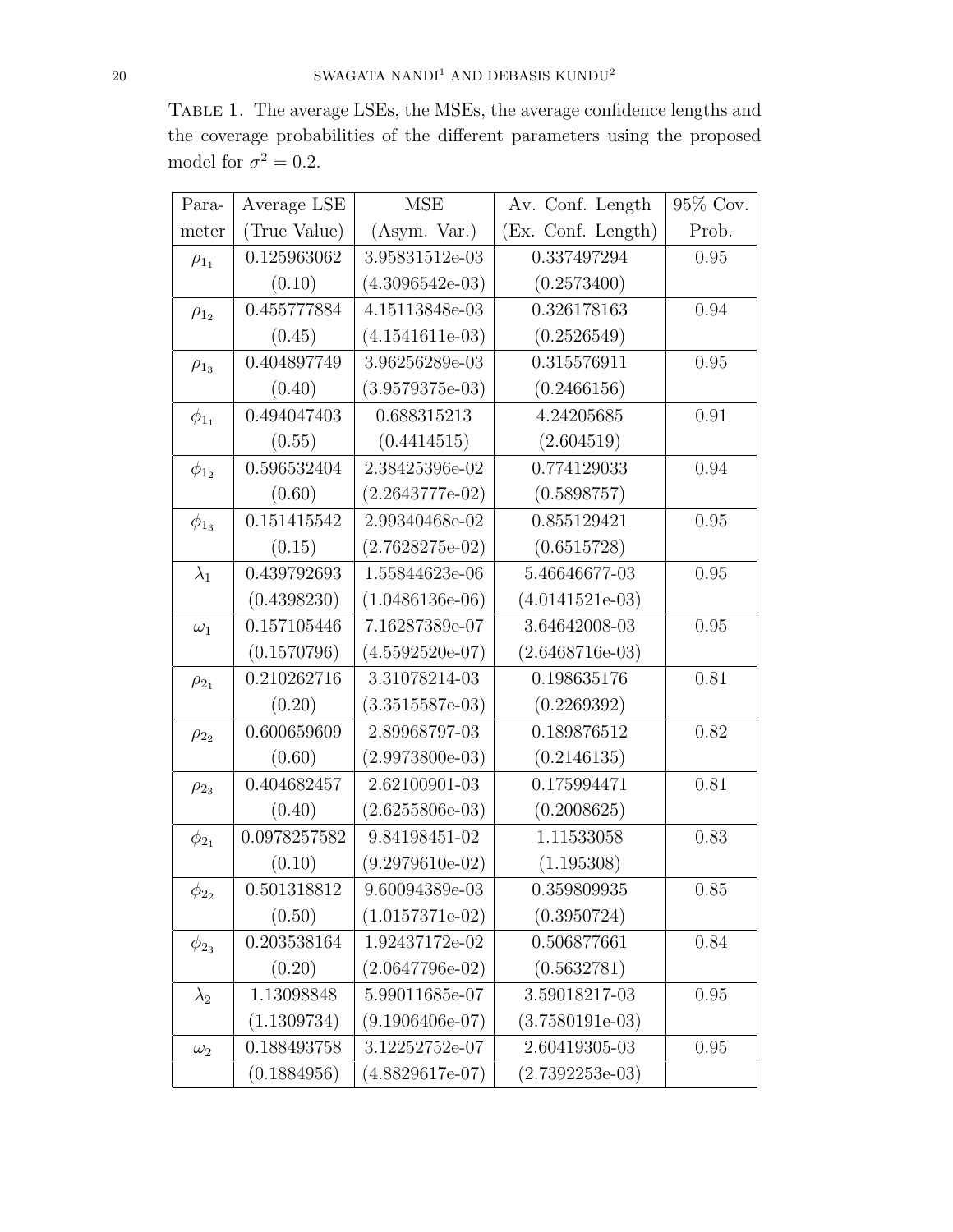Table 2. The average LSEs, the MSEs, the average confidence lengths and the coverage probabilities of the different parameters using the proposed model for  $\sigma^2 = 0.4$ .

| Para-        | Average LSE  | <b>MSE</b>        | Av. Conf. Length   | 95% Cov. |
|--------------|--------------|-------------------|--------------------|----------|
| meter        | (True Value) | (Asym. Var.)      | (Ex. Conf. Length) | Prob.    |
| $\rho_{1_1}$ | 0.151604086  | 8.27635452e-03    | 0.476105064        | 0.95     |
|              | (0.10)       | $(8.6193085e-03)$ | (0.3639337)        |          |
| $\rho_{1_2}$ | 0.46168986   | 8.26609321e-03    | 0.461868048        | 0.94     |
|              | (0.45)       | $(8.3083222e-03)$ | (0.3573080)        |          |
| $\rho_{1_3}$ | 0.411106139  | 7.85315502e-03    | 0.446626604        | 0.95     |
|              | (0.40)       | $(7.9158749e-03)$ | (0.3487671)        |          |
| $\phi_{1_1}$ | 0.411025107  | 1.22210026        | 5.07852125         | 0.88     |
|              | (0.55)       | (0.8829030)       | (3.683347)         |          |
| $\phi_{1_2}$ | 0.594926059  | 4.85680364e-02    | 1.11277223         | 0.94     |
|              | (0.60)       | $(4.5287553e-02)$ | (0.8342102)        |          |
| $\phi_{1_3}$ | 0.152366251  | 6.14459403e-02    | 1.23698533         | 0.95     |
|              | (0.15)       | $(5.5256549e-02)$ | (0.9214631)        |          |
| $\lambda_1$  | 0.439781189  | 3.03807201e-06    | 7.8823017e-03      | 0.95     |
|              | (0.4398230)  | $(2.0972273e-06)$ | $(5.6768684e-03)$  |          |
| $\omega_1$   | 0.157114819  | 1.42341173e-06    | 5.31302486e-03     | 0.95     |
|              | (0.1570796)  | $(9.1185041e-07)$ | $(3.7432418e-03)$  |          |
| $\rho_{2_1}$ | 0.220800266  | 6.48095924e-03    | 0.281173646        | 0.81     |
|              | (0.20)       | $(6.7031174e-03)$ | (0.3209405)        |          |
| $\rho_{2_2}$ | 0.602861106  | 5.78639749e-03    | 0.268543154        | 0.82     |
|              | (0.60)       | $(5.9947600e-03)$ | (0.3035093)        |          |
| $\rho_{23}$  | 0.409267187  | 5.22927288e-03    | 0.249112844        | 0.81     |
|              | (0.40)       | $(5.2511613e-03)$ | (0.2840624)        |          |
| $\phi_{2_1}$ | 0.0954661742 | 0.232197076       | 1.66008222         | 0.82     |
|              | (0.10)       | (0.1859592)       | (1.690421)         |          |
| $\phi_{2_2}$ | 0.501951993  | 1.93329826e-02    | 0.514545619        | $0.85\,$ |
|              | (0.50)       | $(2.0314742e-02)$ | (0.5587168)        |          |
| $\phi_{23}$  | 0.20508866   | 3.9053704e-02     | 0.72747165         | 0.85     |
|              | (0.20)       | $(4.1295592e-02)$ | (0.7965956)        |          |
| $\lambda_2$  | 1.13099003   | 1.19849585e-06    | 5.12786489e-03     | 0.94     |
|              | (1.1309734)  | $(1.8381281e-06)$ | $(5.3146416e-03)$  |          |
| $\omega_2$   | 0.188494474  | 6.31346211e-07    | 3.73536511e-03     | 0.94     |
|              | (0.1884956)  | $(9.7659233e-07)$ | $(3.8738493e-03)$  |          |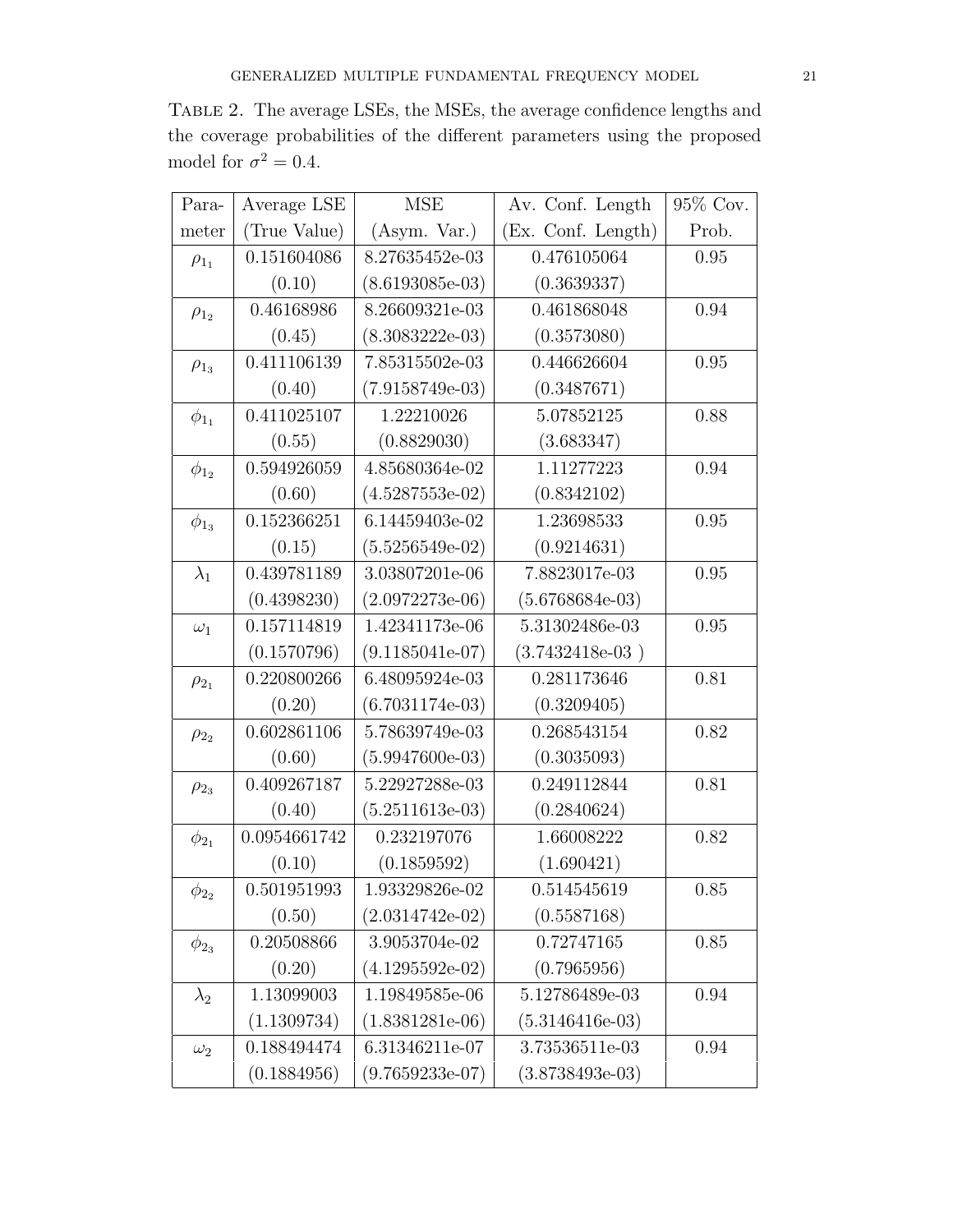| Para-     | Average LSE  | <b>MSE</b>         | Av. Conf. Length   | 95% Cov. |
|-----------|--------------|--------------------|--------------------|----------|
| meter     | (True Value) | (Asym. Var.)       | (Ex. Conf. Length) | Prob.    |
| $a_1$     | 0.100683041  | 6.62101229e-5      | 0.220231146        | 1.0      |
|           |              | $(4.30965424e-3)$  | (0.257339984)      |          |
| $a_2$     | 0.451257676  | 3.44792061e-4      | 0.216402516        | 1.0      |
|           |              | $(4.15416108e-3)$  | (0.25265491)       |          |
| $a_3$     | 0.400900543  | 2.59834371e-4      | 0.212928489        | 1.0      |
|           |              | $(3.95793747e-3)$  | (0.246615589)      |          |
| $a_4$     | 0.200601995  | 9.68176464e-5      | 0.152528748        | 1.0      |
|           |              | $(3.35155893e-3)$  | (0.226939201)      |          |
| $a_5$     | 0.601447225  | 5.48608368e-4      | 0.138830096        | 0.95     |
|           |              | $(2.99737975e-3)$  | (0.214613453)      |          |
| $a_6$     | 0.400943607  | 2.53332662e-4      | 0.135277435        | 0.98     |
|           |              | $(2.62558088e-3)$  | (0.200862452)      |          |
| $\phi_1$  | 0.551747084  | 4.09032963e-3      | 4.39787626         | 1.0      |
|           |              | (1.72386169)       | (5.14680004)       |          |
| $\phi_2$  | 0.60472846   | 6.82766503e-3      | 0.960425317        | 0.99     |
|           |              | $(8.20575058e-2)$  | (1.12291074)       |          |
| $\phi_3$  | 0.151506901  | 3.14068445e-3      | 1.06390452         | 1.0      |
|           |              | $(9.8948434e-2)$   | (1.233078)         |          |
| $\phi_4$  | 0.0995254889 | 1.77992496e-3      | 1.52432573         | 1.0      |
|           |              | (0.335155904)      | (2.26939178)       |          |
| $\phi_5$  | 0.501218498  | 5.90951648e-3      | 0.462355971        | 0.95     |
|           |              | $(3.33042182e-2)$  | (0.715378225)      |          |
| $\phi_6$  | 0.200857386  | 2.44277902e-3      | 0.675922155        | 0.99     |
|           |              | $(6.56395182e-2)$  | (1.00431228)       |          |
| $\beta_1$ | 0.439534605  | 5.60617264e-05     | 3.80868129e-2      | 0.95     |
|           |              | $(1.29289634e-4)$  | $(4.45725955e-2)$  |          |
| $\beta_2$ | 0.596982002  | 2.0185114e-06      | 8.31752364e-3      | 0.97     |
|           |              | $(6.15431281e-06)$ | $(9.72469151e-3)$  |          |
| $\beta_3$ | 0.754041851  | 2.13030876e-06     | 9.21367202e-3      | 0.98     |
|           |              | $(7.42113252e-6)$  | $(1.06787682e-2)$  |          |
| $\beta_4$ | 1.1309551    | 9.4032639e-06      | 1.3201056e-2       | 0.93     |
|           |              | $(2.51366928e-5)$  | $(1.96535103e-2)$  |          |
| $\beta_5$ | 1.31950402   | 9.81566586e-07     | 4.00412921e-3      | 0.89     |
|           |              | $(2.49781647e-6)$  | $(6.1953566e-3)$   |          |
| $\beta_6$ | 1.50798428   | 1.40446798e-06     | 5.85365482e-3      | 0.94     |
|           |              | $(4.92296385e-6)$  | $(8.69759917e-3)$  |          |

Table 3. The average LSEs, the MSEs, the average confidence lengths and the coverage probabilities of different parameters using MFM for  $\sigma^2 = 0.2$ .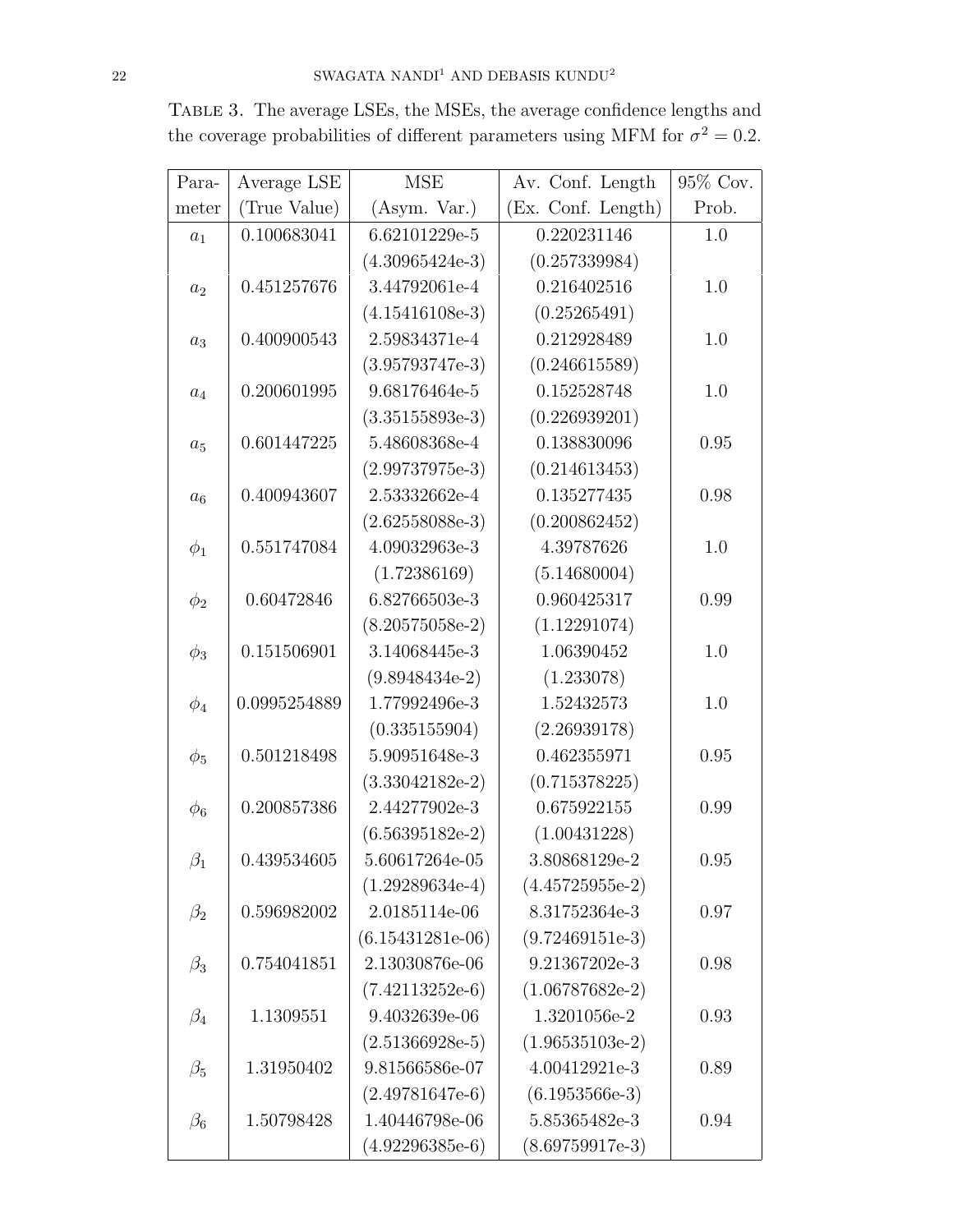| Para-     | Average LSE  | <b>MSE</b>        | Av. Conf. Length   | 95% Cov. |
|-----------|--------------|-------------------|--------------------|----------|
| meter     | (True Value) | (Asym. Var.)      | (Ex. Conf. Length) | Prob.    |
| $a_1$     | 0.103271469  | 3.12825432e-4     | 0.310845464        | 1.0      |
|           |              | $(8.61930847e-3)$ | (0.363933712)      |          |
| $a_2$     | 0.453495115  | 8.75412254e-4     | 0.303890526        | 0.99     |
|           |              | $(8.30832217e-3)$ | (0.357308)         |          |
| $a_3$     | 0.402786911  | 6.71417103e-4     | 0.299821109        | 1.0      |
|           |              | $(7.91587494e-3)$ | (0.348767132)      |          |
| $a_4$     | 0.20187901   | 3.19670828e-4     | 0.213473439        | 0.99     |
|           |              | $(6.70311786e-3)$ | (0.320940495)      |          |
| $a_5$     | 0.603555858  | 1.3390953e-3      | 0.195176035        | 0.95     |
|           |              | $(5.9947595e-3)$  | (0.303509265)      |          |
| $a_6$     | 0.402185053  | 6.61559461e-4     | 0.190110669        | 0.97     |
|           |              | $(5.25116175e-3)$ | (0.284062415)      |          |
| $\phi_1$  | 0.553592145  | 8.26491881e-3     | 6.60993528         | 1.0      |
|           |              | (3.44772339)      | (7.27867413)       |          |
| $\phi_2$  | 0.610250294  | 1.67299565e-2     | 1.345227           | 0.99     |
|           |              | (0.164115012)     | (1.5880357)        |          |
| $\phi_3$  | 0.152599573  | 7.37958541e-3     | 1.49412251         | 1.0      |
|           |              | (0.197896868)     | (1.74383569)       |          |
| $\phi_4$  | .0999217778  | 3.84876621e-3     | 2.12972307         | 1.0      |
|           |              | (0.670311809)     | (3.20940495)       |          |
| $\phi_5$  | 0.50403589   | 1.38942935e-2     | 0.648625791        | 0.95     |
|           |              | $(6.66084364e-2)$ | (1.01169753)       |          |
| $\phi_6$  | 0.202204913  | 6.29422953e-3     | 0.948941886        | 0.99     |
|           |              | (0.131279036)     | (1.42031193)       |          |
| $\beta_1$ | 0.439267337  | 9.31811592e-5     | 5.72436824e-2      | 0.95     |
|           |              | $(2.58579268e-4)$ | $(6.30351603e-2)$  |          |
| $\beta_2$ | 0.597042143  | 4.41594557e-6     | 1.16500212e-2      | 0.97     |
|           |              | $(1.23086256e-5)$ | $(1.37527911e-2)$  |          |
| $\beta_3$ | 0.754063606  | 4.70306395e-6     | 1.2939482e-2       | 0.97     |
|           |              | $(1.4842265e-5)$  | $(1.51020577e-2)$  |          |
| $\beta_4$ | 1.13074279   | 2.5412297e-5      | 1.84439197e-2      | 0.90     |
|           |              | $(5.02733856e-5)$ | $(2.77942587e-2)$  |          |
| $\beta_5$ | 1.31954181   | 2.17460683e-6     | 5.61727071e-3      | 0.88     |
|           |              | $(4.99563293e-6)$ | $(8.76155775e-3)$  |          |
| $\beta_6$ | 1.50802243   | 3.02026615e-6     | 8.2180649e-3       | 0.93     |
|           |              | $(9.84592771e-6)$ | $(1.23002622e-2)$  |          |

Table 4. The average LSEs, the MSEs, the average confidence lengths and the coverage probabilities of different parameters using MFM for  $\sigma^2 = 0.4$ .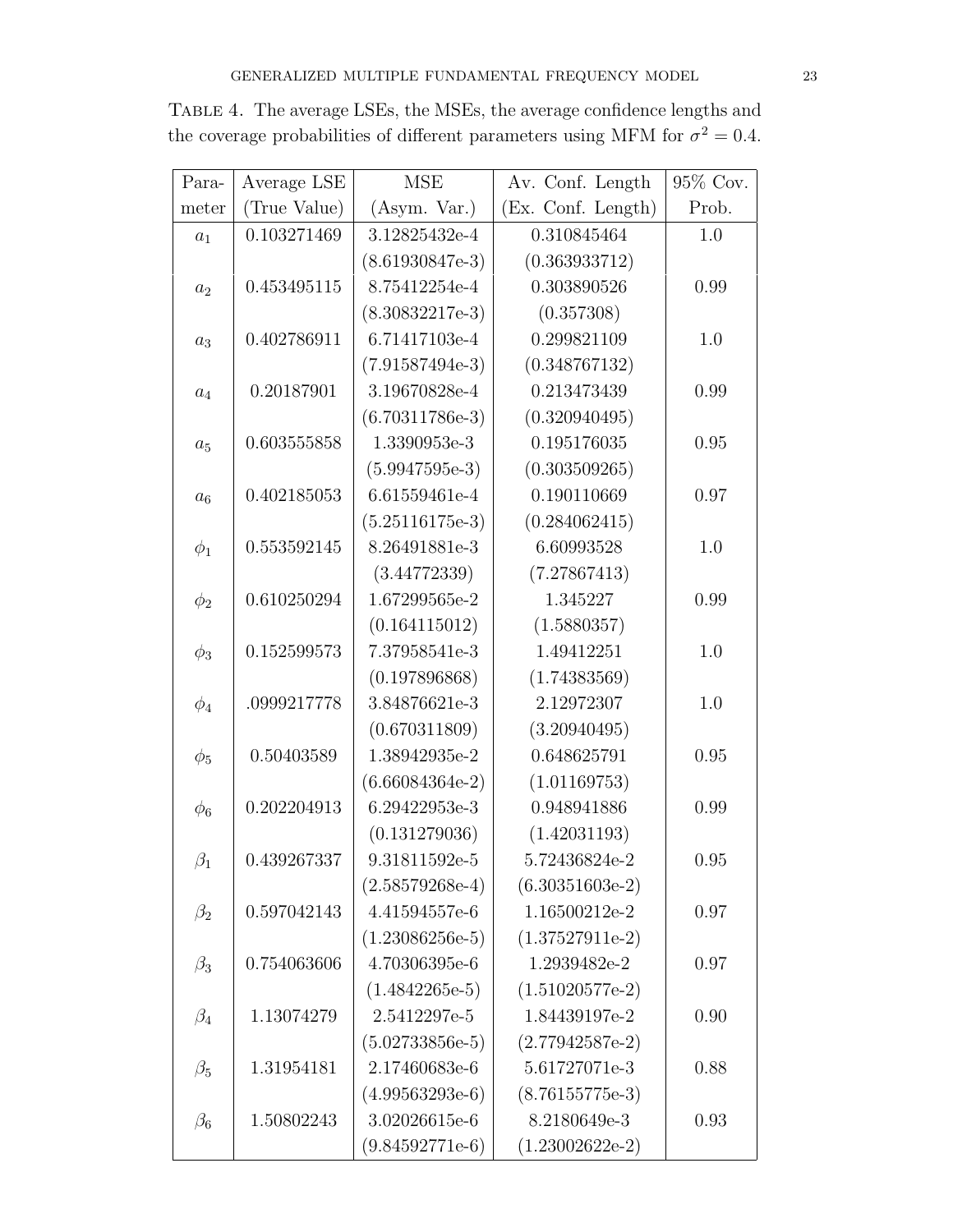TABLE 5. Results for "eee" data set using the proposed model.

| Parameter    | Estimate        | Lower Bound     | Upper Bound    |
|--------------|-----------------|-----------------|----------------|
| $\rho_{1_1}$ | 0.792912781     | 0.745130777     | 0.840694785    |
| $\rho_{1_2}$ | 1.41441321      | 1.36663115      | 1.46219528     |
| $\rho_{1_3}$ | 0.203153163     | 0.15537113      | 0.250935197    |
| $\phi_{1_1}$ | 0.681846261     | 0.434020698     | 0.929671824    |
| $\phi_{1_2}$ | 0.913759112     | 0.747117102     | 1.08040118     |
| $\phi_{1_3}$ | $-0.0415502712$ | $-0.298853695$  | 0.215753138    |
| $\lambda_1$  | 0.1140192       | 0.113080189     | 0.114958212    |
| $\omega_1$   | 0.113874406     | 0.11353147      | 0.114217341    |
| $\rho_{2_1}$ | 0.110554226     | 0.0627721995    | 0.158336252    |
| $\rho_{2_2}$ | 0.708103955     | 0.660321951     | 0.755885959    |
| $\rho_{23}$  | 0.170492932     | 0.122710906     | 0.218274966    |
| $\rho_{24}$  | 0.141166449     | 0.0933844224    | 0.188948482    |
| $\rho_{25}$  | 0.344861776     | 0.297079742     | 0.392643809    |
| $\rho_{2_6}$ | 0.16529128      | 0.117509253     | 0.213073313    |
| $\phi_{2_1}$ | 0.427151084     | $-0.0344740637$ | 0.888776243    |
| $\phi_{2_2}$ | 0.479345709     | 0.34814921      | 0.610542178    |
| $\phi_{2_3}$ | $-2.71241069$   | $-3.01004577$   | $-2.41477561$  |
| $\phi_{2_4}$ | 0.815808356     | 0.451096743     | 1.18051994     |
| $\phi_{25}$  | $-0.773955345$  | $-1.01284397$   | $-0.535066724$ |
| $\phi_{26}$  | $-0.577183068$  | $-0.966903508$  | $-0.187462628$ |
| $\lambda_2$  | 1.3514533       | 1.35081983      | 1.35208678     |
| $\omega_2$   | 0.11346291      | 0.113172941     | 0.113752879    |

Data Set: "eee".  $M = 2$ ,  $q_1 = 3$ ,  $q_2 = 6$ .

 $\hat{X}(t) = e(t).$ 

**Run Test:** z for  $\hat{e}(t) = -1.10903132$ . Residual sum of squares: 0.154122174.

## **APPENDIX**

For notational convenience, first we prove the results for  $M = 1$ , *i.e.* the model has only one fundamental frequency and then we sketch the outline of the proof for general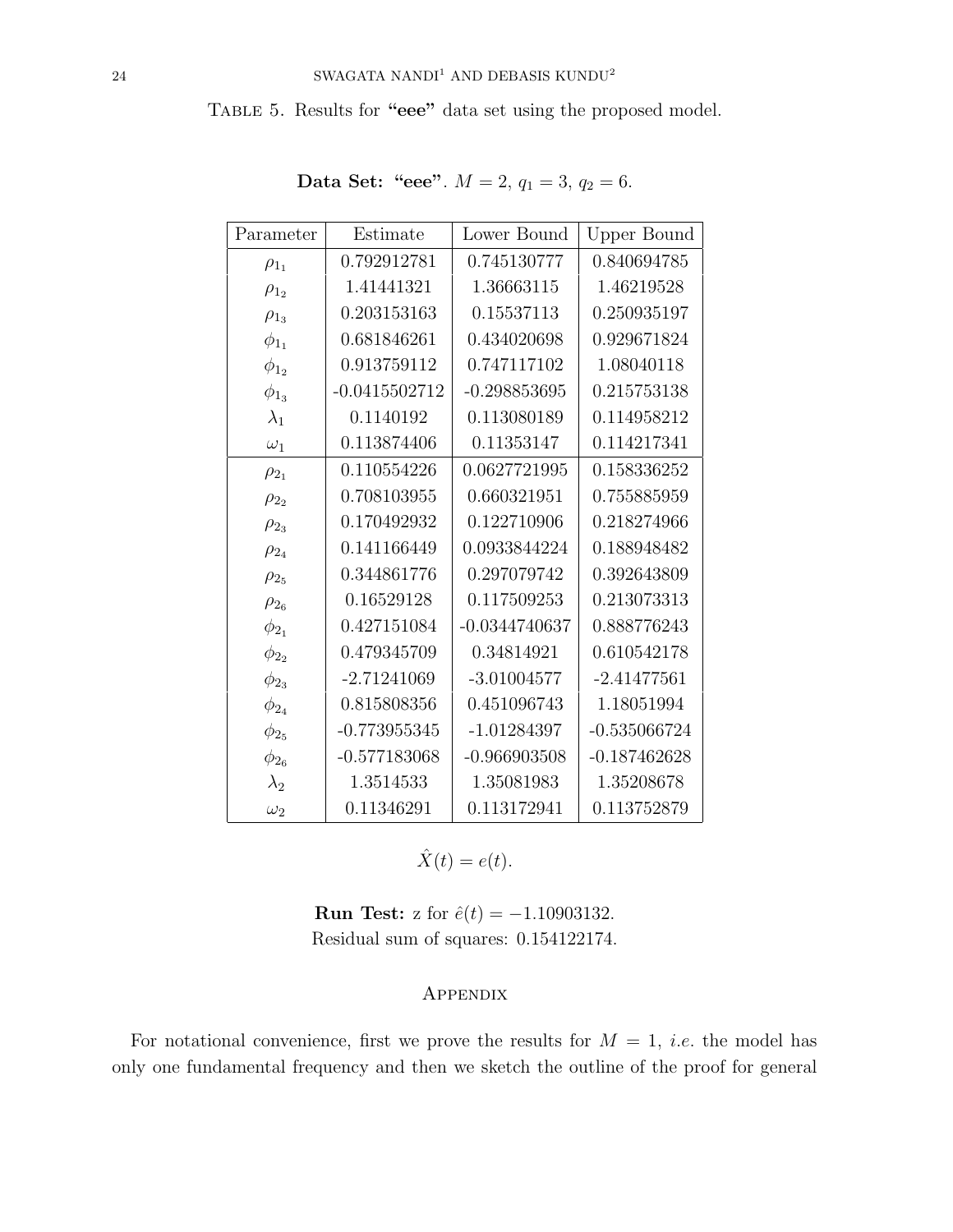| Parameters     | <b>LSE</b>     | Lower Limit    | Upper Limit     |
|----------------|----------------|----------------|-----------------|
| $a_1$          | 0.792754471    | 0.745822906    | 0.839686036     |
| a <sub>2</sub> | 1.41381097     | 1.36687934     | 1.46074259      |
| $a_3$          | 0.203779265    | 0.1568477      | 0.250710845     |
| $a_4$          | 0.111959115    | 0.0650275424   | 0.158890679     |
| $a_5$          | 0.7039783      | 0.657046735    | 0.750909865     |
| $a_6$          | 0.172563389    | 0.125631824    | 0.219494954     |
| $a_7$          | 0.145034194    | 0.0981026217   | 0.191965759     |
| $a_8$          | 0.355013132    | 0.308081567    | 0.401944697     |
| $a_9$          | 0.176291764    | 0.129360199    | 0.223223329     |
| $\phi_1$       | 0.687658191    | 0.569256902    | 0.80605948      |
| $\phi_2$       | 0.912467241    | 0.846077085    | 0.978857398     |
| $\phi_3$       | 0.0317988843   | $-0.428812951$ | 0.492410719     |
| $\phi_4$       | 0.628177047    | $-0.21019274$  | 1.46654689      |
| $\phi_5$       | 0.495831549    | 0.362499118    | 0.62916398      |
| $\phi_6$       | 2.82846522     | 2.28453088     | 3.37239957      |
| $\phi_7$       | 0.847214043    | 0.200034678    | 1.49439347      |
| $\phi_8$       | $-0.360235542$ | $-0.624628961$ | $-0.0958421007$ |
| $\phi_9$       | 0.00214044028  | $-0.530290186$ | 0.534571111     |
| $\beta_1$      | 0.114038095    | 0.113637552    | 0.114438638     |
| $\beta_2$      | 0.227885813    | 0.227661222    | 0.228110403     |
| $\beta_3$      | 0.342097998    | 0.340539783    | 0.343656212     |
| $\beta_4$      | 1.35217214     | 1.34933603     | 1.35500824      |
| $\beta_5$      | 1.46495438     | 1.46450329     | 1.46540546      |
| $\beta_6$      | 1.5753814      | 1.57354128     | 1.57722151      |
| $\beta_7$      | 1.69190764     | 1.68971825     | 1.69409704      |
| $\beta_8$      | 1.80700564     | 1.80611122     | 1.80790007      |
| $\beta_9$      | 1.92089081     | 1.91908967     | 1.92269194      |

Table 6. LSE and confidence intervals for "eee" data with multiple frequency model.

 $\hat{X}(t) = e(t).$ 

**Run Test:** z for  $\hat{e}(t) = -1.03238821$ . Residual sum of squares: 0.148744926.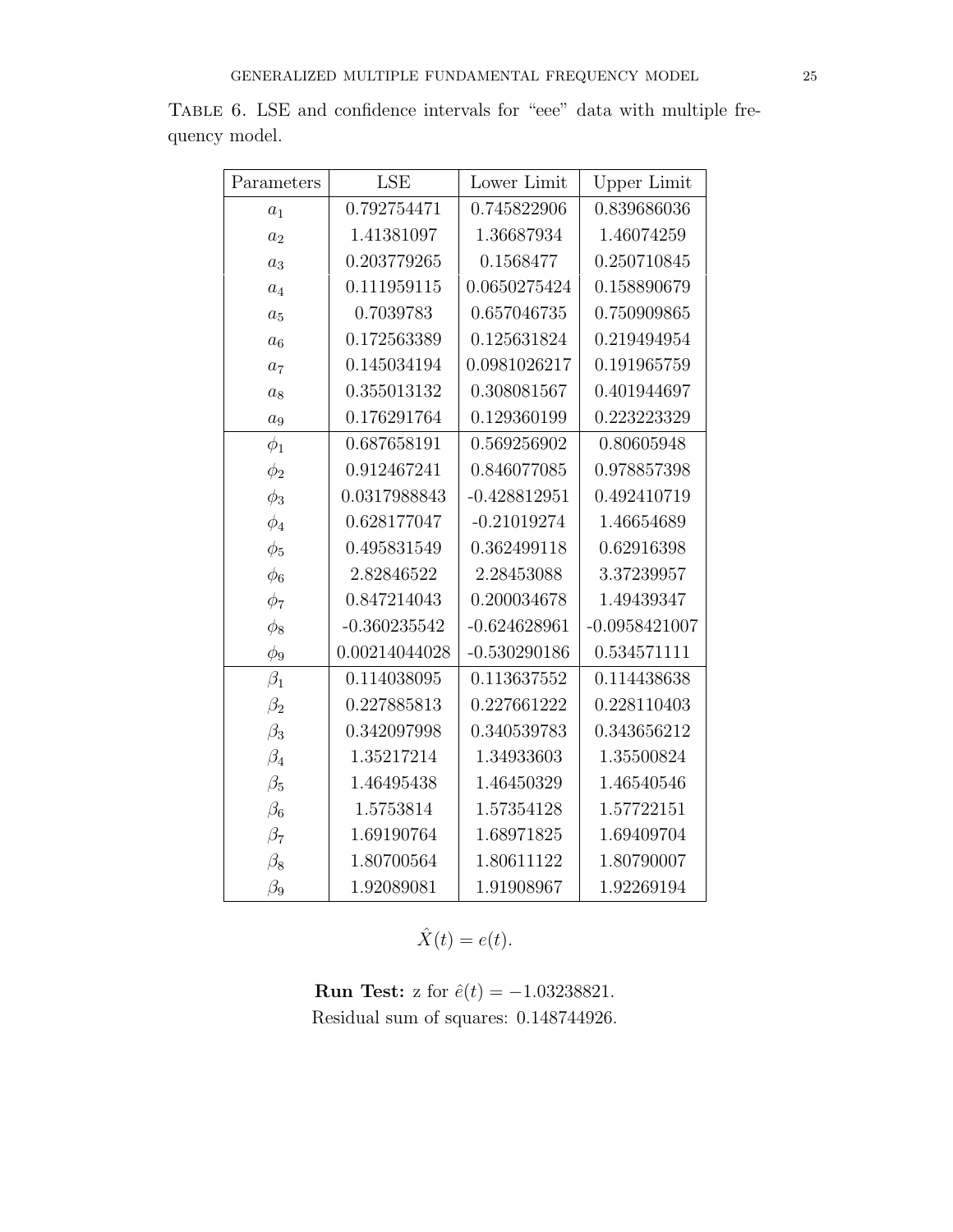Table 7. Results for "aaa" data set using the proposed model.

| Parameter    | Estimate       | Lower Bound    | Upper Bound    |
|--------------|----------------|----------------|----------------|
| $\rho_{1_1}$ | 0.220683411    | 0.16870077     | 0.272666067    |
| $\rho_{1_2}$ | 1.21162212     | 1.16022503     | 1.2630192      |
| $\rho_{1_3}$ | 0.160044715    | 0.109573394    | 0.210516036    |
| $\rho_{1_4}$ | 0.138260633    | 0.088989988    | 0.187531278    |
| $\phi_{1_1}$ | 2.11266017     | 1.35893762     | 2.8663826      |
| $\phi_{1_2}$ | 2.74804449     | 2.53007388     | 2.9660151      |
| $\phi_{1_3}$ | $-0.129586205$ | $-0.89653182$  | 0.637359381    |
| $\phi_{1_4}$ | 0.377879053    | $-1.02523708$  | 1.78099513     |
| $\lambda_1$  | 0.113897234    | 0.11110048     | 0.116693988    |
| $\omega_1$   | 0.113964394    | 0.111329563    | 0.116599225    |
| $\rho_{2_1}$ | 0.146804646    | 0.109372251    | 0.184237033    |
| $\rho_{2_2}$ | 0.245368242    | 0.209165379    | 0.28157112     |
| $\rho_{2_3}$ | 0.377789408    | 0.342714161    | 0.412864655    |
| $\rho_{2_4}$ | 0.0969588906   | 0.0629100502   | 0.131007731    |
| $\rho_{25}$  | 0.133374184    | 0.100253083    | 0.166495293    |
| $\phi_{2_1}$ | 2.94918633     | 2.42440987     | 3.47396278     |
| $\phi_{2_2}$ | 0.0518640578   | $-0.357301384$ | 0.4610295      |
| $\phi_{2_3}$ | 1.36409092     | 0.98188448     | 1.74629736     |
| $\phi_{2_4}$ | 2.10673928     | 1.55073655     | 2.66274214     |
| $\phi_{25}$  | $-0.706613243$ | $-1.30023837$  | $-0.112988077$ |
| $\lambda_2$  | 1.36052275     | 1.35873103     | 1.36231446     |
| $\omega_2$   | 0.11399442     | 0.113307588    | 0.1146212      |

Data Set: "aaa".  $M = 2$ ,  $q_1 = 4$ ,  $q_2 = 5$ .

 $\hat{X}(t) = 0.696457803$   $\hat{X}(t-1) - 0.701408327$   $\hat{X}(t-2)$ +0.618664384  $\hat{X}(t-3) + e(t)$ .

> **Run Test:** z for  $\hat{X}(t) = -5.87313509$ , z for  $\hat{e}(t) = 0.628699183$ . Residual sum of squares: 0.101041436.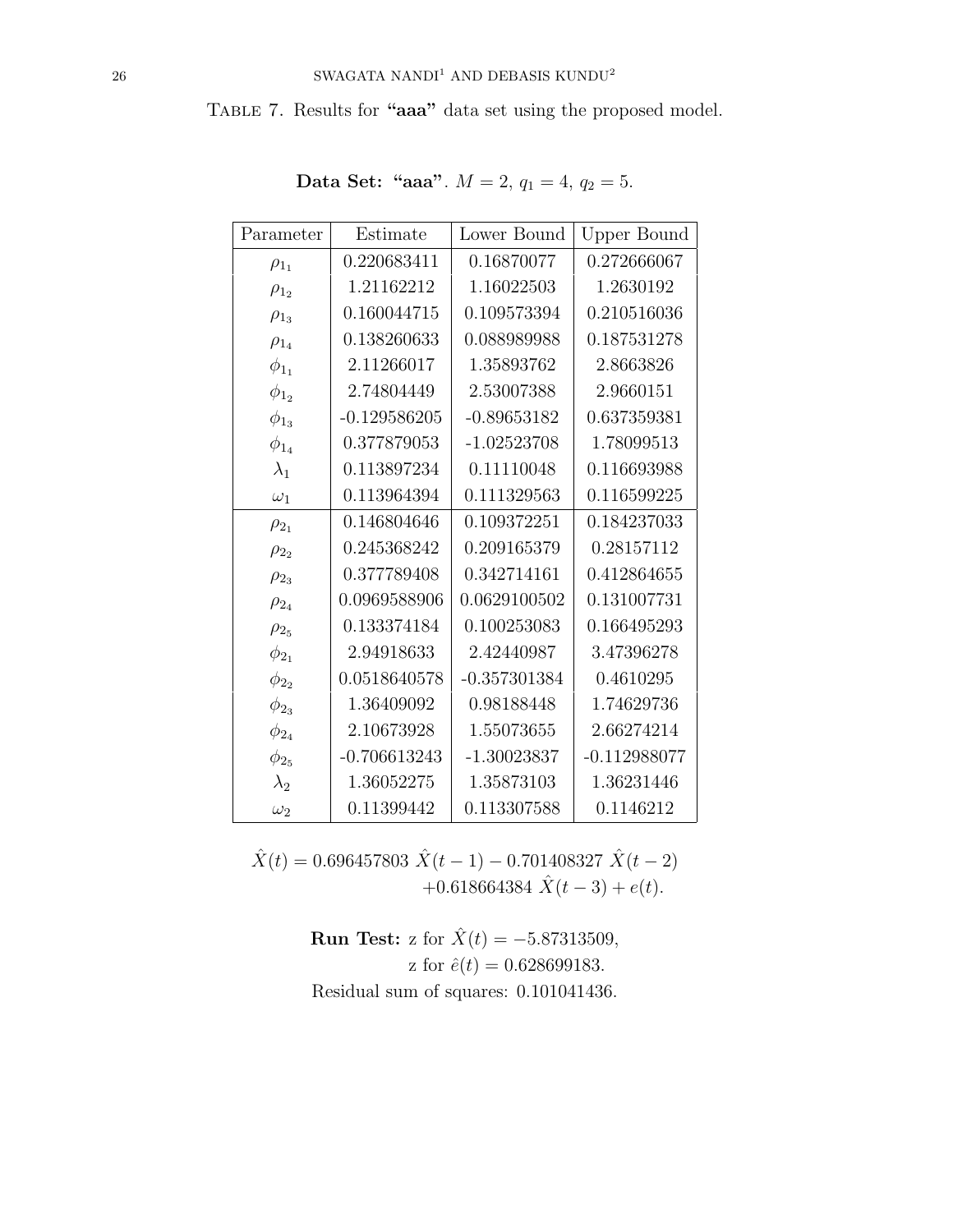| Parameters | <b>LSE</b>      | Lower Limit    | <b>Upper Limit</b> |
|------------|-----------------|----------------|--------------------|
| $a_1$      | 0.226719305     | 0.190961957    | 0.262476653        |
| $a_2$      | 1.21300876      | 1.17725146     | 1.24876606         |
| $a_3$      | 0.163902849     | 0.128145501    | 0.199660197        |
| $a_4$      | 0.137947291     | 0.102189943    | 0.173704639        |
| $a_5$      | 0.143389478     | 0.10763213     | 0.179146826        |
| $a_6$      | 0.266157418     | 0.230400071    | 0.301914752        |
| $a_7$      | 0.38930583      | 0.353548497    | 0.425063163        |
| $a_8$      | 0.101906128     | 0.0661487803   | 0.137663469        |
| $a_9$      | 0.134322852     | 0.098565504    | 0.1700802          |
| $\phi_1$   | 2.1619103       | 1.84647751     | 2.47734308         |
| $\phi_2$   | 2.54826617      | 2.48930979     | 2.60722256         |
| $\phi_3$   | $-0.0690812841$ | $-0.505404949$ | 0.367242366        |
| $\phi_4$   | 0.371035159     | $-0.147385299$ | 0.889455616        |
| $\phi_5$   | 3.04547048      | 2.54672599     | 3.54421496         |
| $\phi_6$   | $-0.602789819$  | $-0.871483028$ | $-0.334096611$     |
| $\phi_7$   | 0.90565449      | 0.721956491    | 1.08935249         |
| $\phi_8$   | 1.58608973      | 0.884319425    | 2.28785992         |
| $\phi_9$   | $-1.12101579$   | $-1.65342474$  | $-0.588606775$     |
| $\beta_1$  | 0.114094153     | 0.113027073    | 0.115161233        |
| $\beta_2$  | 0.227092206     | 0.226892769    | 0.227291644        |
| $\beta_3$  | 0.34200263      | 0.340526581    | 0.34347868         |
| $\beta_4$  | 0.455799341     | 0.454045564    | 0.457553118        |
| $\beta_5$  | 1.36083913      | 1.35915196     | 1.3625263          |
| $\beta_6$  | 1.47200274      | 1.47109377     | 1.47291172         |
| $\beta_7$  | 1.58692384      | 1.5863024      | 1.58754528         |
| $\beta_8$  | 1.70071459      | 1.69834054     | 1.70308864         |
| $\beta_9$  | 1.81501627      | 1.81321514     | 1.8168174          |

Table 8. LSE and confidence intervals for "aaa" data with multiple frequency model.

 $\hat{X}(t) = 0.31577149\hat{X}(t-1) + e(t).$ 

**Run Test:** z for  $\hat{X}(t) = -3.13001537$ , z for  $\hat{e}(t) = 0.26275149$ . Residual sum of squares: 0.0874886289.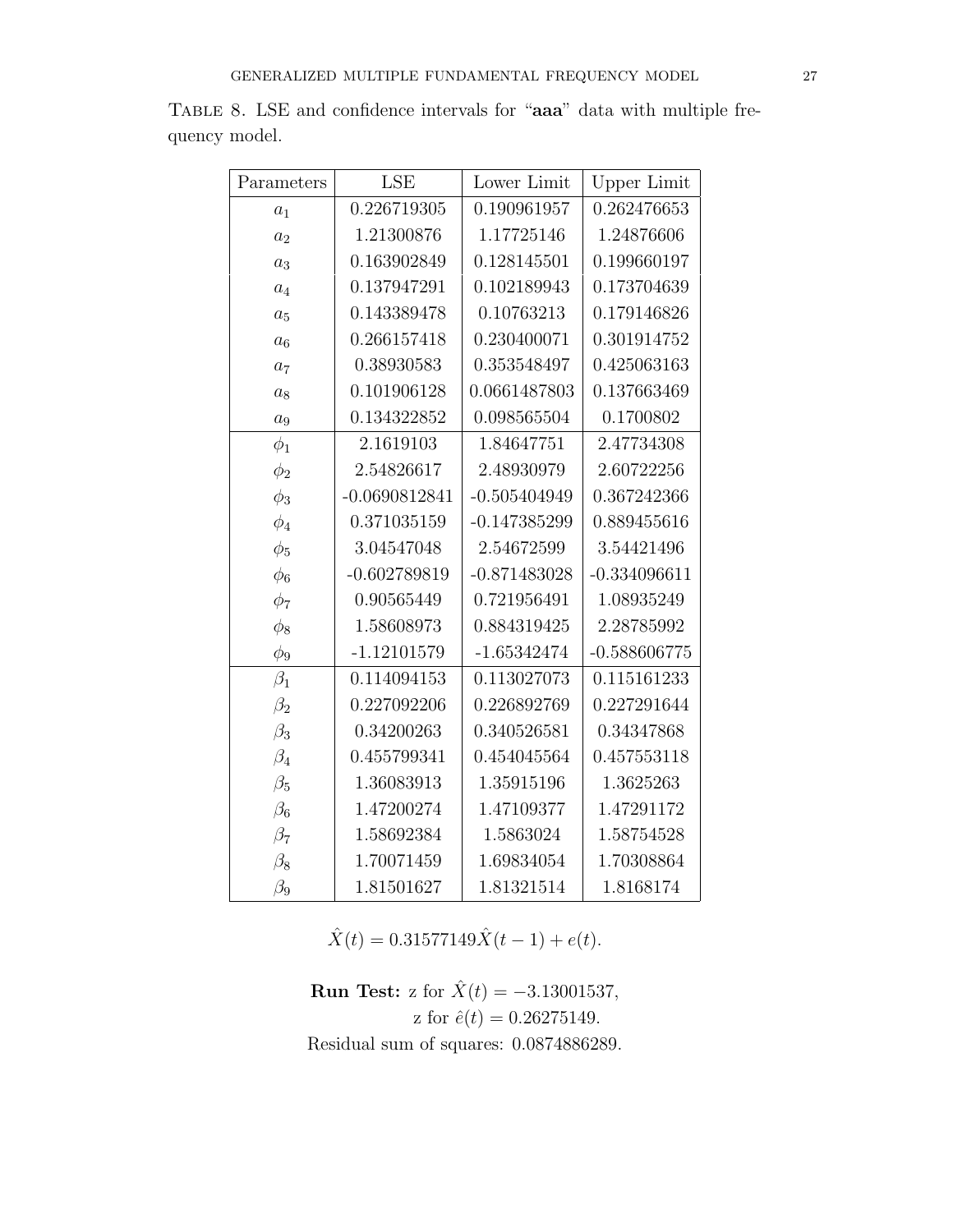TABLE 9. Results for "uuu" data set using the proposed model.

| Parameter    | Estimate      | Lower Bound   | Upper Bound   |
|--------------|---------------|---------------|---------------|
| $\rho_{1_1}$ | 0.633288026   | 0.544679284   | 0.721896768   |
| $\rho_{1}$   | 1.70542562    | 1.61684871    | 1.79400253    |
| $\rho_{13}$  | 0.419593066   | 0.331111431   | 0.508074701   |
| $\rho_{1_4}$ | 0.343196869   | 0.254873455   | 0.431520283   |
| $\phi_{1_1}$ | $-2.61283183$ | $-3.14323187$ | $-2.08243179$ |
| $\phi_{12}$  | 1.33654237    | 1.08859777    | 1.58448696    |
| $\phi_{1_3}$ | $-2.88876963$ | $-3.43958592$ | $-2.33795333$ |
| $\phi_{1_4}$ | $-2.69739866$ | $-3.66095066$ | $-1.73384655$ |
| $\lambda_1$  | 0.113104612   | 0.111106128   | 0.115103096   |
| $\omega_1$   | 0.114186443   | 0.112432718   | 0.115940168   |

Data Set: "uuu".  $M = 1, q_1 = 4.$ 

 $\hat{X}(t) = 1.2119236 \hat{X}(t-1) - 0.518095672 \hat{X}(t-2)$  $+0.0920835361 \hat{X}(t-2)+e(t).$ 

> **Run Test:** z for  $\hat{X}(t) = -14.5708122$ , z for  $\hat{e}(t) = -1.03364444$ . Residual sum of squares: 0.0981521457.

M. For  $M = 1$ ,  $\Psi = \theta_1 = \theta$ ,  $q_1 = q$ , say and let us write  $\theta = (\rho_1, \ldots, \rho_q, \phi_1, \ldots, \phi_q, \lambda, \omega)$ .  $\boldsymbol{\theta}^0 = (\rho_1^0, \ldots, \rho_q^0, \phi_1^0, \ldots, \phi_q^0, \lambda^0, \omega^0)$  and  $\hat{\boldsymbol{\theta}} = (\hat{\rho}_1, \ldots, \hat{\rho}_q, \hat{\phi}_1, \ldots, \hat{\phi}_q, \hat{\lambda}, \hat{\omega})$  denote the true value of  $\theta$  and the LSE of  $\theta^0$  respectively. We need the following lemmas to prove the theorems.

**Lemma 1.** If  $X(t)$  satisfies assumption 4, then

$$
\lim_{N \to \infty} \sup_{\theta} \left| \frac{1}{N^{L+1}} \sum_{t=1}^{N} U(t) t^{L} \cos(\theta t) \right| = 0 \quad a.s.,
$$
  

$$
\lim_{N \to \infty} \sup_{\theta} \left| \frac{1}{N^{L+1}} \sum_{t=1}^{N} U(t) t^{L} \sin(\theta t) \right| = 0 \quad a.s.,
$$

for  $L = 0, 1, 2, \ldots$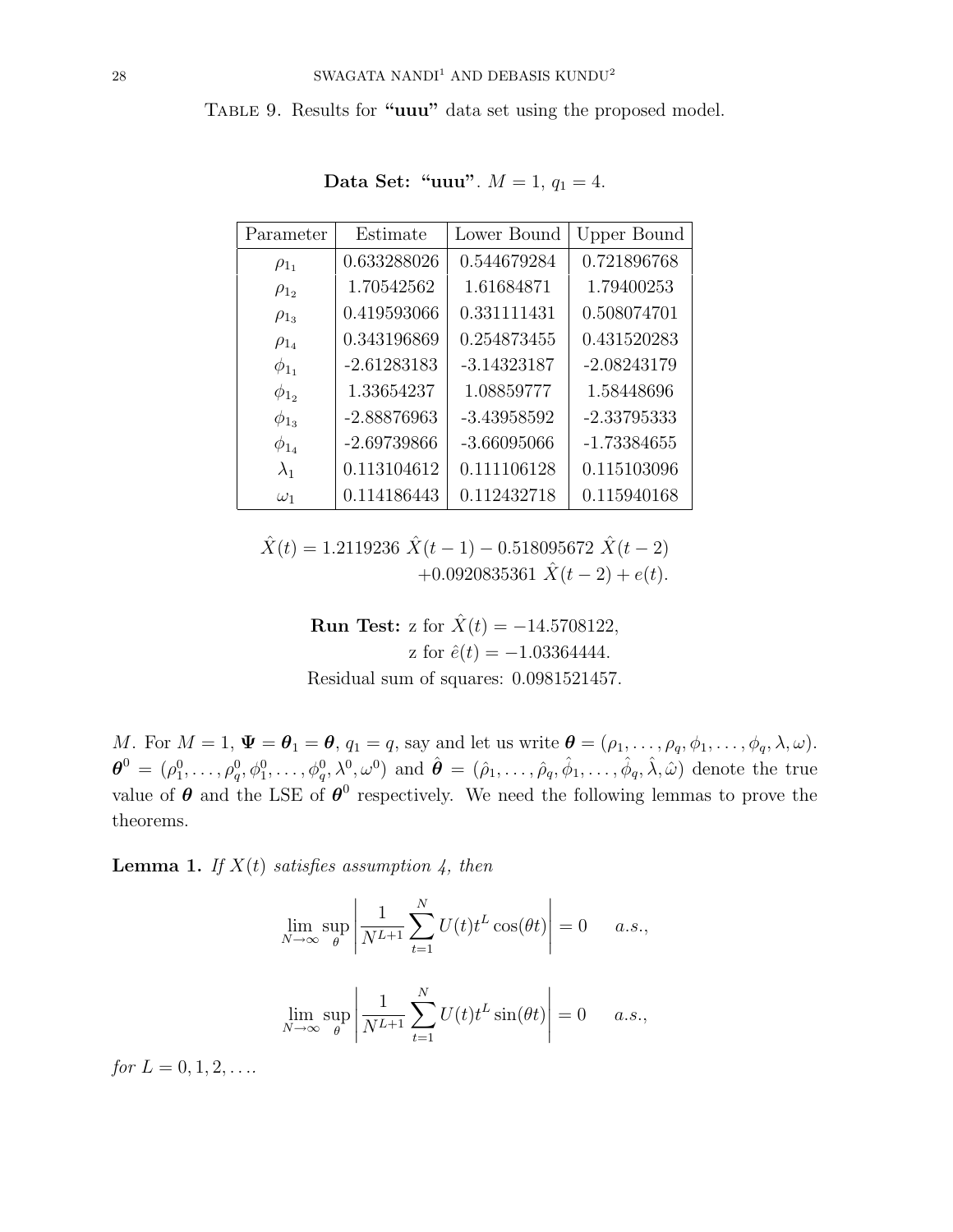| Parameters     | LSE        | Lower Limit | Upper Limit |
|----------------|------------|-------------|-------------|
| $a_1$          | 0.63175    | 0.57488     | 0.68861     |
| a <sub>2</sub> | 1.71710    | 1.66195     | 1.77225     |
| $a_3$          | 0.43196    | 0.37941     | 0.48452     |
| $a_4$          | 0.35917    | 0.30972     | 0.40861     |
| $\phi_1$       | $-2.41835$ | $-2.59838$  | $-2.23832$  |
| $\phi_2$       | 1.52894    | 1.46471     | 1.59318     |
| $\phi_3$       | $-2.30741$ | $-2.55075$  | $-2.06407$  |
| $\phi_4$       | $-2.08317$ | $-2.35851$  | $-1.80782$  |
| $\beta_1$      | 0.11390    | 0.11329     | 0.11451     |
| $\beta_2$      | 0.22804    | 0.22782     | 0.22825     |
| $\beta_3$      | 0.34376    | 0.34294     | 0.34458     |
| $\beta_4$      | 0.45793    | 0.45700     | 0.45886     |

Table 10. LSE and confidence intervals for "uuu" data with multiple frequency model.

 $\hat{X}(t) = 1.09189606 \hat{X}(t-1) - 0.502943218 \hat{X}(t-2)$  $+0.102927223\hat{X}(t-2)+e(t).$ 

> **Run Test:** z for  $\hat{X}(t) = -12.1590595$ , z for  $\hat{e}(t) = -1.48203266$ . Residual sum of squares: 0.0620818324.

**Proof of lemma 1:** For  $L = 0$ , the result is available in Kundu (1997). For general L, the result follows using the fact that  $\frac{t}{N} < 1$ . The lemma also follows from Theorem 4.5.1 in Brillinger (1981; page 98).  $\blacksquare$ 

Comment: Lemma 1 is a very strong results and has been proved under different conditions. Walker (1971) proved for *i.i.d.* errors. Hannan (1973) proved it under ergodic and purely non-deterministic conditions. Kundu (1997) provided the proof for stationary linear processes, Brillinger (1986) and Nandi, Iyer and Kundu (2002) proved a version of this lemma for spatial point processes and for  $i.i.d.$  stable processes respectively.

Lemma 2. Let us define

$$
S_{\delta,K} = \{ \boldsymbol{\theta} : |\lambda - \lambda^0| > \delta \text{ or } |\omega - \omega^0| > \delta \text{ or } |\rho_j - \rho_j^0| > \delta \text{ or } |\phi_j - \phi_j^0| > \delta,
$$
  
for any  $j = 1, ..., q$ , and  $\rho_k \le K$ , for all  $k = 1, ..., q\}.$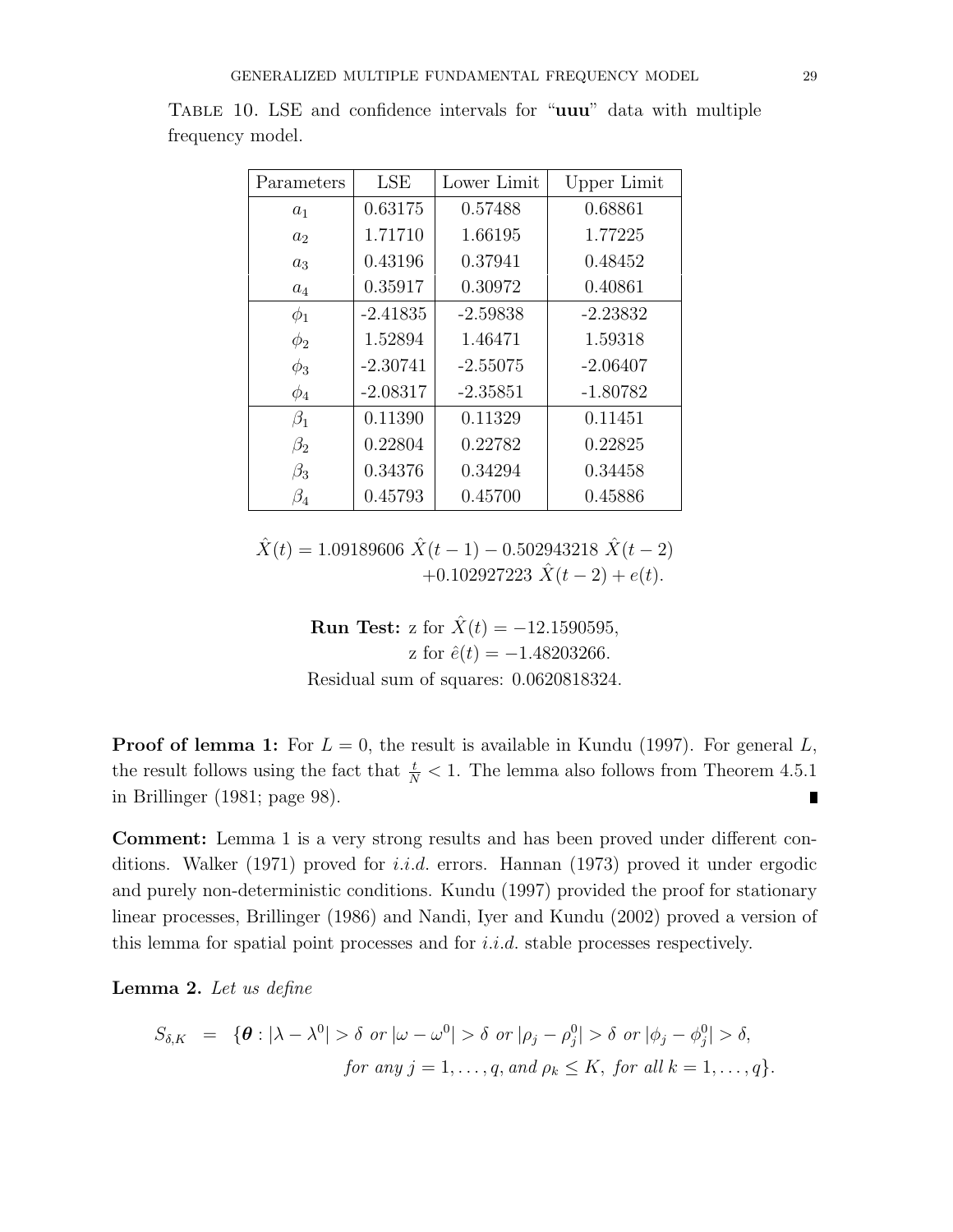TABLE 11. Results for "aww" data set using the proposed model.

| Parameter    | Estimate      | Lower Bound    | Upper Bound    |
|--------------|---------------|----------------|----------------|
| $\rho_{1_1}$ | 0.127831191   | 0.0166739132   | 0.238988474    |
| $\rho_{12}$  | 0.164348915   | 0.0448353849   | 0.283862442    |
| $\rho_{1_3}$ | 0.242797658   | 0.107381746    | 0.378213555    |
| $\rho_{1_4}$ | 0.490236014   | 0.328855962    | 0.651616037    |
| $\rho_{15}$  | 1.11415863    | 0.920606256    | 1.30771101     |
| $\rho_{1_6}$ | 0.362586141   | 0.164035648    | 0.561136603    |
| $\phi_{1_1}$ | $-2.36564922$ | $-3.23676491$  | $-1.49453342$  |
| $\phi_{1_2}$ | 0.397528142   | $-0.337061763$ | 1.13211799     |
| $\phi_{13}$  | $-2.53827643$ | $-3.11740494$  | $-1.95914781$  |
| $\phi_{1_4}$ | 0.833990335   | 0.444618791    | 1.22336185     |
| $\phi_{15}$  | $-1.08417308$ | $-1.39682209$  | $-0.771524072$ |
| $\phi_{1_6}$ | $-2.51970673$ | $-3.14991474$  | $-1.88949871$  |
| $\lambda_1$  | 0.0922982097  | 0.0920951292   | 0.0925012901   |
| $\rho_{2_1}$ | 0.168908238   | 0.14887704     | 0.188939437    |
| $\phi_{2_1}$ | 0.61500001    | 0.377815574    | 0.852184474    |
| $\lambda_2$  | 1.66371846    | 1.66291606     | 1.66452086     |

Data Set: "aww".  $M = 2$ ,  $q_1 = 6$ ,  $q_2 = 1$ .

 $\hat{X}(t) = 1.31350672 \; \hat{X}(t-1) - 0.511514068 \; \hat{X}(t-2)$  $-0.103843123 \hat{X}(t-2) + e(t).$ 

> **Run Test:** z for  $\hat{X}(t) = -15.0958452$ , z for  $\hat{e}(t) = -0.89579612$ . Residual sum of squares: 0.484496683.

If for any  $\delta > 0$  and for some  $0 < K < \infty$ ,

(11) 
$$
\liminf_{N \to \infty} \inf_{\boldsymbol{\theta} \in S_{\delta,K}} \frac{1}{N} \left[ Q_N(\boldsymbol{\theta}) - Q_N(\boldsymbol{\theta}^0) \right] > 0 \quad a.s.
$$

then  $\hat{\theta}$  which minimizes (8) (when  $M = 1$ ,  $\Psi = \theta$ ), is a strongly consistent estimator of  $\boldsymbol{\theta}^0$  .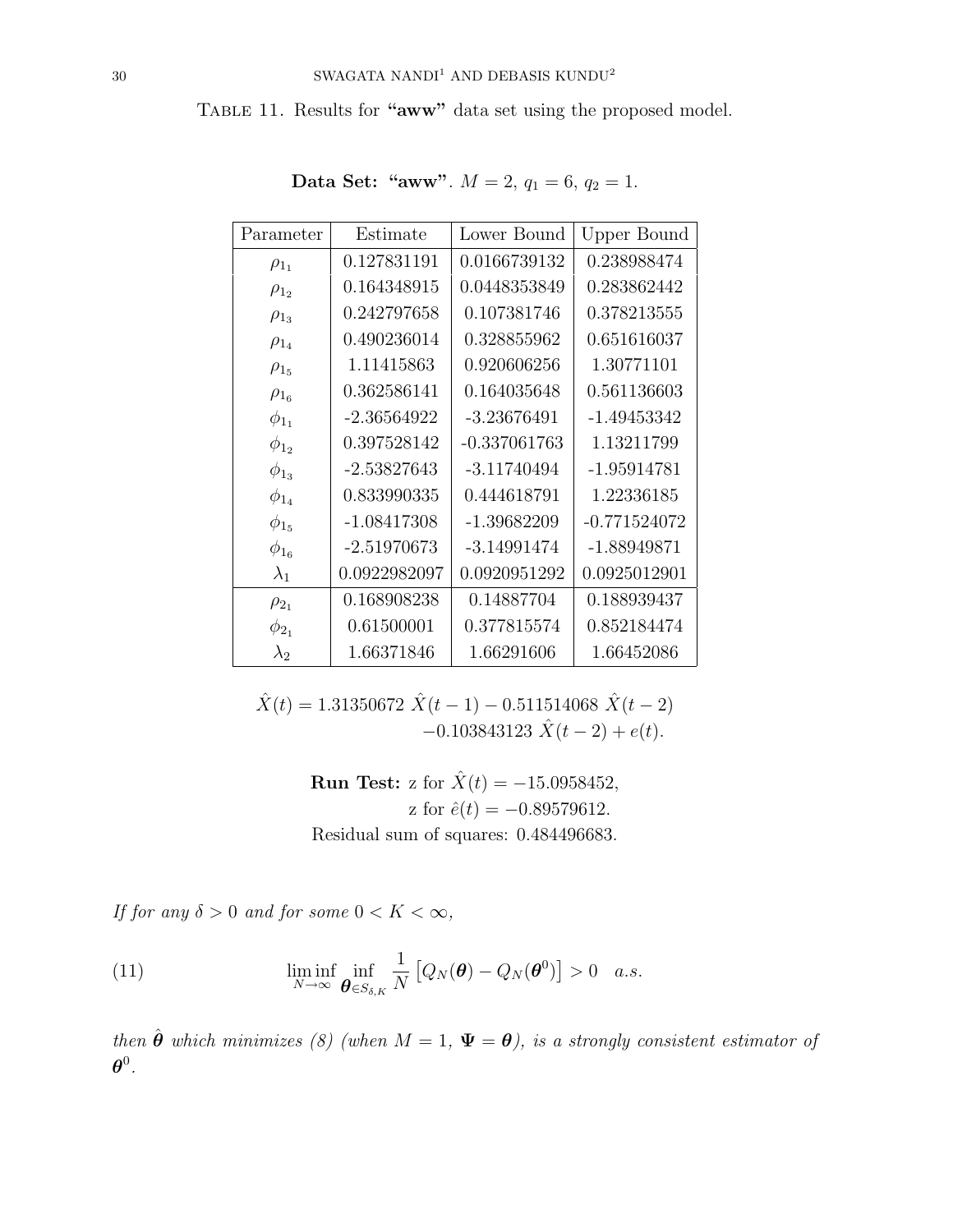| Parameters     | LSE           | Lower Limit    | <b>Upper Limit</b> |
|----------------|---------------|----------------|--------------------|
| $a_1$          | 0.120224684   | 0.0445712507   | 0.195878118        |
| $a_2$          | 0.152249157   | 0.0754743591   | 0.229023963        |
| $a_3$          | 0.238393679   | 0.160011902    | 0.316775471        |
| $a_4$          | 0.514508545   | 0.434411645    | 0.594605446        |
| $a_5$          | 1.3179431     | 1.23688722     | 1.39899898         |
| $a_6$          | 0.456269532   | 0.376150042    | 0.536388993        |
| a <sub>7</sub> | 0.172196656   | 0.154326186    | 0.190067127        |
| $\phi_1$       | $-2.42837739$ | $-3.68691158$  | $-1.16984332$      |
| $\phi_2$       | 0.851819396   | $-0.156722158$ | 1.86036098         |
| $\phi_3$       | $-2.27399015$ | $-2.93157291$  | $-1.61640739$      |
| $\phi_4$       | 1.53354931    | 1.22219622     | 1.8449024          |
| $\phi_5$       | 0.00387152098 | $-0.119132072$ | 0.126875117        |
| $\phi_6$       | $-1.31130302$ | $-1.66249669$  | $-0.960109353$     |
| $\phi_7$       | 0.664068937   | 0.456509978    | 0.871627867        |
| $\beta_1$      | 0.0920180827  | 0.0877605751   | 0.0962755904       |
| $\beta_2$      | 0.186266482   | 0.182854667    | 0.189678296        |
| $\beta_3$      | 0.278118253   | 0.275893718    | 0.280342788        |
| $\beta_4$      | 0.372019708   | 0.370966434    | 0.373072982        |
| $\beta_5$      | 0.46590662    | 0.46549052     | 0.46632272         |
| $\beta_6$      | 0.558983684   | 0.557795644    | 0.560171723        |
| $\beta_7$      | 1.66409254    | 1.6633904      | 1.66479468         |

Table 12. LSE and confidence intervals for "aww" data with multiple frequency model.

 $\hat{X}(t) = 1.21117878 \hat{X}(t-1) - 0.603570342 \hat{X}(t-2)$ +0.0734062716  $\hat{X}(t-2) + e(t)$ .

**Run Test:** z for  $\hat{X}(t) = -13.1944799$  (using whole data set), z for  $\hat{X}(t) = -8.97054672$  (using first 256 data points). z for  $\hat{e}(t) = -1.72880948$ (using first 256 data points). Residual sum of squares: 0.193716243.

 ${\bf Proof of lemma 2:}$  In this proof we denote  $\hat{\bm{\theta}}$  by  $\hat{\bm{\theta}}_N=(\hat{\rho}_{1N},\ldots,\hat{\rho}_{qN},\hat{\phi}_{1N},\ldots,\hat{\phi}_{qN},\hat{\lambda}_N,\hat{\omega}_N)$ just to emphasize that it depends on N. Suppose  $\hat{\theta}_N$  is not consistent, then we can have one of the following two cases.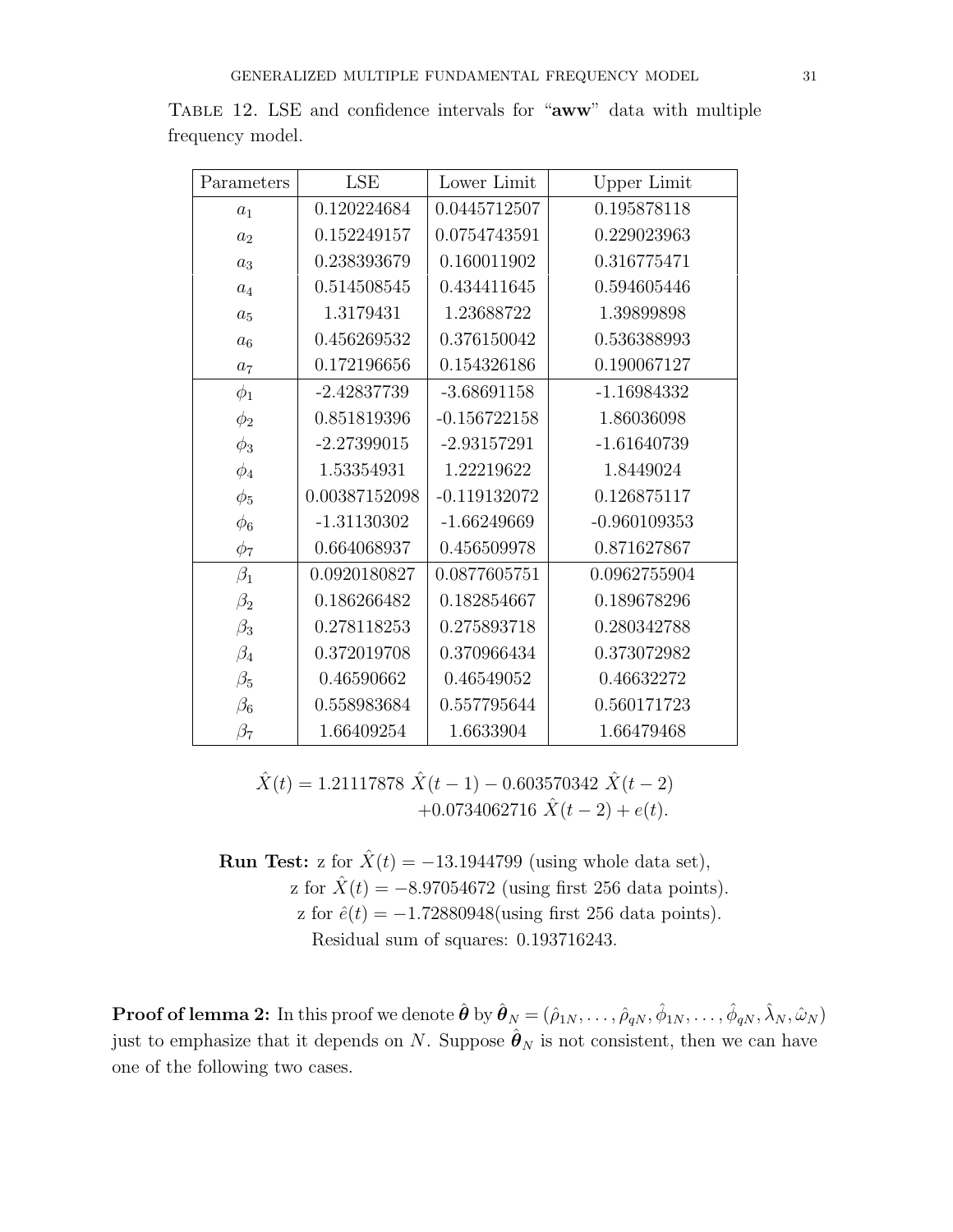TABLE 13. Results for "ahh" data set using the proposed model.

| Parameter    | Estimate      | Lower Bound    | Upper Bound   |
|--------------|---------------|----------------|---------------|
| $\rho_{1_1}$ | 0.154038683   | 0.00933268107  | 0.298744678   |
| $\rho_{12}$  | 0.110609308   | $-0.038386818$ | 0.259605438   |
| $\rho_{1_3}$ | 0.20130381    | 0.044975698    | 0.357631922   |
| $\rho_{1_4}$ | 0.219141886   | 0.0524176359   | 0.385866135   |
| $\rho_{15}$  | 0.973635674   | 0.794148386    | 1.1531229     |
| $\rho_{1_6}$ | 1.39281392    | 1.20093036     | 1.58469748    |
| $\phi_{1_1}$ | 1.51953971    | 0.227566779    | 2.81151271    |
| $\phi_{12}$  | 1.95636904    | 0.578811526    | 3.33392644    |
| $\phi_{13}$  | 2.49770141    | 1.72301531     | 3.2723875     |
| $\phi_{1_4}$ | $-2.94550371$ | -3.68023229    | $-2.21077514$ |
| $\phi_{15}$  | $-2.23193026$ | $-2.43851805$  | $-2.02534246$ |
| $\phi_{1_6}$ | 0.776610613   | $-0.572394848$ | 2.12561607    |
| $\lambda_1$  | 0.0916645825  | 0.079089947    | 0.104239218   |
| $\omega_1$   | 0.0923735052  | 0.0873730332   | 0.0973739773  |

Data Set: "ahh".  $M = 1, q_1 = 6$ .

 $\hat{X}(t) = 1.2019335 \hat{X}(t-1) - 0.639286041 \hat{X}(t-2)$ +0.049728144  $\hat{X}(t-2) + e(t)$ .

> **Run Test:** z for  $\hat{X}(t) = -10.5448523$ , z for  $\hat{e}(t) = -0.152799755$ .

> Residual sum of squares: 0.460617959.

**Case 1:** For all subsequences  $\{N_k\}$  of  $\{N\}$ , at least one  $|\hat{\rho}_{jN_k}|$  tends to  $\infty$ .

**Case 2:** There exists a  $\delta > 0$ , a  $0 < K < \infty$  and a subsequence  $\{N_k\}$  of  $\{N\}$  such that  $\hat{\boldsymbol{\theta}}_{N_k} \in S_{\delta,K}$  for all  $k = 1, 2 \ldots$ .

Now for both the cases, under the definition of  $Q_N(\theta)$  (see (8)) and because of (11), there exits a  $K^0$ , such that for all  $k > K^0$ ,

$$
Q_{N_k}(\hat{\boldsymbol{\theta}}_{N_k}) - Q_{N_k}(\boldsymbol{\theta}^0) > 0 \quad a.s.
$$

This contradicts the fact that  $\hat{\boldsymbol{\theta}}_{N_k}$  minimizes  $Q_{N_k}(\boldsymbol{\theta}).$ 

П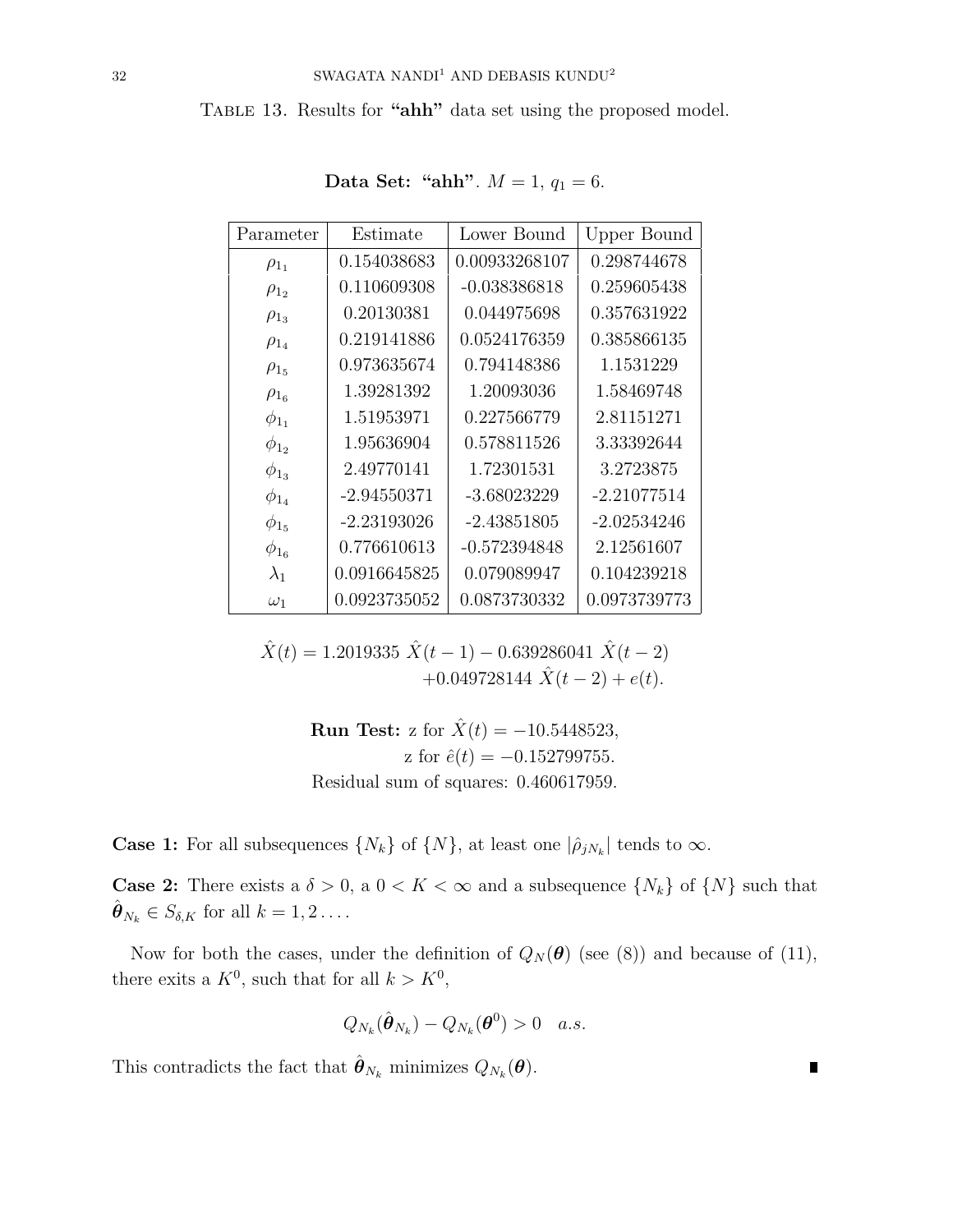| Parameters     | <b>LSE</b> | Lower Limit | Upper Limit |
|----------------|------------|-------------|-------------|
| $a_1$          | 0.15321    | 0.04255     | 0.26386     |
| a <sub>2</sub> | 0.12292    | 0.01293     | 0.23291     |
| $a_3$          | 0.19762    | 0.08844     | 0.30680     |
| $a_4$          | 0.26646    | 0.15817     | 0.37476     |
| $a_5$          | 1.05137    | 0.94365     | 1.15908     |
| $a_6$          | 1.47706    | 1.36958     | 1.58455     |
| $\phi_1$       | 1.57744    | 0.13292     | 3.02196     |
| $\phi_2$       | 2.56365    | 0.77409     | 4.35321     |
| $\phi_3$       | 2.45601    | 1.35103     | 3.56099     |
| $\phi_4$       | $-1.93182$ | $-2.74466$  | $-1.11898$  |
| $\phi_5$       | $-1.58160$ | $-1.78651$  | $-1.37670$  |
| $\phi_6$       | 1.38753    | 1.24199     | 1.53307     |
| $\beta_1$      | 0.09222    | 0.08486     | 0.09958     |
| $\beta_2$      | 0.18906    | 0.17995     | 0.19818     |
| $\beta_3$      | 0.27671    | 0.27108     | 0.28234     |
| $\beta_4$      | 0.37503    | 0.37089     | 0.37917     |
| $\beta_5$      | 0.46543    | 0.46439     | 0.46647     |
| $\beta_6$      | 0.55728    | 0.55654     | 0.55802     |

Table 14. LSE and confidence intervals for "ahh" data with multiple frequency model.

 $\hat{X}(t) = 1.01746476 \hat{X}(t-1) - 0.636902988 \hat{X}(t-2)$ +0.176133722  $\hat{X}(t-2) + e(t)$ .

> **Run Test:** z for  $\hat{X}(t) = -7.69534779$ , z for  $\hat{e}(t) = -0.594967306$ . Residual sum of squares: 0.239770621.

Proof of theorem 2.1: Let us write

$$
S_{\delta,K} = P_1 \cup P_2 \cup \ldots \cup P_q \cup \Phi_1 \cup \Phi_2 \cup \ldots \cup \Phi_q \cup \Lambda \cup \Omega,
$$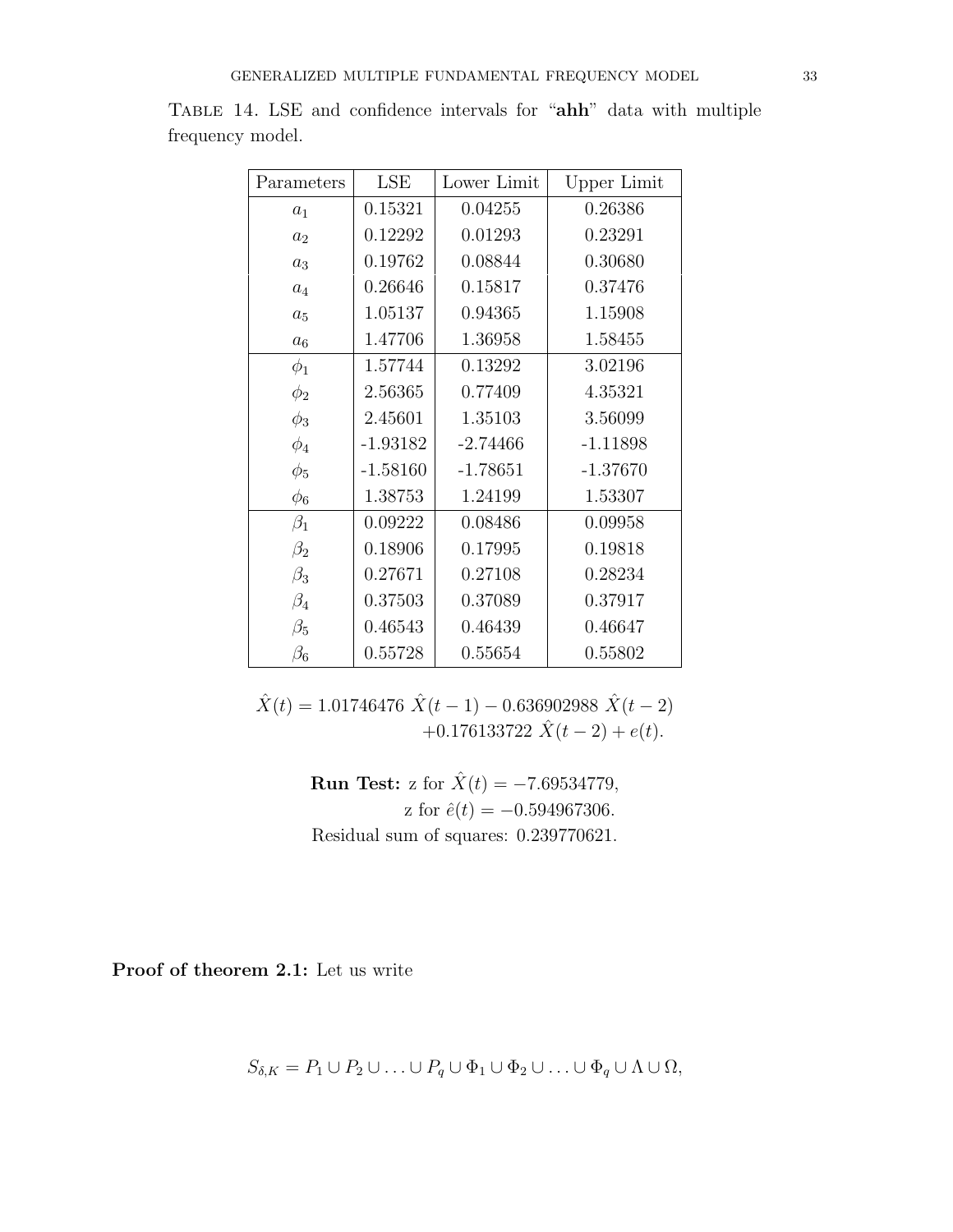where for  $j = 1, \ldots, q$ ,

$$
P_j = \left\{ \theta : |\rho_j - \rho_j^0| > \delta, \rho_k \le K, \text{ for all } k = 1, ..., q \right\},
$$
  
\n
$$
\Phi_j = \left\{ \theta : |\phi_j - \phi_j^0| > \delta, \rho_k \le K, \text{ for all } k = 1, ..., q \right\},
$$
  
\n
$$
\Lambda = \left\{ \theta : |\lambda - \lambda^0| > \delta, \rho_k \le K, \text{ for all } k = 1, ..., q \right\},
$$
  
\nand 
$$
\Omega = \left\{ \theta : |\omega - \omega^0| > \delta, \rho_k \le K, \text{ for all } k = 1, ..., q \right\}.
$$

Now observe that

$$
\frac{1}{N} \left[ Q_N(\boldsymbol{\theta}) - Q_N(\boldsymbol{\theta}^0) \right]
$$
\n
$$
= \frac{1}{N} \sum_{t=1}^N \left\{ \sum_{j=1}^q \rho_j \cos\{(\lambda + (j-1)\omega)t - \phi_j\} - \sum_{j=1}^q \rho_j^0 \cos\{(\lambda^0 + (j-1)\omega^0)t - \phi_j^0\} \right\}^2
$$
\n
$$
+ \frac{2}{N} \sum_{t=1}^N X(t) \left\{ \sum_{j=1}^q \rho_j \cos\{(\lambda + (j-1)\omega)t - \phi_j\} - \sum_{j=1}^q \rho_j^0 \cos\{(\lambda^0 + (j-1)\omega^0)t - \phi_j^0\} \right\}
$$
\n
$$
= f_N(\boldsymbol{\theta}) + g_N(\boldsymbol{\theta}) \quad \text{(say)}.
$$

For any  $\delta > 0$  and a fixed  $0 < K < \infty$ ,

$$
\liminf_{N \to \infty} \inf_{\theta \in P_i} f_N(\theta)
$$
\n
$$
= \liminf_{N \to \infty} \inf_{\theta \in P_i} \frac{1}{N} \sum_{t=1}^N \left\{ \sum_{j=1}^q \rho_j^0 \cos\left(\lambda^0 + (j-1)\omega^0\right) t - \phi_j^0 \right\}
$$
\n
$$
- \sum_{j=1}^q \rho_j \cos\left(\lambda + (j-1)\omega\right) t - \phi_j \right\}^2
$$
\n
$$
= \liminf_{N \to \infty} \inf_{|\rho_i - \rho_i^0| > \delta} \frac{1}{N} \sum_{t=1}^N \left[ (\rho_i^0 - \rho_i) \cos\left(\lambda^0 + (i-1)\omega^0\right) t - \phi_i^0 \right]^2
$$
\n
$$
= \inf_{|\rho_i - \rho_i^0| > \delta} \frac{1}{2} (\rho_i - \rho_i^0)^2 > \frac{1}{2} \delta^2 > 0 \text{ a.s.,} \quad i = 1, ..., q.
$$

Similarly it can be proved that

$$
\liminf_{N \to \infty} \inf_{\boldsymbol{\theta} \in \Phi_i} f_N(\boldsymbol{\theta}) > 0 \quad \text{a.s.,} \qquad i = 1, \ldots, q
$$

and

$$
\liminf_{N\to\infty}\inf_{\boldsymbol{\theta}\in\Lambda}f_N(\boldsymbol{\theta})\,\,>\,\,0\quad\text{a.s.},\qquad\qquad\liminf_{N\to\infty}\inf_{\boldsymbol{\theta}\in\Omega}f_N(\boldsymbol{\theta})\,\,>\,\,0\quad\text{a.s.}
$$

This proves that

(12) 
$$
\liminf_{N \to \infty} \inf_{\boldsymbol{\theta} \in S_{\delta,K}} f_N(\boldsymbol{\theta}) > 0 \text{ a.s.}
$$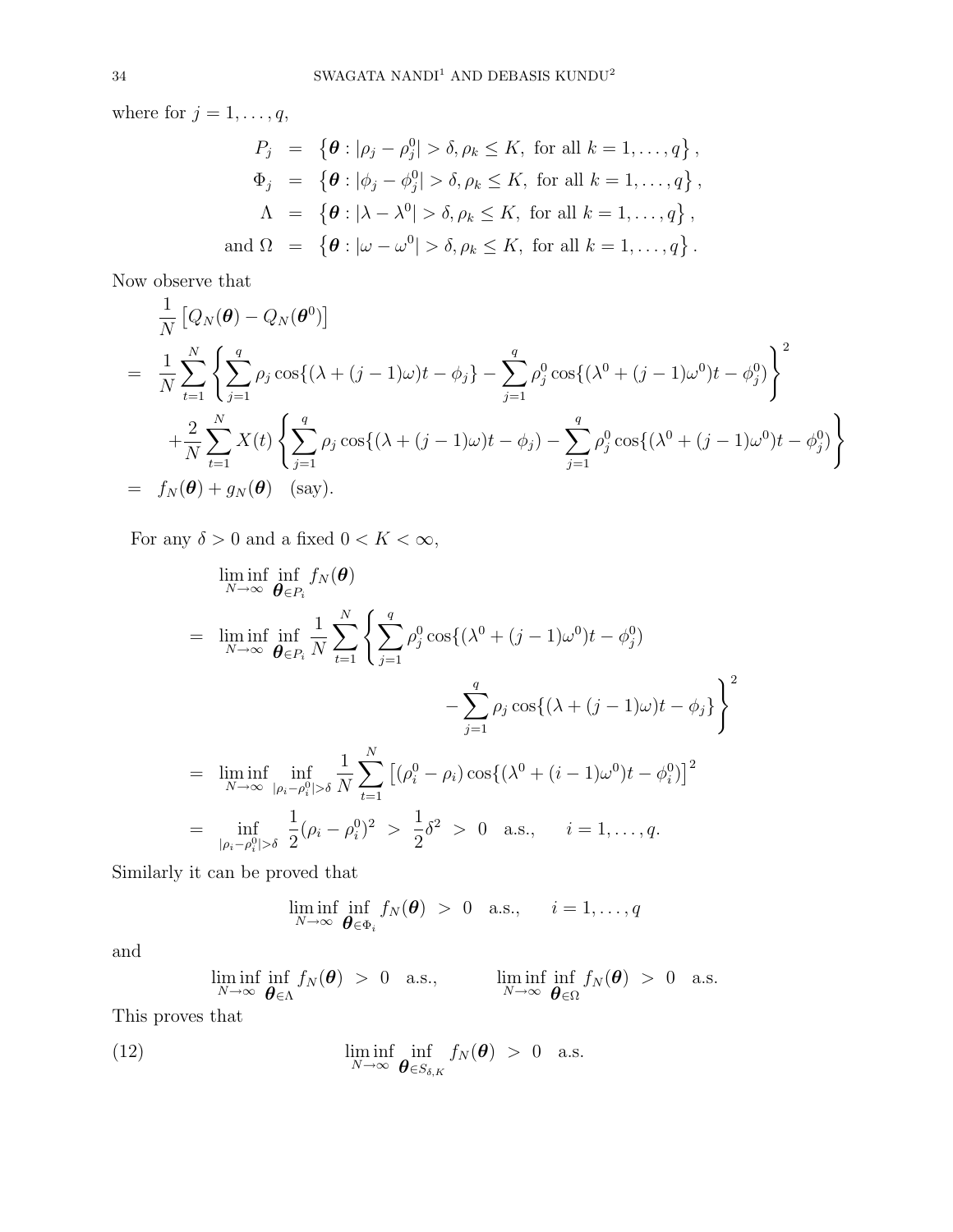Using lemma 1, it follows that

(13) 
$$
\lim_{N \to \infty} \sup_{\boldsymbol{\theta} \in S_{\delta,K}} g_N(\boldsymbol{\theta}) = 0 \quad a.s.
$$

Now using (12) and (13) in lemma 2, the theorem follows.

**Proof of theorem 2.2:** Let  $Q'_N(\theta)$ , the first derivative vector of  $Q_N(\theta)$  be defined as follows:

$$
Q'_N(\boldsymbol{\theta}) = \left(\frac{\partial Q_N(\boldsymbol{\theta})}{\partial \rho_1},\ldots,\frac{\partial Q_N(\boldsymbol{\theta})}{\partial \rho_q},\frac{\partial Q_N(\boldsymbol{\theta})}{\partial \phi_1},\ldots,\frac{\partial Q_N(\boldsymbol{\theta})}{\partial \phi_q},\frac{\partial Q_N(\boldsymbol{\theta})}{\partial \lambda},\frac{\partial Q_N(\boldsymbol{\theta})}{\partial \omega}\right).
$$

Similarly  $Q''_N(\theta)$ , the  $(2q + 2) \times (2q + 2)$  matrix of second derivatives of  $Q_N(\theta)$  is also defined. Expanding  $Q'_N(\theta)$  at  $\hat{\theta}$  around  $\theta^0$  using Taylor Series expansion, we have

(14) 
$$
Q'_N(\hat{\boldsymbol{\theta}}) - Q'_N(\boldsymbol{\theta}^0) = (\hat{\boldsymbol{\theta}} - \boldsymbol{\theta}^0)^T Q''_N(\bar{\boldsymbol{\theta}}),
$$

where  $\bar{\theta} = \alpha \hat{\theta} + (1 - \alpha) \theta^0$  for some  $0 < \alpha < 1$ . Consider a  $(2q + 2) \times (2q + 2)$  diagonal matrix  $D_1$  (= D with  $M = 1$  and  $q_1 = q$ ) as follows.

$$
\mathbf{D_1} = \begin{pmatrix} N^{-1/2} \mathbf{I_q} & \mathbf{0} & \mathbf{0} & \mathbf{0} \\ \mathbf{0} & N^{-1/2} \mathbf{I_q} & \mathbf{0} & \mathbf{0} \\ \mathbf{0} & \mathbf{0} & N^{-3/2} & 0 \\ \mathbf{0} & \mathbf{0} & \mathbf{0} & N^{-3/2} \end{pmatrix}.
$$

Therefore, (14) can be written as

(15) 
$$
(\hat{\boldsymbol{\theta}} - \boldsymbol{\theta}^0)^T \mathbf{D_1}^{-1} = - \left[ Q'_N(\boldsymbol{\theta}^0) \mathbf{D_1} \right] \left[ \mathbf{D_1} Q''_N(\bar{\boldsymbol{\theta}}) \mathbf{D_1} \right]^{-1}.
$$

As  $\hat{\theta}$  is a strongly consistent estimator of  $\theta^0$  and  $\bar{\theta}$  lies between  $\hat{\theta}$  and  $\theta^0$ , it can be shown that

(16) 
$$
\lim_{N \to \infty} \left[ \mathbf{D}_1 Q''_N(\bar{\boldsymbol{\theta}}) \mathbf{D}_1 \right] = \lim_{N \to \infty} \left[ \mathbf{D}_1 Q''_N(\boldsymbol{\theta}^0) \mathbf{D}_1 \right] = \Sigma,
$$

where  $\Sigma$  is same as defined in the statement of theorem 2.2. Now using the Central Limit Theorem of a linear process (see Fuller; 1976, page 251-256) it can be proved that

(17) 
$$
Q'_N(\boldsymbol{\theta}^0)\mathbf{D}_1 \to N_{(2q+2)}(\mathbf{0}, 2\sigma^2\mathbf{G}),
$$

and  $G(= G_1)$  is same as defined earlier. Now theorem 2.2 follows immediately using (16) and (17) in (14). П

Outline of the proofs of the results when more that one fundamental FREQUENCY IS PRESENT IN THE MODEL  $(M > 1)$ 

п